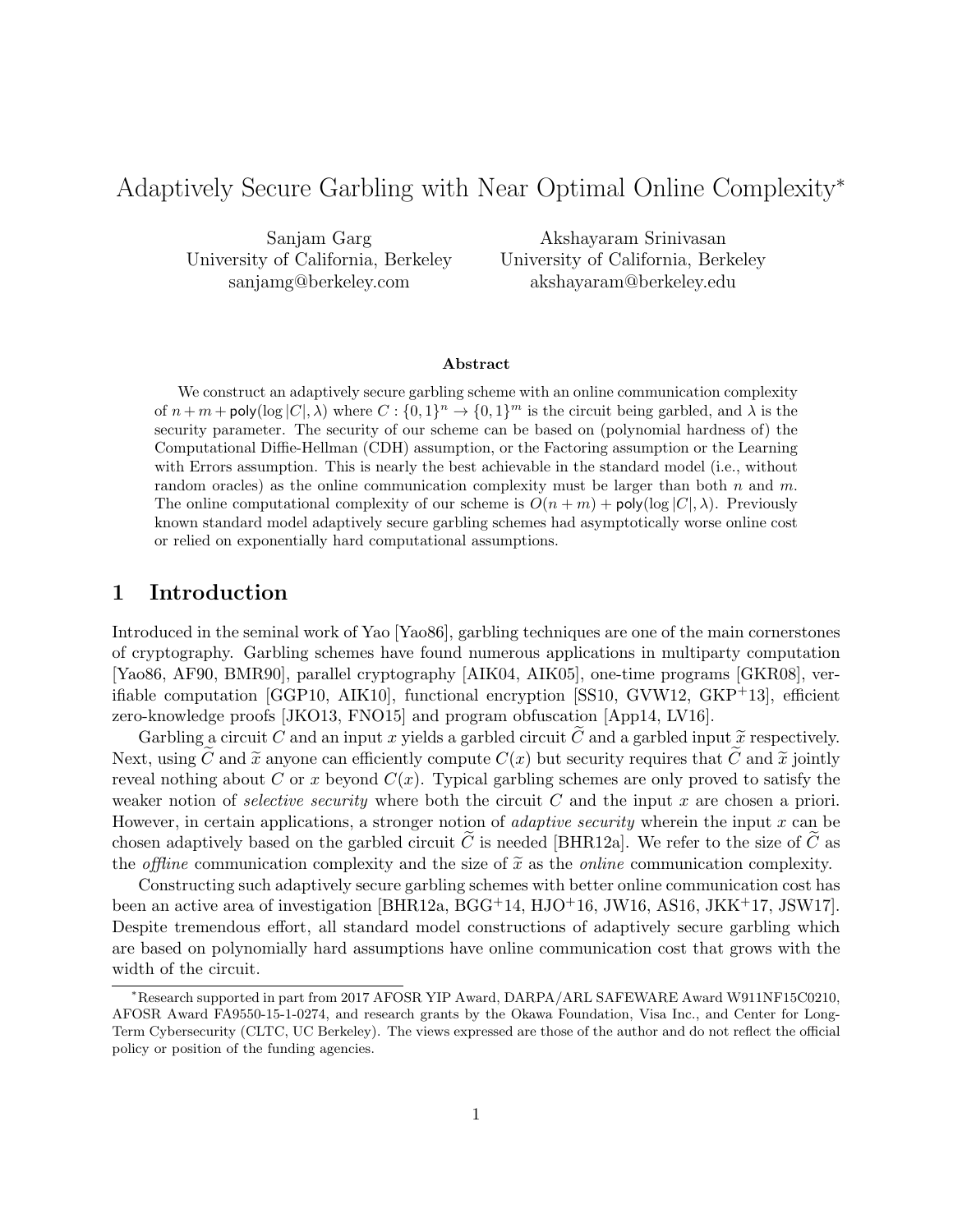### 1.1 Our Contributions

We obtain a new adaptive garbling scheme with online communication complexity of  $n + m$ .  $\text{poly}(\log |C|, \lambda)$  where n is the input length of the circuit C, m is its output length and  $\lambda$  is the security parameter. This almost matches the lower bounds of  $n$  and  $m$  due to Applebaum et al.  $[AKW13]$ <sup>1</sup> Moreover, this complexity is very close to the best known constructions for the selective security setting [AIKW13]. More formally, our main result is:

Theorem 1.1 Assuming either the Computational Diffie-Hellman assumption or the Factoring assumption or the Learning with Errors assumption, there exists a construction of adaptive garbling scheme with online communication complexity of  $n + m + \text{poly}(\log |C|, \lambda)$  with simulation security.

All prior constructions of adaptively secure garbling schemes in the standard model had online communication complexity that grew with either the circuit depth/width. Moreover, several of these schemes suffered from an exponential loss in security reduction. We summarize the known constructions and our new results in Table 1.

|                            | Assumption        | Online Communication                     | Security Loss        | Model |
|----------------------------|-------------------|------------------------------------------|----------------------|-------|
|                            |                   | Complexity                               |                      |       |
| [BHR12a] Const. 1          | OWF               | $n\lambda$                               | $poly( C , \lambda)$ | RO.   |
| BHR12a Const. 2            | OWF               | $ C +n\lambda$                           | $poly( C , \lambda)$ | Std.  |
| $[BGG+14]$ Const.1         | LWE               | $(n+m)$ poly $(\lambda, d)$              | QQ(d)                | Std.  |
| $[\text{BGG}^+14]$ Const.2 | $LWE + MDDH$      | $O(n+m) + \text{poly}(\lambda, d)$       | O(d)                 | Std.  |
| $[HJO+16]$ Const. 1        | <b>OWF</b>        | $(n+m+w)$ poly $(\lambda)$               | $poly( C , \lambda)$ | Std.  |
| [ $HJO+16$ ] Const. 2      | <b>OWF</b>        | $(n+m+d)$ poly $(\lambda)$               | $2^{O(d)}$           | Std.  |
| [JW16]                     | <b>OWF</b>        | $(n+m+d)$ poly $(\lambda)$               | 2O(d)                | Std.  |
| $ JKK^+17 $                | <b>OWF</b>        | $(n+m+d)$ poly $(\lambda)$               | 2O(d)                | Std.  |
| This work                  | CDH/Factoring/LWE | $n + m + \text{poly}(\lambda, \log  C )$ | $poly( C , \lambda)$ | Std.  |

Table 1: Constructions of known and new adaptive garbling schemes (with simulation security).

Additionally, we note that as a special case, our result implies selectively secure garbling scheme with online cost  $n + \text{poly}(\lambda)$  from the same assumptions. Previously, this result was not known under CDH or Factoring. Specifically, constructions were known from DDH or RSA [AIKW13].

# 1.2 Applications

We now mention some of the applications of our result. These applications were already noted in the work of Hemenway et al.  $[HJO^+16]$  and we improve their efficiency.

One-time Program and Verifiable Computation. Plugging our result in the one-time program construction of [GKR08], we get a construction of one-time program where the number of hardware tokens is  $O(n + m + \text{poly}(\lambda, \log |C|))$ . Similarly, the running time of verification protocol in the work of [GGP10] can be improved to match our online complexity.

<sup>&</sup>lt;sup>1</sup>In this work, we consider the standard simulation based security notion. Indeed, if one considers the weaker notion of indistinguishablity based security this lower bound can be bypassed as shown in [AS16, JSW17].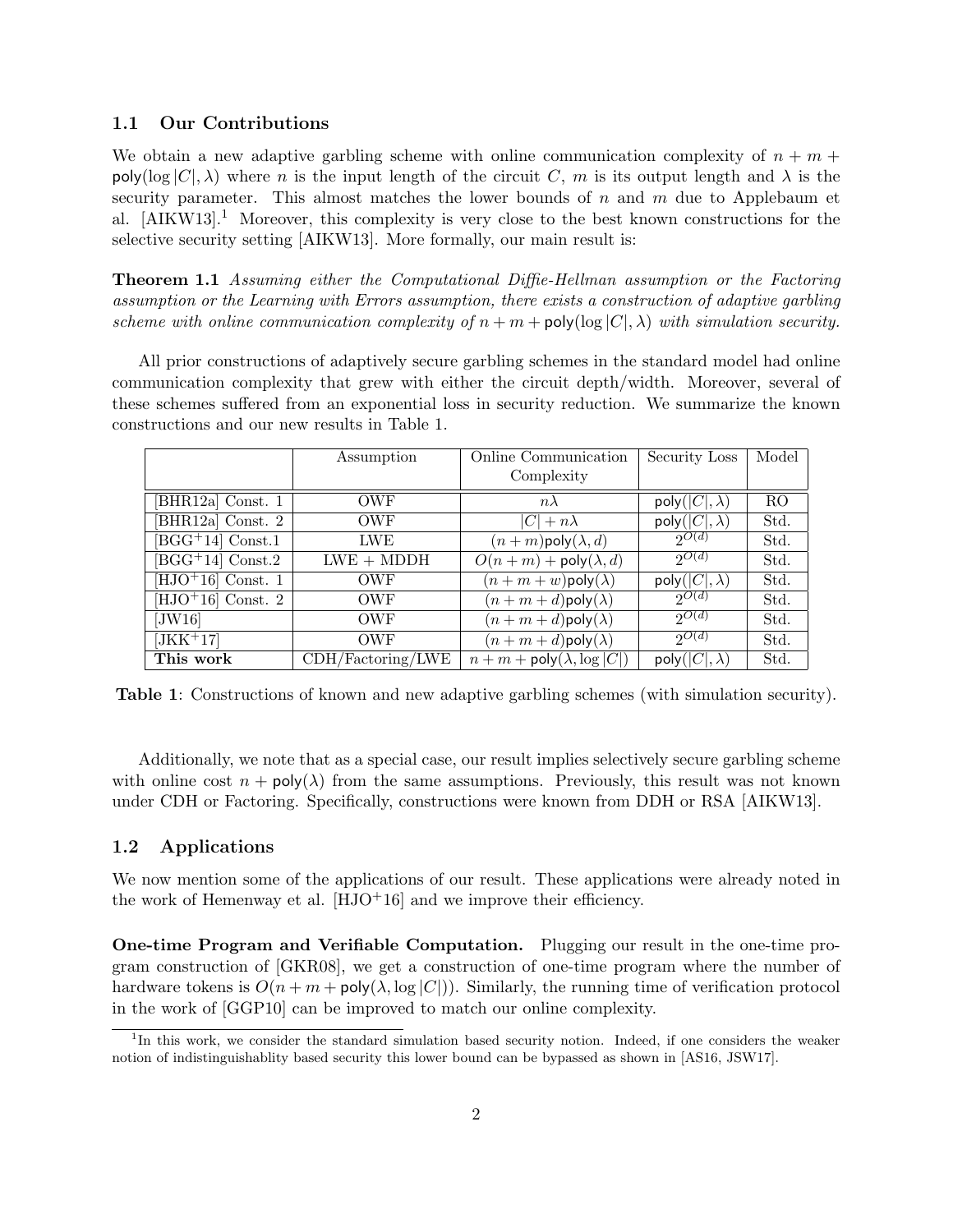Compact Functional Encryption. Starting with a single-key, selective functional encryption scheme with weakly compact ciphertexts and using the transformations of [ABSV15, AS16, GS16, LM16] along with our construction of adaptively secure garbled circuits, we obtain a multi-key secure, adaptive functional encryption scheme whose ciphertext size grows only with the output size of the functions.

# 2 Our Techniques

In this section, we outline the main techniques and tools used in the construction of adaptively secure garbled circuits.

Adaptive Security Game. Before explaining our construction, let us first explain the adaptive security game in a bit more detail. In this game, the adversary provides the challenger with a circuit C and the challenger responds with a garbled circuit C. The adversary later provides with an input x (that could potentially depend on C) and the challenger responds with garbled input  $\tilde{x}$ . In the real world, both the garbled circuit and the garbled input are generated honestly whereas in the ideal world, the garbled circuit  $\tilde{C}$  is generated by a simulator  $\mathsf{Sim}_1$  that is given the size of C as input and the garbled input  $\tilde{x}$  is generated by another simulator  $\textsf{Sim}_2$  that is given  $C(x)$ as input. The goal of the adversary is to distinguish between the real world and the ideal world distributions.

The reason why the proof of Yao's construction breaks down in the adaptive setting is because the distribution of the garbled circuit  $C$  in the intermediate hybrids depends on the value of the (adversarily chosen) input x. Naturally, Yao's approach is not feasible when the garbled circuit needs to be sent before the adversary gives its input  $x$ .

**Prior Approaches.** To solve the issue with Yao's construction, Bellare et al. [BHR12b] encrypted the garbled circuit by an (fully) equivocal encryption scheme and sent the ciphertext in the offline phase. Later, in the online phase, the key for decrypting this ciphertext was provided. Since an equivocal ciphertext can be opened to any value, the simulator in each intermediate hybrid opens the ciphertext sent in the offline phase to an appropriate simulated value (that depends on  $C$  and  $x$ ). However, the key size for an equivocal encryption scheme in the standard model has to grow with the size of the message [Nie02] and in this case it grows with the size of the circuit. Thus, the online complexity of this approach has to grow with the size of the circuit.

The work of Hemenway, Jafargholi, Ostrovsky, Scafuro and Wichs [HJO+16] improved the online complexity by replacing the fully equivocal encryption scheme with a somewhere equivocal encryption. Roughly speaking, a somewhere equivocal encryption allows to generate a ciphertext encrypting a vector of messages with "holes" in some positions. Later, these "holes" could be filled with arbitrary message values by deriving a suitable decryption key. Intuitively, in each intermediate hybrid, "holes" are created in the garbled circuit in those positions that depend on the input and the simulator fills these "holes" in the online phase based on the input  $x$ . The crucial aspect of a somewhere equivocal encryption is that its key size is only proportional to number of holes which could be much smaller than the total length of the message vector. Thus to minimize the online complexity, it is sufficient to come up with a sequence of hybrids where the number of holes in each intermediate hybrid is minimized. Hemenway et al. provide two sequences of hybrid arguments: the first sequence where the number of "holes" in each hybrid is at most the width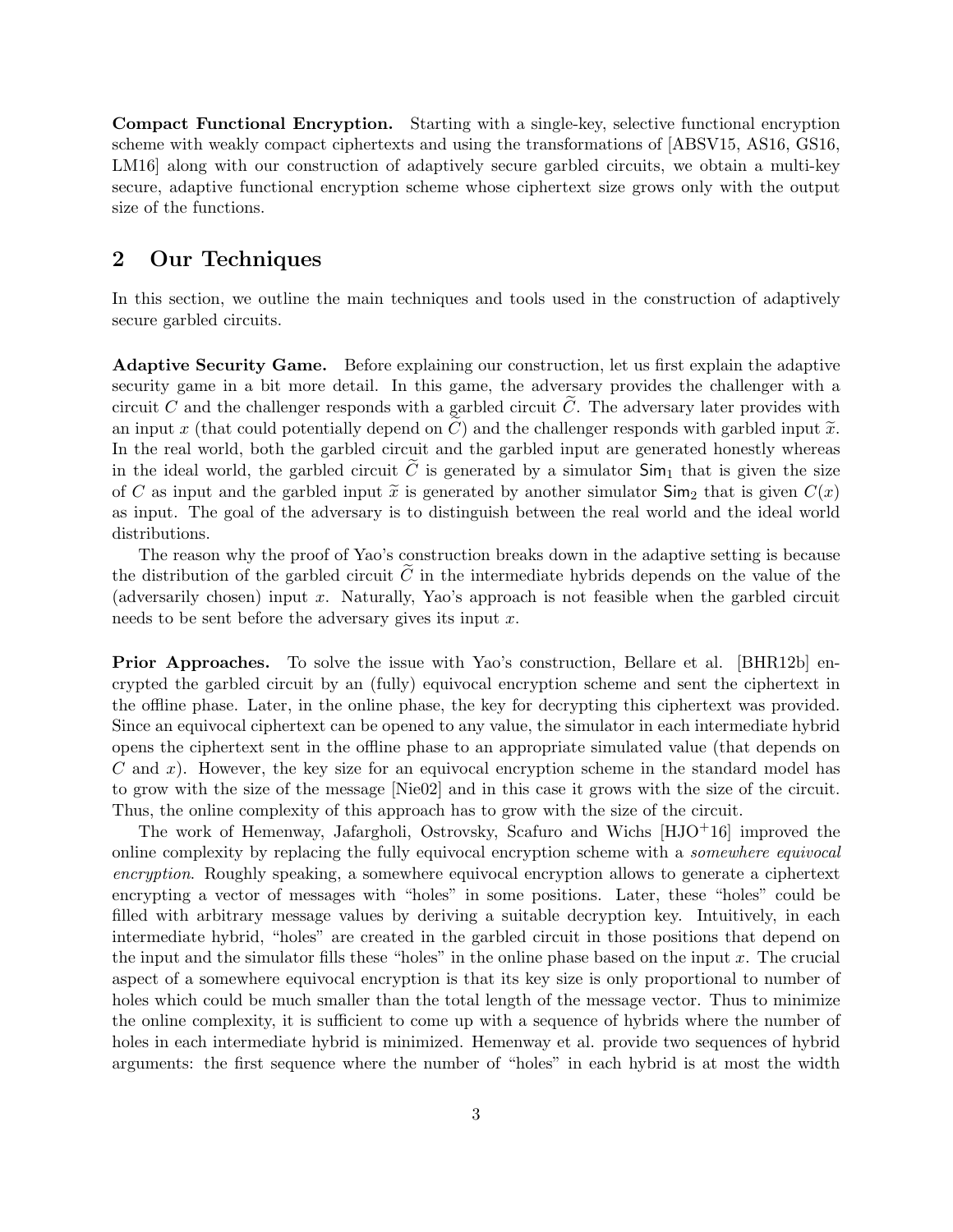of the circuit and the second sequence of hybrids where the number of "holes" in each hybrid is at most the depth (with  $2^{O(depth)}$  hybrids). However, even in this approach the online complexity could be as large as the circuit size as the circuit width or depth could be as large as the circuit itself.

**Our approach.** We follow the high level idea of Hemenway et al.  $[HJO^+16]$  in encrypting the garbled circuit using a somewhere equivocal encryption but employ a crucial trick to minimize the number of "holes" in each intermediate hybrid. At a very high level, we use the recent construction of updatable laconic oblivious transfer [CDG+17, DG17, DGHM18, BLSV18] (which can be constructed based either on CDH/Factoring/LWE) to "linearize" the garbled circuit. Informally, a garbled circuit is "linearized" if the simulation of a garbled gate  $g$  depends only on simulating one additional gate. We note that all the prior approaches  $[HJO<sup>+</sup>16, JW16]$  resulted in "non-linearized" garbled circuits. In particular, in all the prior works, simulating the garbled gate  $q$  depended on simulating all gates that provide inputs to  $g$  (which are at least two in number). With this "linearization" in place, we design a sequence of hybrids (based on the pebbling strategy of [Ben89]) where the number of "holes" in each intermediate hybrid is  $O(log(|C|))$ . This allows us to achieve nearly optimal online complexity. We elaborate on our approach in the next subsection.

# 2.1 Our Approach: "Linearizing" the Garbled Circuit

We now explain our construction of "linearized" garbled circuits.

**Step Circuits.** To understand our construction, it is best to view the circuit  $C$  as a *sequence* of step circuits. In more details, we will consider  $C$  as a sequence of step circuits along with a database/memory D. For simplicity, we consider a circuit with a single output bit. The  $i$ -th step circuit implements the *i*-th gate (with some topological ordering of the gates) in the circuit  $C$ . The database  $D$  is initially loaded with the input x and contents of the database represent the state of the computation. That is, the snapshot of the database before the evaluation of the  $i$ -th step circuit contains the output of every gate  $g < i$  in the execution of C on input x. The *i*-th step circuit reads contents from two pre-determined locations in the database and writes a bit to location i. The bits that are read correspond to the values in the input wires for the i-th gate. The output of the circuit is easily derived from the contents of the database at the end of the computation. To garble the circuit  $C$ , we must garble each of the step circuits and the database  $D$ .

Garbling Step Circuits. Our approach of garbling the step circuits involves a primitive called as updatable laconic oblivious transfer  $[CDG+17]$ . To make the exposition easy, we first consider a simplistic setting where the database  $D$  is not protected i.e., it is revealed in the clear to the adversary. We will later explain how this restriction can be removed.

A laconic oblivious transfer is a protocol between two parties: sender and a receiver. The receiver holds a large database  $D \in \{0,1\}^N$  and sends a short digest d (with length  $\lambda$ ) of the database to the sender. The sender obtains as input a location  $L \in [N]$  and two messages  $m_0, m_1$ . The sender computes a read-ciphertext c using his private inputs and the received digest  $d$  by running in time  $poly(\log N, |m_0|, |m_1|, \lambda)$  and sends c to the receiver. Note that the time required to compute the read-ciphertext c grows logarithmically with the size of the database. The receiver recovers the message  $m_{D[L]}$  from the ciphertext c and the security requirement is that the message  $m_{1-D[L]}$  is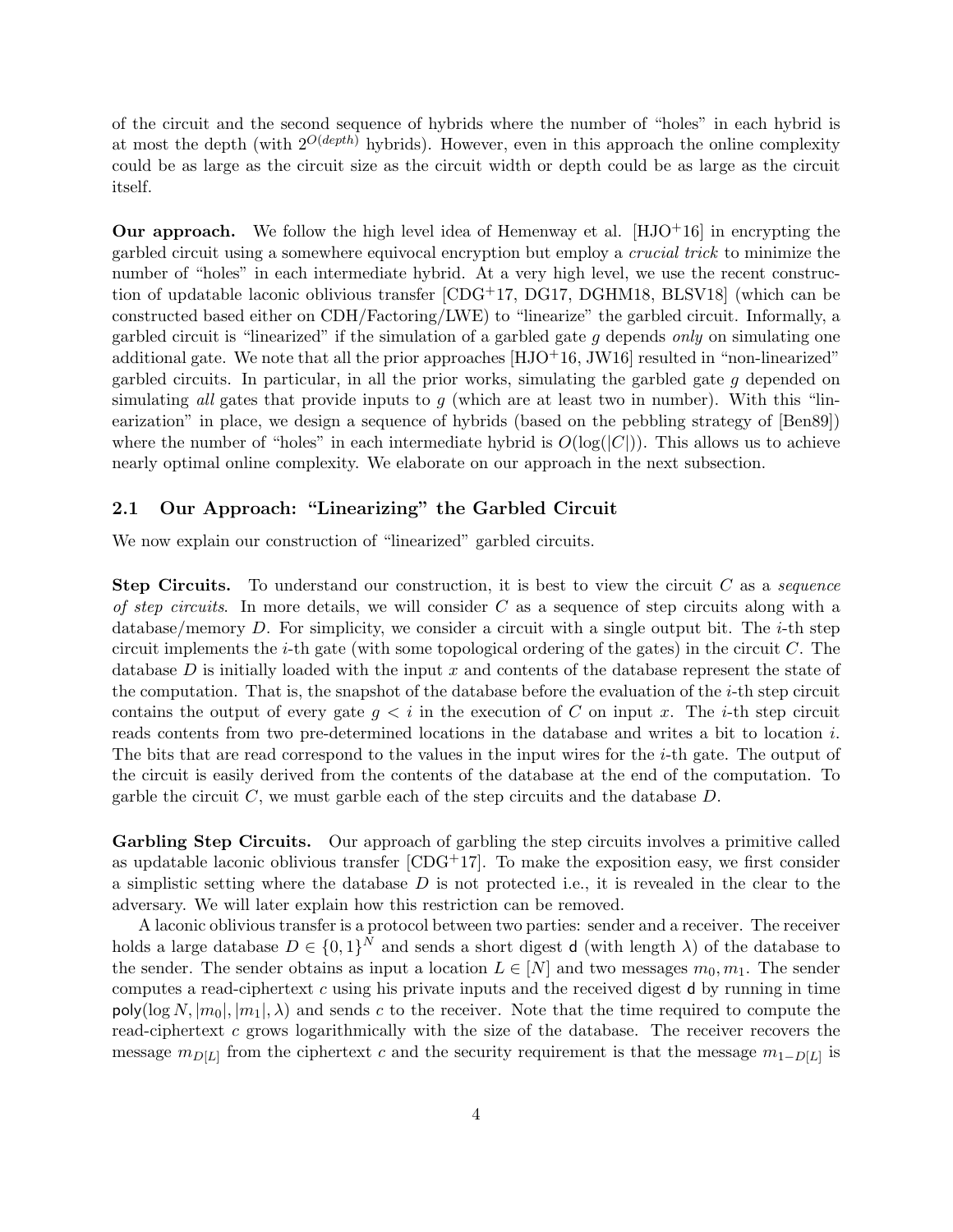computationally hidden. A laconic oblivious transfer is said to be updatable if it additionally allows updates on the database. In particular, the sender on input a location  $L \in [N]$ , a bit b, digest d and a sequence of  $\lambda$  messages  $\{m_{j,0}, m_{j,1}\}_{j\in[\lambda]}$  creates a write-ciphertext  $c_w$  (by running in time that grows logarithmically with the size of the database). The receiver on input  $c_w$  can recover  ${m_{j,\mathbf{d}_j^*}}_{j\in[\lambda]}$  where  $\mathbf{d}^*$  is the digest of the updated database with bit b written in location L. As in the previous case, the security requires that the messages  $\{m_{j,1-d_j^*}\}_{j\in[\lambda]}$  are computationally hidden. An updatable laconic oblivious transfer was first constructed in  $[CDG+17]$  from the Decisional Diffie-Hellman (DDH) problem and the assumptions were later improved to CDH/Factoring in [DG17] and to LWE in [DGHM18, BLSV18].

Let us now give details on how to use updatable laconic  $\overline{OT}$  to garble the circuit  $C$ . At a very high level, the garbled circuit consists of a sequence of garbled augmented step circuits  $\widetilde{SC}_{1}^{'}$ , ...,  $\widetilde{SC}_{N}^{'}$ and the garbled input consists of the labels for executing the first garbled step circuit  $\widetilde{SC}'_1$ . These garbled step circuits are constructed in special way such that the output of the garbled step circuit  $\widetilde{SC}'_i$  can be used to derive the labels for executing the next garbled step circuit  $\widetilde{SC}'_{i+1}$ . Thus, starting from  $\widetilde{SC}'_1$ , we can evaluate every garbled step circuit in the sequence. Let us now give details on the internals of the augmented step circuits.

The *i*-th augmented step circuit  $SC'_i$  takes as input the digest d of the snapshot of database D before the evaluation of *i*-th gate and two bits  $\alpha_i$  and  $\beta_i$ . The bits  $\alpha_i$  and  $\beta_i$  correspond to the inputs to gate i in the evaluation of C. The augmented step circuit  $SC'_{i}$  additionally has the set of both labels for each input wire of  $\widetilde{SC}'_{i+1}$  hardwired in its description. We denote these labels by  $\{\mathsf{lab}_{j,0}^{\mathsf{d}}, \mathsf{lab}_{j,1}^{\mathsf{d}}\}_{j\in[\lambda]}$  that correspond to the digest and  $\{\mathsf{lab}_{0}^{\alpha}, \mathsf{lab}_{1}^{\alpha}\}\$  and  $\{\mathsf{lab}_{0}^{\beta}, \mathsf{lab}_{1}^{\beta}\}\$  that correspond to the input bits of gate  $i + 1$ . SC'<sub>i</sub> first computes the output of the *i*-th gate (denoted by  $\gamma$ ) using  $\alpha_i$  and  $\beta_i$ . This bit must be written to the database and the updated hash value must be fed to the next circuit  $SC'_{i+1}$ . Towards this goal,  $SC'_{i}$  computes a write-ciphertext  $c_w$  using the digest d, location i, bit  $\gamma$  and  $\{\mathsf{lab}_{j,0}^{\mathsf{d}}, \mathsf{lab}_{j,1}^{\mathsf{d}}\}_{j \in [\lambda]}.$  This write-ciphertext will be used to derive the labels corresponding to the updated value of the digest which is fed to  $SC'_{i+1}$ . Recall that  $SC'_{i+1}$  must also take in the input values to the  $(i + 1)<sup>th</sup>$  gate of the circuit C. For this purpose,  $SC'_{i}$  also computes two read ciphertexts  $c_{\alpha}, c_{\beta}$  using the value of the (updated) digest  $\mathsf{d}^*$  and labels  $\{\mathsf{lab}_0^{\alpha}, \mathsf{lab}_1^{\alpha}\}\$  and  $\{\mathsf{lab}_0^\beta, \mathsf{lab}_1^\beta\}$  respectively. These read ciphertexts will be used to derive the labels corresponding to the values of the input wires to the gate  $i + 1$ . It finally outputs  $c_w, c_\alpha, c_\beta$ . An evaluator for this garbled circuit can recover the set of labels for evaluating  $\widetilde{SC}'_{i+1}$  from these ciphertexts using the decryption functionality of updatable laconic OT.

Notice that in order to simulate the garbled step-circuit  $\widetilde{SC}'_i$ , it is sufficient to simulate the garbled step-circuit  $\widetilde{{\mathsf{SC}}}^{\prime}_{i-1}$ . This is because the labels for evaluating  $\widetilde{{\mathsf{SC}}}_i$  are only hardwired in the step-circuit  $SC'_{i-1}$  and are not available anywhere else. Once the garbled step circuit  $\widetilde{SC}'_{i-1}$ is simulated, we can use the security of updatable laconic oblivious transfer and (plain) garbled circuits to simulate  $\widetilde{SC}'_i$ . This helps us to achieve the right "linearized" structure for simulating the garbled step circuits.

**Protecting the Database.** In the above exposition, the database  $D$  is revealed in the clear which is clearly insecure as database holds the values of all the intermediate wires in the evaluation of the circuit. To protect the database, we mask the contents of the database with a random string. To be more precise, each step circuit additionally has the masking bits for the two input wires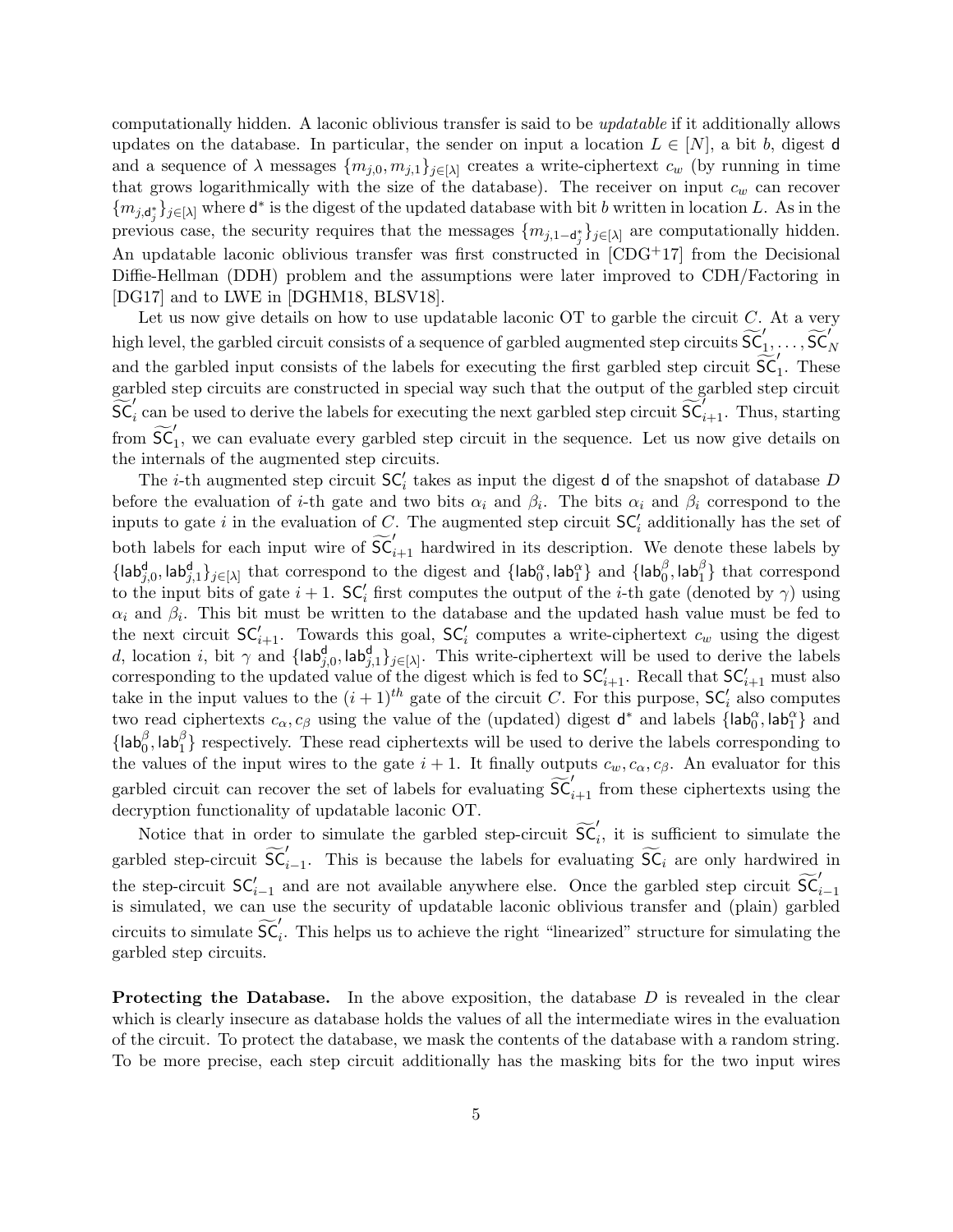and the masking bit for the output wire hardwired. When the step circuit is fed with the masked values of the input wires, it unmasks those values (using the hardwired masking bits) and computes the output of the gate. Finally, it uses the hardwired masking bit for the output wire to mask the output and uses this value to compute the updated digest. This trick of protecting the intermediate computation values using random masks is closely related to the "point and permute" construction of garbled circuits [BMR90, MNPS04].

**Pebbling Game.** As in the work of [HJO<sup>+</sup>16], we encrypt these garbled step circuits  $\{\widetilde{SC}_i'\}$  using a somewhere equivocal encryption scheme and send the ciphertext in the offline phase. Later in the online phase, we reveal the key for decrypting this ciphertext along with the labels for evaluating  $\widetilde{SC}'_1$ . The task that remains is to come up with a sequence of hybrids such that the number of "holes" in each intermediate hybrid is minimized. Recall that a "hole" appears in a position that depends on the adaptively chosen input. To design a sequence of hybrids, we consider the following pebbling game.<sup>2</sup>

Consider a number line  $1, 2, \ldots, N$ . We are given some pebbles and we can place a pebble on the number line according the following rules:

- We can always place or remove a pebble from position 1.
- We can place or remove a pebble from position  $i$  if and only if there exists a pebble in position  $i - 1$ .

The goal is to be place at position  $N$  by minimizing the number of pebbles (denoted as the pebbling complexity) present in the graph at any point of time. A trivial strategy would be to consecutively place pebbles starting from position 1 upto  $N$ . The maximum number of pebbles used is  $N$  and the hope is to have a strategy that uses far less pebbles.

Intuitively, a pebble in the above game corresponds to a "hole" in the somewhere equivocal ciphertext. Alternatively, we can view the process of placing a pebble in position  $i$  as simulating the  $i$ -th garbled circuit.<sup>3</sup> The above two rules naturally correspond to rules for simulating a garbled step circuit i.e., the first garbled step circuit can always be simulated and we can simulate the i-th garbled step circuit if the  $(i - 1)$ -th garbled step circuit is simulated. Bennett [Ben89] showed an inductive pebbling strategy for the above game using  $O(\log N)$  pebbles. This readily gives a sequence of hybrids to prove adaptive security where the number of "holes" in each intermediate hybrid is logarithmic in the size of the circuit. This helps us achieve nearly optimal online complexity.

Why is "linearization" important? The work of Hemenway et al. consider a pebbling game directly on the topology of the circuit rather than on a line graph. In more details, they interpreted the circuit C as a DAG with every gate in C being a node in the graph, the input gates represented as sources in the graph (nodes with in-degree 0) and output gate represented as sink (node with out-degree 0). The rules of the pebbling game are  $4$ :

<sup>&</sup>lt;sup>2</sup>The pebble game we describe is a simplification of the actual pebbling game we design later. This simplification is sufficient to get the main intuition.

<sup>3</sup>These two views are equivalent since simulation of a garbled step circuit depends on the output of that step circuit which in turn depends on the adversarily chosen input  $x$ . Thus, if a garbled step circuit is simulated we must have a "hole" in the corresponding position of the somewhere equivocal encryption.

<sup>&</sup>lt;sup>4</sup>For the sake of exposition, we give a simplified version of the pebbling game considered in the work of  $[HJO+16]$ . We refer the reader to their work for the full description.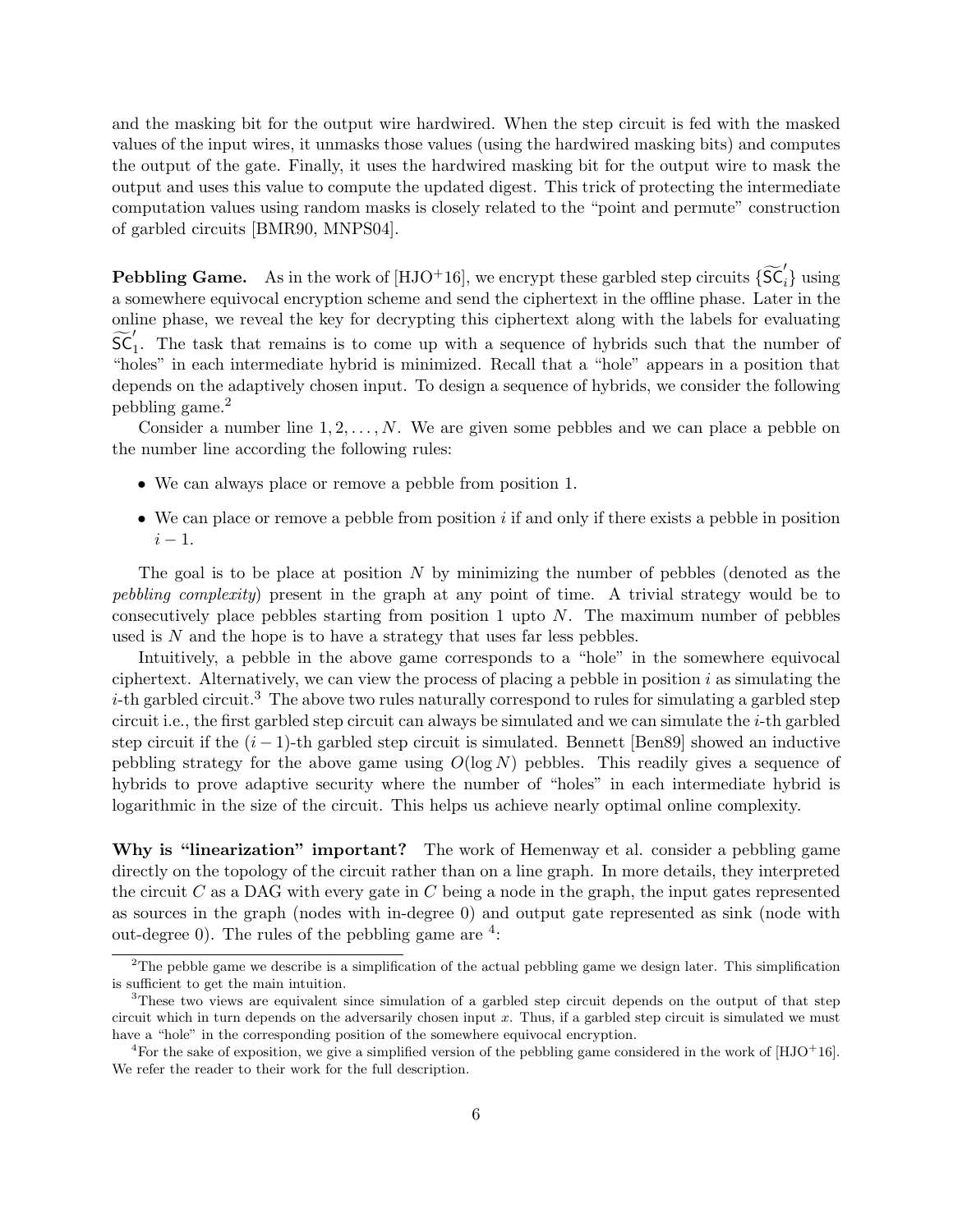- 1. A pebble can always be placed or removed from a source.
- 2. A pebble can be placed or removed from a node if all its predecessors have pebbles.

The goal is to place a pebble at the sink node by minimizing the number of pebbles placed in the graph at any point of time. Note that unlike our game, in order to place a pebble at a node it is required that pebbles are present on all the predecessors which are at least two in number. This makes the task of using logarithmic many pebbles extremely difficult and there are strong lower bounds [PTC76] concerning the pebbling complexity of the above game. In particular, the work of  $[PTC76]$  shows that existence of certain families of DAGs on n nodes (with in-degree 2) and out-degree more than 1) such that the pebbling complexity of those graphs is  $\Omega(\frac{n}{\log n})$ . This naturally corresponds to similar lower bounds on the pebbling complexity of circuits with fan-in 2 and fan-out greater than 1. Thus, to get around these lower bounds, the use of the "linearized" garbled circuit seems necessary.

Why Garbled RAM fails? To garble the step circuits and the database  $D$ , we could hope to use ideas from the garbled RAM literature  $[LO13, GHL<sup>+</sup>14, GLOS15, GLO15]<sup>5</sup>$  This would have given us a garbling scheme based on just one-way functions instead of requiring public-key assumptions. However, all known approaches of constructing garbled RAM introduce additional dependencies in garbling step circuits. This implies that in order to garble a particular step circuit, at least two other step circuits must be garbled. Thus, the graph to be pebbled is no longer a straight line and the known lower bounds apply.

# 3 Preliminaries

Let  $\lambda$  denote the security parameter. A function  $\mu(\cdot): \mathbb{N} \to \mathbb{R}^+$  is said to be negligible if for any polynomial poly(.) there exists  $\lambda_0 \in \mathbb{N}$  such that for all  $\lambda > \lambda_0$  we have  $\mu(\lambda) < \frac{1}{\text{poly}}$  $\frac{1}{\text{poly}(\lambda)}$ . For a probabilistic algorithm A, we denote  $A(x; r)$  to be the output of A on input x with the content of the random tape being r. When r is omitted,  $A(x)$  denotes a distribution. For a finite set S, we denote  $x \leftarrow S$  as the process of sampling x uniformly from the set S. We will use PPT to denote Probabilistic Polynomial Time. We denote [a] to be the set  $\{1, \ldots, a\}$  and [a, b] to be the set  $\{a, a+1, \ldots, b\}$  for  $a \leq b$  and  $a, b \in \mathbb{Z}$ . For a binary string  $x \in \{0, 1\}^n$ , we will denote the  $i^{th}$ bit of x by  $x_i$ . We assume without loss of generality that the length of the random tape used by all cryptographic algorithms is  $\lambda$ . We will use negl( $\cdot$ ) to denote an unspecified negligible function and  $\text{poly}(\cdot)$  to denote an unspecified polynomial function.

# 3.1 Garbled Circuits

Below we recall the definition of garbling scheme for circuits [Yao82] with selective security (see Lindell and Pinkas [LP09] and Bellare et al. [BHR12b] for a detailed proof and further discussion). A garbling scheme for circuits is a tuple of PPT algorithms (GarbleCkt, EvalCkt). Very roughly, GarbleCkt is the circuit garbling procedure and EvalCkt the corresponding evaluation procedure. We use a formulation where input labels for a garbled circuit are provided as input to the garbling

<sup>&</sup>lt;sup>5</sup>We in fact do not require the full power of garbled RAM as the locations that are accessed by each step circuit are fixed a priori.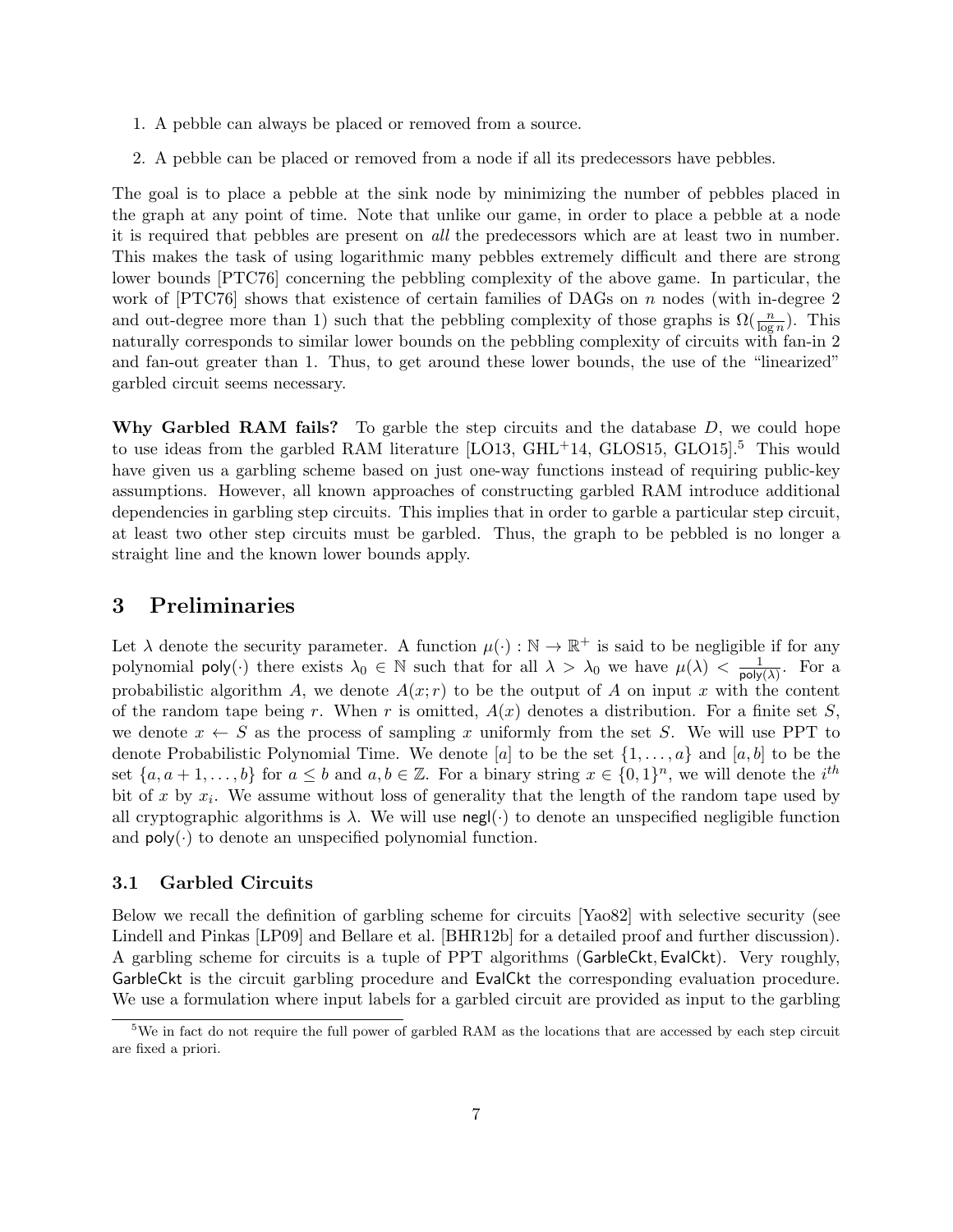procedure rather than generated as output. (This simplifies the presentation of our construction.) More formally:

- $\widetilde{C}$  ← GarbleCkt  $(1^{\lambda}, C, \{\mathsf{lab}_{w,b}\}_{w \in [n], b \in \{0,1\}})$ : GarbleCkt takes as input a security parameter  $\lambda$ , a circuit C, and input labels  $\mathsf{lab}_{w,b}$  where  $w \in [n]$  ([n] is the set of input wires to the circuit C) and  $b \in \{0, 1\}$ . This procedure outputs a *garbled circuit* C. We assume that for each w, b,  $\mathsf{lab}_{w,b}$  is chosen uniformly from  $\{0,1\}^{\lambda}$ .
- $y \leftarrow \textsf{EvalCkt} \left( \widetilde{\textsf{C}}, \{\textsf{lab}_{w,x_w}\}_{w \in [n]} \right)$ : Given a garbled circuit  $\widetilde{\textsf{C}}$  and a sequence of input labels  ${\{\mathsf{lab}_{w,x_w}\}}_{w\in[n]}$  (referred to as the garbled input), EvalCkt outputs a string y.

**Correctness.** For correctness, we require that for any circuit C, input  $x \in \{0,1\}^{|[n]|}$  and input labels  $\{\mathsf{lab}_w, \mathsf{b}\}_{w \in [n], \mathsf{b} \in \{0,1\}}$  we have that:

$$
\Pr\Big[C(x) = \text{EvalCkt}\left(\widetilde{\mathsf{C}}, \{\textsf{lab}_{w,x_w}\}_{w \in [n]}\right)\Big] = 1
$$

where  $\widetilde{\mathsf{C}} \leftarrow \mathsf{GarbleCkt}\left(1^\lambda, C, \{\mathsf{lab}_{w,b}\}_{w\in[n],b\in\{0,1\}}\right)$ .

Selective Security. For security, we require that there exists a PPT simulator  $Sim_{Ckt}$  such that for any circuit C and input  $x \in \{0,1\}^{|[n]|}$ , we have that

$$
\left\{\widetilde{\mathsf{C}}, \{\mathsf{lab}_{w,x_w}\}_{w\in[n]}\right\} \stackrel{c}{\approx} \left\{\mathsf{Sim}_{\mathsf{Ckt}}\left(1^\lambda,1^{|C|},C(x),\{\mathsf{lab}_{w,x_w}\}_{w\in[n]}\right), \{\mathsf{lab}_{w,x_w}\}_{w\in[n]}\right\}
$$

where  $\widetilde{C} \leftarrow$  GarbleCkt  $(1^{\lambda}, C, \{\mathsf{lab}_{w,b}\}_{w \in [n], b \in \{0,1\}})$  and for each  $w \in [n]$  and  $b \in \{0,1\}$  we have  $\mathsf{lab}_{w,b} \leftarrow \{0,1\}^{\lambda}$ . Here  $\stackrel{c}{\approx}$  denotes that the two distributions are computationally indistinguishable.

**Theorem 3.1 ([Yao86, LP09])** Assuming the existence of one-way functions, there exists a construction of garbling scheme for circuits.

### 3.2 Updatable Laconic Oblivious Transfer

In this subsection, we recall the definition of updatable laconic oblivious transfer from  $[CDG+17]$ .

**Definition 3.2** ([CDG<sup>+</sup>17]) An updatable laconic oblivious transfer consists of the following algorithms:

- crs  $\leftarrow$  crsGen(1<sup> $\lambda$ </sup>) : It takes as input the security parameter 1<sup> $\lambda$ </sup> (encoded in unary) and outputs a common reference string crs.
- (d,  $\widehat{D}$ ) ← Hash(crs, D) : It takes as input the common reference string crs and database  $D \in$  ${0,1}^*$  as input and outputs a digest d and a state  $\widehat{D}$ . We assume that the state  $\widehat{D}$  also includes the database D.
- $e \leftarrow$  Send(crs, d, L,  $m_0, m_1$ ) : It takes as input the common reference string crs, a digest d, a location  $L \in \mathbb{N}$  and two messages  $m_0, m_1 \in \{0, 1\}^{p(\lambda)}$  and outputs a ciphertext e.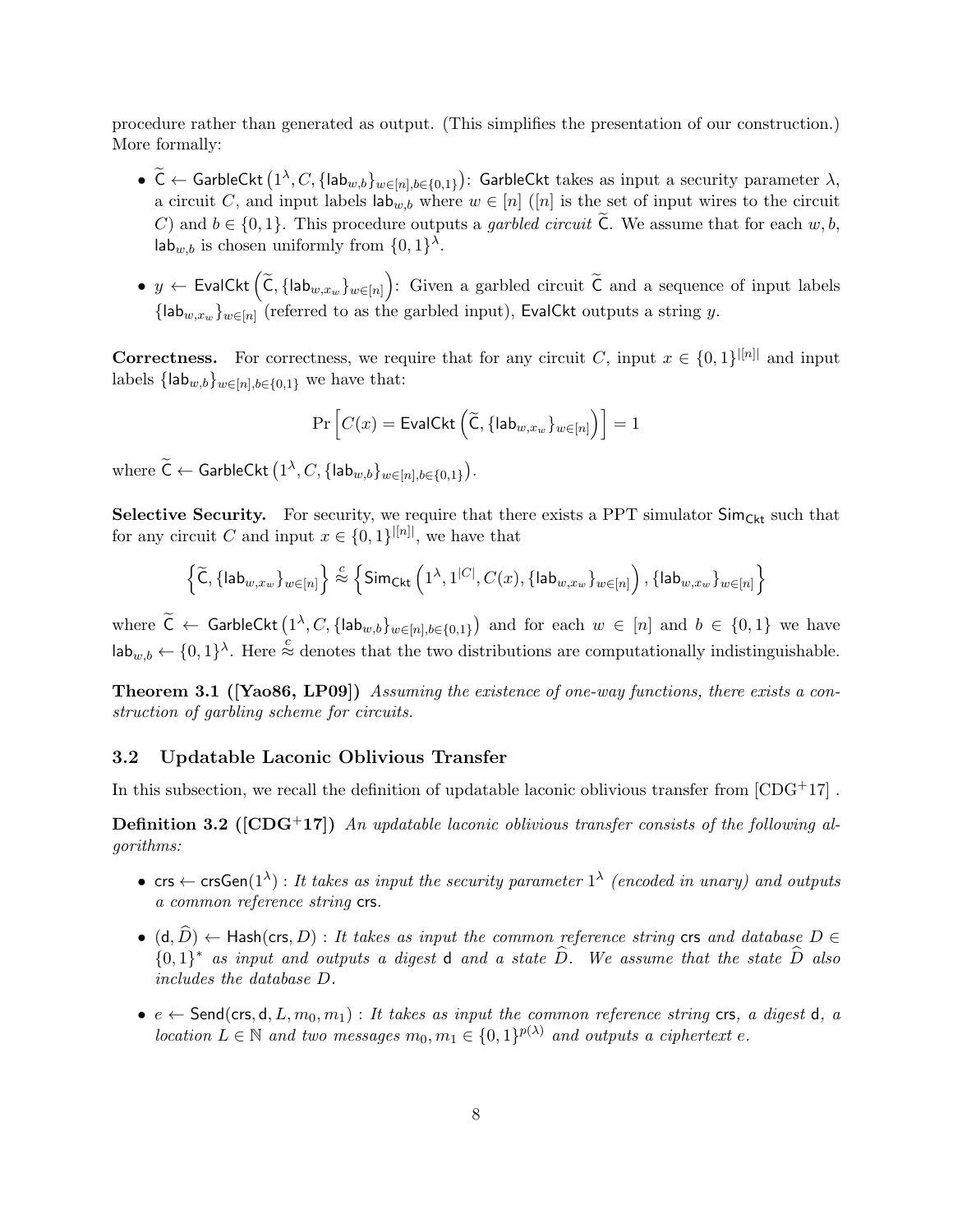- $m \leftarrow$  Receive<sup>D</sup>(crs, e, L): This is a RAM algorithm with random read access to  $\widehat{D}$ . It takes as input a common reference string crs, a ciphertext e, and a database location  $L \in \mathbb{N}$  and outputs a message m.
- $e_w \leftarrow$  SendWrite(crs, d, L, b,  $\{m_{j,0}, m_{j,1}\}_{j=1}^{|\mathsf{d}|}$ ) : It takes as input the common reference string crs, a digest d, a location  $L \in \mathbb{N}$ , a bit  $b \in \{0,1\}$  to be written, and |d| pairs of messages  ${m_{j,0}, m_{j,1}}_{j=1}^{|\mathbf{d}|}$ , where each  $m_{j,c}$  is of length  $p(\lambda)$  and outputs a ciphertext  $e_w$ .
- $\bullet$   $\{m_j\}_{j=1}^{|\mathsf{d}|} \leftarrow$  ReceiveWrite $\widehat{^D}(\mathsf{crs},L,b,e_w)$  :  $This$  is a  $RAM$  algorithm with random read/write access to  $\widehat{D}$ . It takes as input the common reference string crs, a location L, a bit  $b \in \{0,1\}$ and a ciphertext  $e_w$ . It updates the state D (such that  $D[L] = b$ ) and outputs messages  ${m_j}_{j=1}^{|d|}$ .

We require an updatable laconic oblivious transfer to satisfy the following properties.

**Correctness:** We require that for any database D of size at most  $M = \text{poly}(\lambda)$ , any memory location  $L \in [M]$ , any pair of messages  $(m_0, m_1) \in \{0, 1\}^{p(\lambda)}$  where  $p(\cdot)$  is a polynomial that

$$
\Pr\left[m=m_{D[L]}\middle|\begin{array}{ccc} \mathsf{crs} &\leftarrow\mathsf{crsGen}(1^{\lambda})\\ (\mathsf{d},\widehat{D}) &\leftarrow\mathsf{Hash}(\mathsf{crs},D)\\ e&\leftarrow\mathsf{Send}(\mathsf{crs},\mathsf{d},L,m_0,m_1)\\ m&\leftarrow\mathsf{Receive}^{\widehat{D}}(\mathsf{crs},e,L)\end{array}\right\}\right]=1,
$$

Correctness of Writes: Let database D be of size at most  $M = poly(\lambda)$  and let  $L \in [M]$  be any memory location. Let D<sup>\*</sup> be a database that is identical to D except that  $D^*[L] = b$ . For any sequence of messages  $\{m_{j,0}, m_{j,1}\}_{j\in[\lambda]} \in \{0,1\}^{p(\lambda)}$  we require that

$$
\Pr\left[\begin{array}{c} \text{crs} & \leftarrow \text{crsGen}(1^{\lambda}) \\ (d,\widehat{D}) & \leftarrow \text{Hash}(\text{crs},D) \\ \forall j \in [|{\bf d}|] \end{array}\middle|\begin{array}{c} \text{crs} & \leftarrow \text{crsGen}(1^{\lambda}) \\ (d,\widehat{D}) & \leftarrow \text{Hash}(\text{crs},D) \\ (d^*,\widehat{D}^*) & \leftarrow \text{Hash}(\text{crs},D^*) \\ \leftarrow \text{SendWrite}\left(\text{crs},{\bf d},L,b,\{m_{j,0},m_{j,1}\}_{j=1}^{|{\bf d}|}\right) \\ \left\lbrace m'_j \right\rbrace_{j=1}^{|{\bf d}|} & \leftarrow \text{ReceiveWrite} \widehat{D}(\text{crs},L,b,e_w) \end{array}\right\rbrace\right] = 1,
$$

**Sender Privacy:** There exists a PPT simulator  $\text{Sim}_{\ell O\mathcal{T}}$  such that the for any non-uniform PPT adversary  $A = (A_1, A_2)$  there exists a negligible function negl(.) s.t.,

$$
\left| \Pr[\mathsf{SenPrivExpt}^{\mathsf{real}}(1^{\lambda}, \mathcal{A}) = 1] - \Pr[\mathsf{SenPrivExpt}^{\mathsf{ideal}}(1^{\lambda}, \mathcal{A}) = 1] \right| \le \mathsf{negl}(\lambda)
$$

 $where$  SenPrivExpt<sup>real</sup> and SenPrivExpt<sup>ideal</sup> are described in Figure 1.

**Sender Privacy for Writes:** There exists a PPT simulator  $\text{Sim}_{\ell\text{OTW}}$  such that the for any nonuniform PPT adversary  $A = (A_1, A_2)$  there exists a negligible function negl( $\cdot$ ) s.t.,

 $|\Pr[\mathsf{WriSenPrivExpt}^{\mathsf{real}}(1^{\lambda}, \mathcal{A}) = 1] - \Pr[\mathsf{WriSenPrivExpt}^{\mathsf{ideal}}(1^{\lambda}, \mathcal{A}) = 1]| \leq \mathsf{negl}(\lambda)$ 

where WriSenPrivExpt<sup>real</sup> and WriSenPrivExpt<sup>ideal</sup> are described in Figure 2.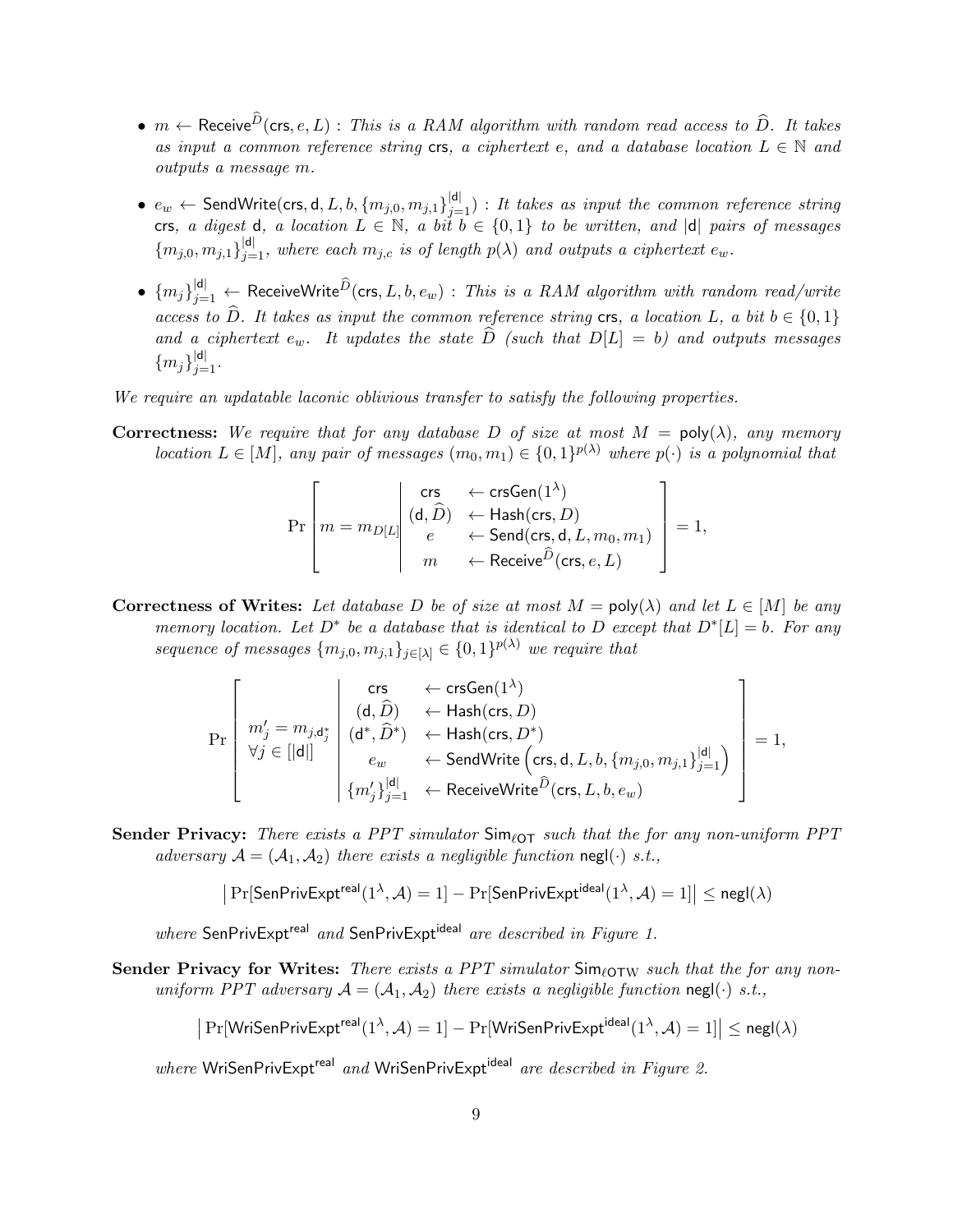

| Figure 1: Sender Privacy Security Game |
|----------------------------------------|
|----------------------------------------|

| WriSenPrivExpt <sup>real</sup> $[1^{\lambda}, \mathcal{A}]$                                            | WriSenPrivExptideal $[1^{\lambda}, \mathcal{A}]$                                                                                      |  |  |
|--------------------------------------------------------------------------------------------------------|---------------------------------------------------------------------------------------------------------------------------------------|--|--|
| 1. crs $\leftarrow$ crsGen $(1^{\lambda})$ .                                                           | 1. crs $\leftarrow$ crsGen $(1^{\lambda})$ .                                                                                          |  |  |
| 2. $(D, L, b, \{m_{j,0}, m_{j,1}\}_{j\in[\lambda]}, \mathsf{st}) \leftarrow$<br>$\mathcal{A}_1$ (crs). | 2. $(D, L, b, \{m_{j,0}, m_{j,1}\}_{j \in [\lambda]}, \mathsf{st}) \leftarrow$<br>$\mathcal{A}_1$ (crs).                              |  |  |
| 3. $(d, \widehat{D}) \leftarrow$ Hash(crs, D).                                                         | 3. $(d, \widehat{D}) \leftarrow$ Hash(crs, D).                                                                                        |  |  |
|                                                                                                        | 4. $(d^*, \widehat{D}^*) \leftarrow$ Hash(crs, $D^*$ ) where $D^*$ be a database<br>that is identical to D except that $D^*[L] = b$ . |  |  |
| 4. $e_w \leftarrow$ SendWrite(crs, d, L, b,<br>${m_{j,0}, m_{j,1}}_{i=1}^{ d }$                        | 5. $e_w \leftarrow \textsf{Sim}_{\ell OTW}(\textsf{crs}, D, L, b,$<br>${m_{j,\mathsf{d}_i^*}}_{j\in[\lambda]})$                       |  |  |
| 5. Output $A_2(\mathsf{st}, e_w)$ .                                                                    | 6. Output $A_2(\mathsf{st}, e_w)$ .                                                                                                   |  |  |

Figure 2: Sender Privacy for Writes Security Game

**Efficiency:** The algorithm Hash runs in time  $|D|$ poly(log  $|D|$ ,  $\lambda$ ). The algorithms Send, SendWrite, Receive, ReceiveWrite run in time poly $(\log |D|, \lambda)$ .

**Theorem 3.3 ([CDG+17, DG17, BLSV18, DGHM18])** Assuming either the Computational Diffie-Hellman assumption or the Factoring assumption or the Learning with Errors assumption, there exists a construction of updatable laconic oblivious transfer.

**Remark 3.4** We note that the security requirements given in Definition 3.2 is stronger than the one in  $[CDG^+17]$  as we require the crs to be generated before the adversary provides the database D and the location L. However, the construction in  $\langle CDG^+17 \rangle$  already satisfies this definition since in the proof, we can quess the location by incurring a  $1/D$  loss in the security reduction.

### 3.3 Somewhere Equivocal Encryption

We now recall the definition of Somewhere Equivocal Encryption from the work of  $[HJO^+16]$ .

**Definition 3.5 ([HJO+16])** A somewhere equivocal encryption scheme with block-length s, message length n (in blocks) and equivocation parameter t (all polynomials in the security parameter) is a tuple of probabilistic polynomial algorithms  $\Pi =$  (KeyGen, Enc, Dec, SimEnc, SimKey) such that: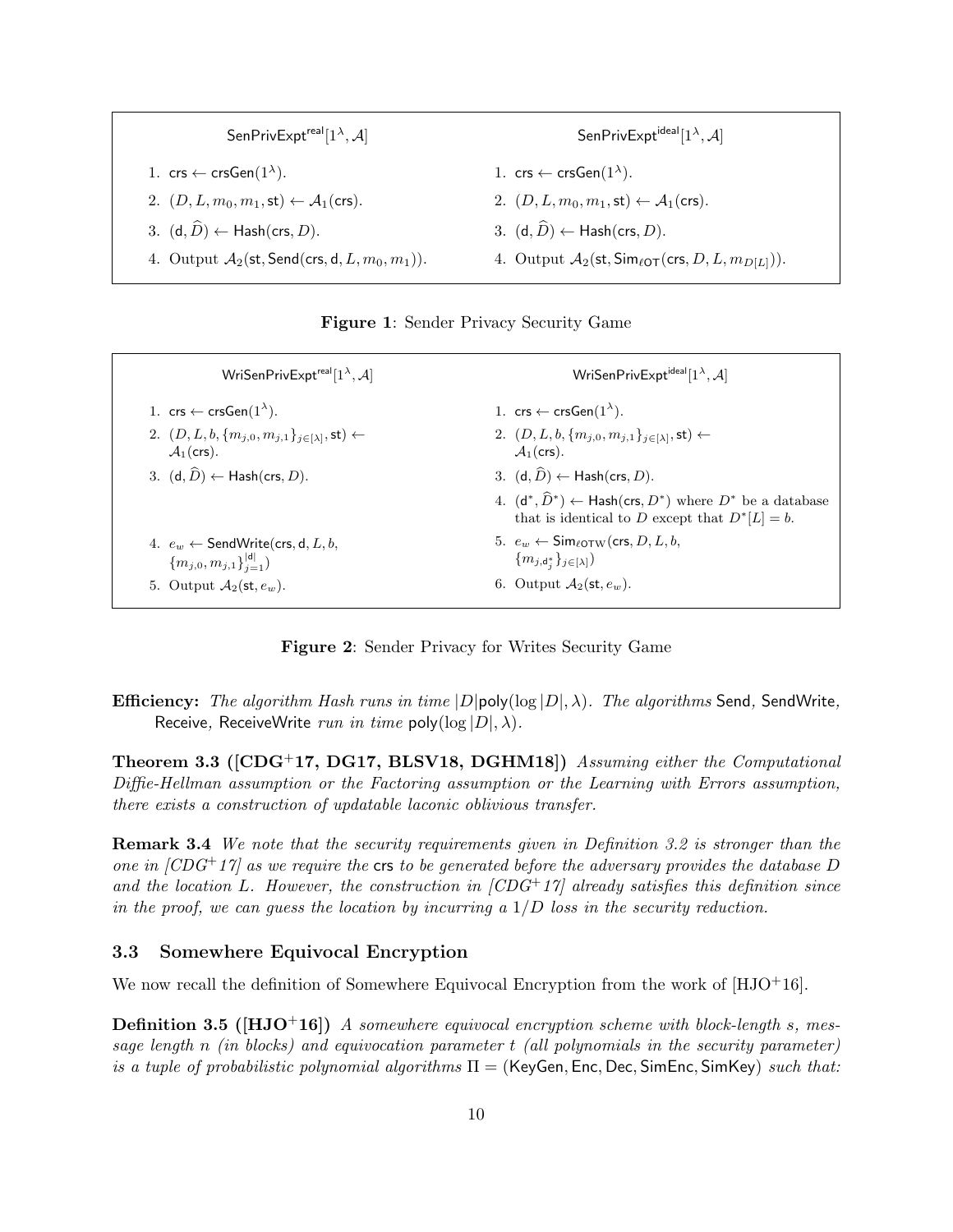- key  $\leftarrow$  KeyGen(1<sup> $\lambda$ </sup>) : It is a PPT algorithm that takes as input the security parameter (encoded in unary) and outputs a key key.
- $\bar{c} \leftarrow \text{Enc}(\text{key}, m_1 \dots m_n)$ : It is a PPT algorithm that takes as input a key key and a vector of *messages*  $\overline{m} = m_1 \dots m_n$  with each  $m_i \in \{0, 1\}^s$  and outputs a ciphertext  $\overline{c}$ .
- $\overline{m} \leftarrow$  Dec(key,  $\overline{c}$ ) : It is a deterministic algorithm that takes as input a key key and a ciphertext  $\overline{c}$  and outputs a vector of messages  $\overline{m} = m_1 \dots m_n$ .
- $(\mathsf{st}, \overline{c}) \leftarrow \mathsf{SimEnc}((m_i)_{i \notin I}, I)$  : It is a PPT algorithm that takes as input a set of indices  $I \subseteq [n]$ and a vector of messages  $(m_i)_{i \notin I}$  and outputs a ciphertext  $\bar{c}$  and a state st.
- key'  $\leftarrow$  SimKey(st, $(m_i)_{i\in I}$ ) : It is a PPT algorithm that takes as input the state information st and a vector of messages  $(m_i)_{i \in I}$  and outputs a key key'.

and satisfies the following properties:

**Correctness.** For every key  $\leftarrow$  KeyGen $(1^{\lambda})$ , for every  $\overline{m} \in \{0,1\}^{s \times n}$  it holds that:

 $Dec(key, Enc(key, \overline{m})) = \overline{m}$ 

**Simulation with No Holes.** We require that the distribution of  $(\bar{c}, \text{key})$  computed via  $(\text{st}, \bar{c}) \leftarrow$  $\mathsf{SimEnc}(\overline{m},\emptyset)$  and key  $\leftarrow \mathsf{SimKey}(\mathsf{st},\emptyset)$  to be identical to key  $\leftarrow \mathsf{KeyGen}(1^\lambda)$  and  $\overline{c} \leftarrow \mathsf{Enc}(\mathsf{key},m_1\ldots m_n).$ In other words, simulation when there are no holes (i.e.,  $I = \emptyset$ ) is identical to honest key generation and encryption.

**Security.** For any PPT adversary A, there exists a negligible function  $\nu = \nu(\lambda)$  such that:

 $|\Pr[\mathsf{Exp}_{\mathcal{A},\Pi}^{\mathsf{simple}}(1^{\lambda},0) = 1] - \Pr[\mathsf{Exp}_{\mathcal{A},\Pi}^{\mathsf{simple}}(1^{\lambda},1) = 1]| \leq \nu(\lambda)$ 

where the experiment  $Exp_{\mathcal{A},\Pi}^{\text{simenc}}$  is defined as follows:

# $Experiment$   $\mathsf{Exp}_{\mathcal{A},\Pi}^{\mathsf{simplenc}}$

- 1. The adversary A on input  $1^{\lambda}$  outputs a set  $I \subseteq [n]$  s.t.  $|I| < t$ , a vector  $(m_i)_{i \notin I}$ , and a challenge  $j \in [n] \setminus I$ . Let  $I' = I \cup \{j\}$ .
- 2. If  $b = 0$ , compute  $\overline{c}$  as follows:  $(\mathsf{st}, \overline{c}) \leftarrow \mathsf{SimEnc}((m_i)_{i \notin I}, I)$ .
	- If  $b = 1$ , compute  $\overline{c}$  as follows:  $(\mathsf{st}, \overline{c}) \leftarrow \mathsf{SimEnc}((m_i)_{i \notin I'}, I').$
- 3. Send  $\bar{c}$  to the adversary  $\mathcal{A}$ .
- 4. The adversary A outputs the set of remaining messages  $(m_i)_{i\in I}$ .
	- If  $b = 0$ , compute key as follows: key  $\leftarrow$  SimKey(st,  $(m_i)_{i \in I}$ ).
	- If  $b = 1$ , compute key as follows: key  $\leftarrow$  SimKey(st,  $(m_i)_{i \in I'}$ )
- 5. Send key to the adversary.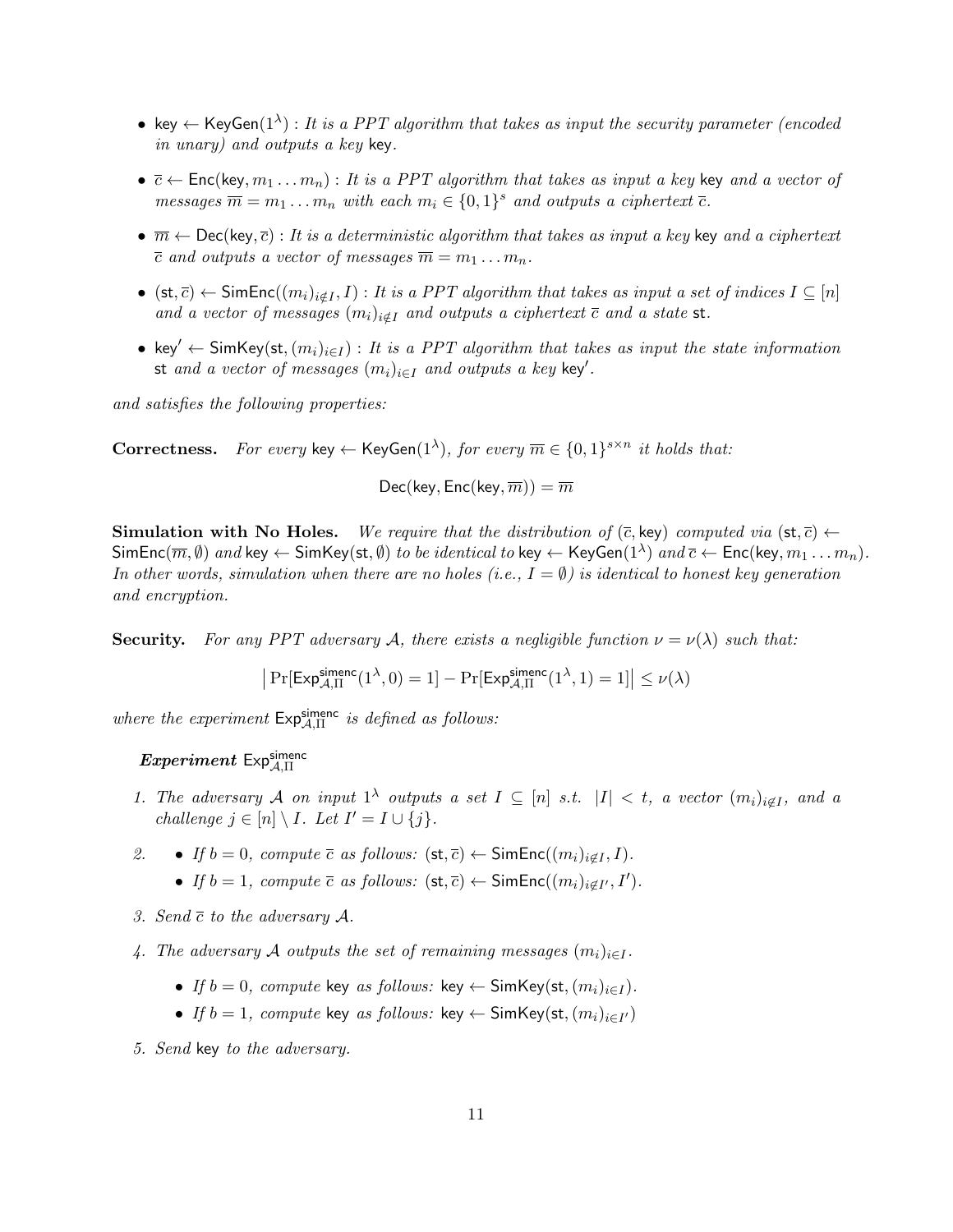$6.$  A outputs  $b'$  which is the output of the experiment.

**Theorem 3.6 ([HJO+16])** Assuming the existence of one-way functions, there exists a somewhere equivocal encryption scheme for any polynomial message-length n, black-length s and equivocation parameter t, having key size  $t \cdot s \cdot \text{poly}(\lambda)$  and ciphertext of size  $n \cdot s \cdot \text{poly}(\lambda)$  bits.

### 3.4 Adaptive Garbled Circuits

We provide the definition of adaptive garbled circuits from  $[HJO+16]$ .

Definition 3.7 An adaptive garbling scheme for circuits is a tuple of PPT algorithms (AdaGarbleCkt, AdaGarbleInp, such that:

- $(\widetilde{C}, \text{st}) \leftarrow \text{AdaGarbleCkt}(1^{\lambda}, C)$ : It is a PPT algorithm that takes as input the security parameter  $1^{\lambda}$  (encoded in unary) and a circuit  $C: \{0,1\}^n \to \{0,1\}^m$  as input and outputs a garbled circuit  $\tilde{C}$  and state information st.
- $\tilde{x} \leftarrow$  AdaGarbleInp(st, x): It is a PPT algorithm that takes as input the state information st and an input  $x \in \{0,1\}^n$  and outputs the garbled input  $\widetilde{x}$ .
- y = AdpEvalCkt $(\widetilde{C}, \widetilde{x})$ : Given a garbled circuit  $\widetilde{C}$  and a garbled input  $\widetilde{x}$ , it outputs a value  $y \in \{0,1\}^m$ .

**Correctness.** For every  $\lambda \in \mathbb{N}$ ,  $C: \{0,1\}^n \to \{0,1\}^m$  and  $x \in \{0,1\}^n$  it holds that:

 $\Pr\left[(\widetilde{C},\mathsf{st})\leftarrow \mathsf{AdaGarbleCkt}(1^\lambda,C); \widetilde{x}\leftarrow \mathsf{AdaGarbleInp}(\mathsf{st},x): C(x) = \mathsf{AdpEvalCkt}(\widetilde{C},\widetilde{x})\right] = 1$ 

Adaptive Security. There exists a PPT simulator  $Sim = (SimC, SimIn)$  such that, for any nonuniform PPT adversary A there exists a negligible function  $\nu$  such that:

$$
\big|Pr[\text{Exp}_{\mathcal{A},\text{GC},\text{Sim}}^{\text{adaptive}}(1^{\lambda},0)=1]-Pr[\text{Exp}_{\mathcal{A},\text{GC},\text{Sim}}^{\text{adaptive}}(1^{\lambda},1)=1]\big|\leq \nu(\lambda)
$$

where the experiment  $Exp_{A,\mathsf{GC},\mathsf{Sim}}^{\mathsf{adaptive}}$  is defined as follows:

- 1. The adversary specifies the circuit C and obtains  $\tilde{C}$  where  $\tilde{C}$  is created as follows:
	- If  $b = 0$ :  $(\widetilde{C}, \text{st}) \leftarrow \text{AdaGarbleCkt}(1^{\lambda}, C)$ .
	- If  $b = 1$ :  $(\widetilde{C}, \text{st}) \leftarrow \text{SimC}(1^{\lambda}, 1^{|C|}).$
- 2. The adversary A specifies the input x and gets  $\tilde{x}$  created as follows:
	- If  $b = 0$ ,  $\widetilde{x} \leftarrow$  AdaGarbleInp(st, x).
	- If  $b = 1$ ,  $\tilde{x} \leftarrow$  Simln(st,  $C(x)$ )
- 3. Finally, the adversary outputs a bit  $b'$ , which is the output of the experiment.

Online Complexity. The running time of AdaGarbleInp is called as the online computational complexity and  $|\tilde{x}|$  is called as the online communication complexity.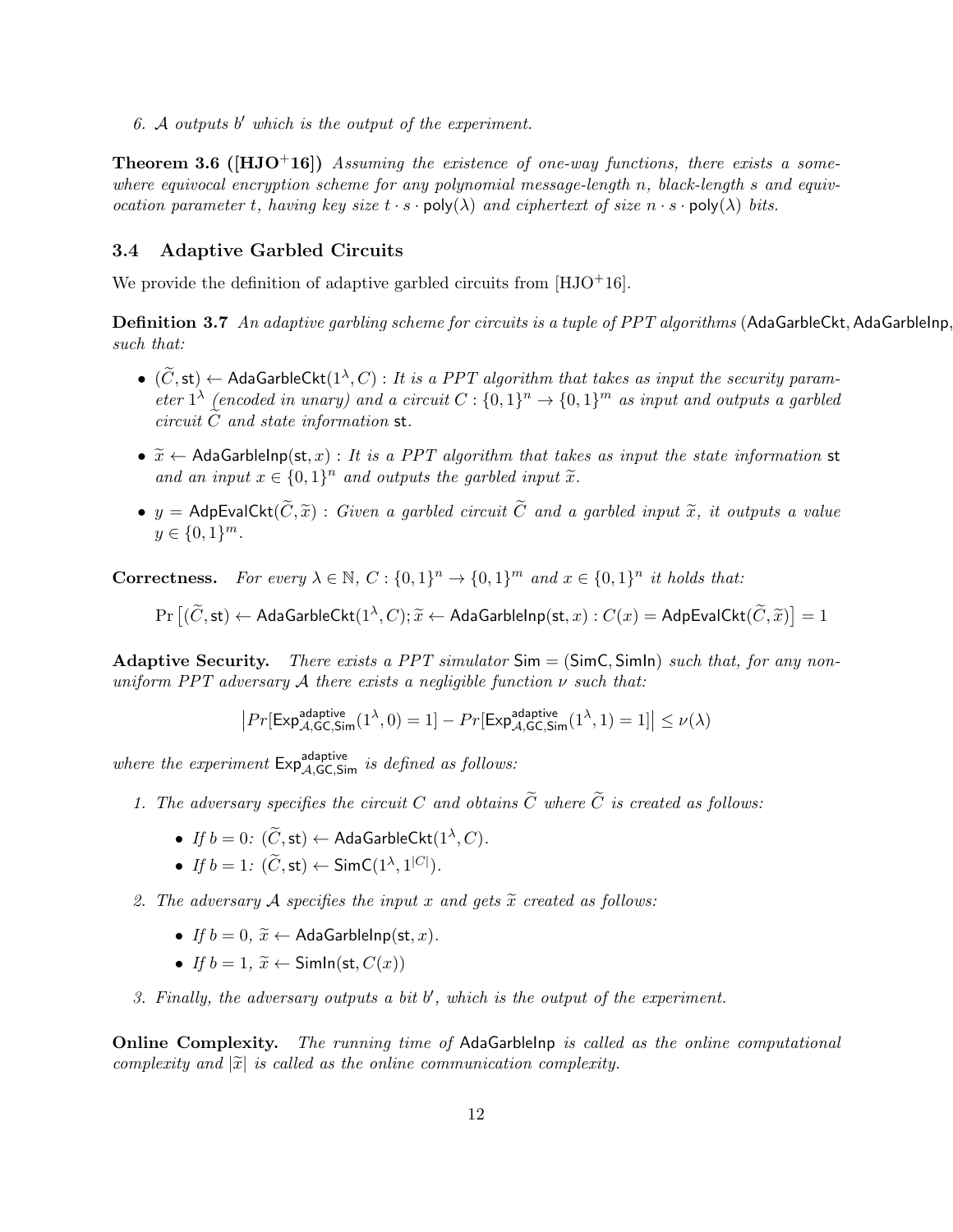# 4 Our Construction

In this section, we provide our construction of adaptive garbled circuits. The main theorem is:

Theorem 4.1 Assuming the existence of updatable laconic oblivious transfer, somewhere equivocal encryption and garbling scheme for circuits with selective security, there exists a construction of adaptive garbling scheme for circuits. The online communication complexity of our scheme is  $n + m + \text{poly}(\lambda, \log |C|)$  and the online computational complexity is  $O(n + m + \text{poly}(\lambda, \log |C|))$ .

From Theorems 3.1, 3.3, 3.6 we obtain the following corollary:

Corollary 4.2 Assuming either the Computational Diffie-Hellman assumption or the Factoring assumption or the Learning with Errors assumption, there exists a construction of adaptive garbling scheme for circuits with online communication complexity of  $n + m + \text{poly}(\lambda, \log |C|)$  and online computational complexity of  $O(n + m + \text{poly}(\lambda, \log |C|)).$ 

We start with some notation on how we denote circuits. We choose this notation to simplify the description of our construction. In the rest of the paper, whenever we mention a circuit  $C$ , we implicitly mean the universal circuit  $U[C]$  with the circuit C hardwired in it. This is done so that the topology of the circuit  $U[C]$  does not reveal anything about C except its size.

**Notation.** We model a circuit  $C: \{0,1\}^n \to \{0,1\}^m$  as a set of  $N - n$  NAND gates, each having fan-in 2. We number the gates of the circuit as follows. The input gates are given the numbers  $\{1,\ldots,n\}$ . The intermediate gates are numbered  $\{n+1,n+2,\ldots,N-m\}$  such that a gate that receives its input from gates  $i$  and  $j$  is given a number greater than  $i$  and  $j$ . The output gates are numbered  $\{N-m+1,\ldots,N\}$ . Each gate  $g \in [n+1,N]$  is described by a tuple  $(i,j) \in [g-1]^2$ where outputs of gates  $i$  and  $j$  serves as inputs to gate  $g$ .

Construction. Let (crsGen, Hash, Send, Receive, SendWrite, ReceiveWrite) be an updatable laconic oblivious transfer scheme, and (GarbleCkt, EvalCkt) be a garbling scheme for circuits. Moreover, let (KeyGen, Enc, Dec, SimEnc, SimKey) be a somewhere equivocal encryption with the block-length  $s = |SC|$  (where SC denotes a garbled version of the step-circuit SC defined in Figure 4), the message-length equal to  $N - n$  and the equivocation parameter  $t = \log N$  (the choice of t comes from the security proof).

The formal description of our adaptive garbling scheme appears in Figure 3. In this construction a selective secure garbling scheme is used to garble a step circuit SC repeatedly. This step circuit is described in Figure 4. We now provide an informal overview of this construction. At a high level, the adaptive garbling of a circuit C simply consists of garbling of the  $N-n$  intermediate step circuits using the standard selectively secure (Yao's) garbling scheme. The entire N bit state of the computation is stored in an external memory using laconic OT and each step circuit accesses two bits in this memory. These garbled step circuits are encrypted using a somewhere equivocal encryption scheme and the resulting ciphertext is sent in the offline phase. Later in the online phase, the key for decrypting this ciphertext is revealed. Note that in our description we use the string  $r \in \{0,1\}^N$  as a one time pad to hide the state of the computation.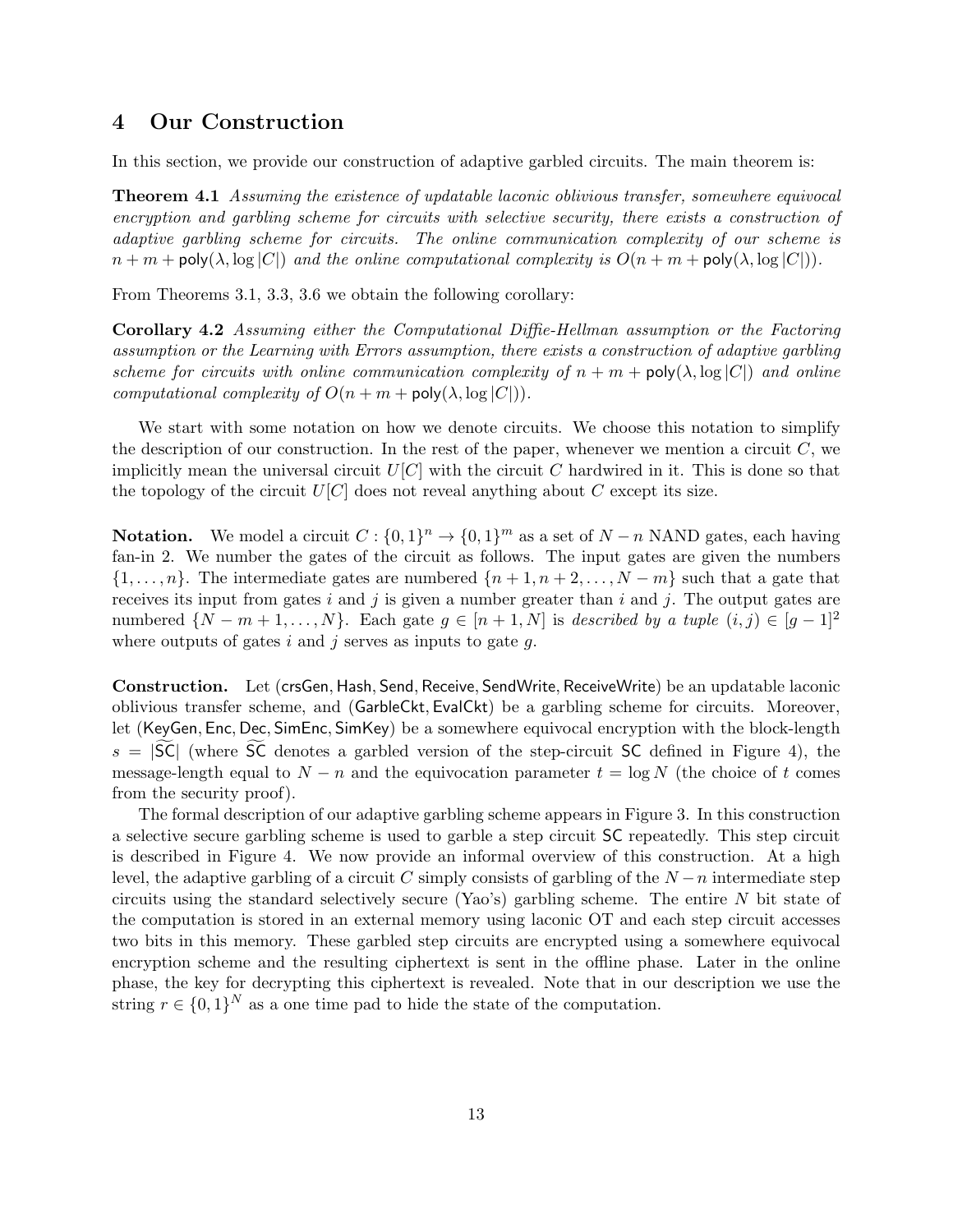AdaGarbleCkt $(1^{\lambda}, C)$ : On input a circuit  $C: \{0, 1\}^n \to \{0, 1\}^m$  do: 1. Sample  $\mathsf{crs} \leftarrow \mathsf{crsGen}(1^{\lambda}), \mathsf{key} \leftarrow \mathsf{KeyGen}(1^{\lambda}) \text{ and } r \leftarrow \{0, 1\}^N.$ 2. For each  $g \in [n+1, N+1]$ ,  $k \in [\lambda]$  and  $b \in \{0,1\}$  sample  $\mathsf{lab}_{k,b}^g \leftarrow \{0,1\}^{\lambda}$ . (We use  $\{\mathsf{lab}_{k,b}^g\}$ to denote  $\{\mathsf{lab}^g_{k,b}\}_{k\in[\lambda],b\in\{0,1\}}$ .) 3. for each g from N down to  $n + 1$  do: (a) Let  $(i, j)$  be the description of the gate q. (b) Compute (where the step-circuit SC is described in Figure 4)  $\widetilde{\mathsf{SC}}_g \gets \mathsf{GarbleCkt}\left(1^\lambda,\mathsf{SC}[\mathsf{crs},(r_i,r_j,r_g),(i,j),\{\mathsf{lab}^{g+1}_{k,b}\},0],\{\mathsf{lab}^g_{k,b}\}\right).$ 4. Compute  $c \leftarrow \mathsf{Enc}(\mathsf{key}, \{ \widetilde{\mathsf{SC}}_q \}_{q \in [n+1,N]}).$ 5. Output  $\widetilde{C} := (\mathsf{crs}, c)$  and  $\mathsf{st} := (r, \mathsf{key}, \{\mathsf{lab}_{k,b}^{n+1}\}).$ AdaGarbleInp(st, x) : On input the state st and a string  $x \in \{0,1\}^n$  do: 1. Parse st as  $(r, \text{key}, {\{\text{lab}_{k,b}^{n+1}\}})$ 2. Set  $D := r_1 \oplus x_1 \Vert \dots \Vert r_n \oplus x_n \Vert 0^{N-n}$  and compute  $(d, \widehat{D}) := \mathsf{Hash}(\mathsf{crs}, D)$ . 3. Output  $\widetilde{x} := \left( \{ [\mathsf{lab}_{k,\mathsf{d}_k}^{n+1}]_{k \in [\lambda]}, r_1 \oplus x_1 \Vert \dots \Vert r_n \oplus x_n, \mathsf{key}, r_{N-m+1}, \dots, r_N \right)$ . AdpEvalCkt( $\widetilde{C}, \widetilde{x}$ ): On input garbled circuit  $\widetilde{C}$ , and garbled input  $\widetilde{x}$  do: 1. Parse C as (crs, c) and  $\tilde{x}$  as ({lab<sub>k</sub>}<sub>k∈[ $\lambda$ ]</sub>,  $s_1, \ldots, s_n$ , key,  $r_{N-m+1}, \ldots r_N$ ). 2. Set  $D := s_1 || \dots ||s_n|| 0^{N-n}$  and compute  $(d, \widehat{D}) := \mathsf{Hash}(\mathsf{crs}, D)$ . 3. Compute  $\{\mathsf{SC}_g\}_{g \in [n+1,N]} := \mathsf{Dec}(\mathsf{key}, c)$ . 4. Set lab :=  $\{\mathsf{lab}_k\}_{k\in[\lambda]}.$ 5. for each g from  $n + 1$  to N do: (a) Let  $(i, j)$  be the description of gate g. (b) Compute  $(\gamma, e) := \textsf{Receive}^D(\textsf{crs}, \textsf{Receive}^D(\textsf{crs}, \textsf{EvalCkt}(\widetilde{SC}_g, \overline{\textsf{lab}}), i), j).$ (c) Set  $\overline{lab} := \text{ReceiveWrite}^D(\text{crs}, g, \gamma, e)$ . 6. Recover the contents of the memory D from the final state  $\widehat{D}$ . 7. Output  $D_{N-m+1} \oplus r_{N-m+1} \dots \parallel D_m \oplus r_N$ .

Figure 3: Adaptive Garbling Scheme for Circuits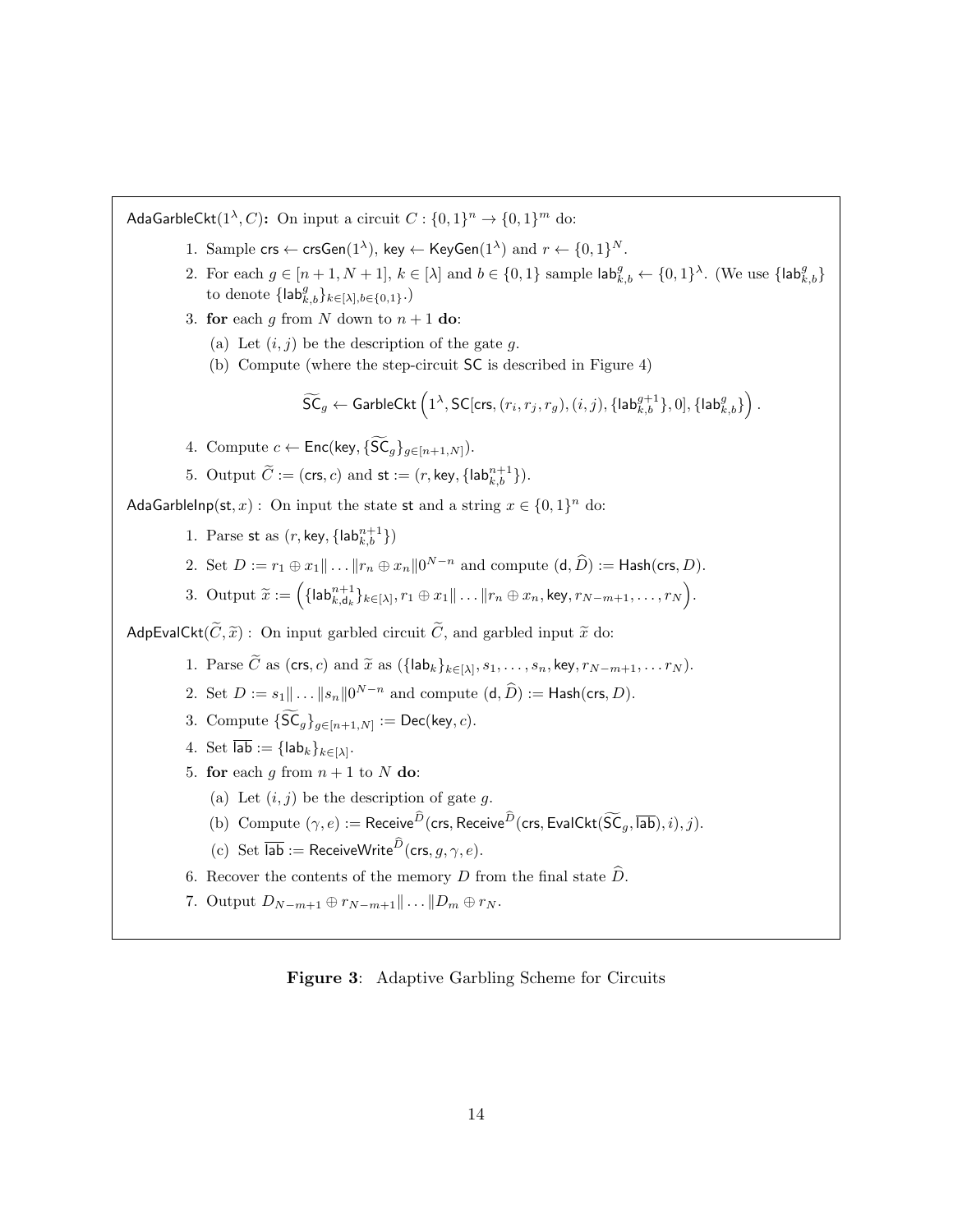Step Circuit SC Input: A digest d. **Hardcoded:** The common reference string crs, a triplet of masking bits  $(r_i, r_j, r_g)$ , a description  $(i, j)$ of gate g, a set of labels  $\{\mathsf{lab}_{k,b}\}\$  and a bit  $\tau$  ( $\tau = 1$  case is only relevant for the proof). 1. Compute  $e_b \leftarrow$  SendWrite(crs, d, g, b, {lab<sub>k,0</sub>, lab<sub>k,1</sub>}<sub>k∈[ $\lambda$ ]</sub>) for  $b \in \{0, 1\}$ . 2. Define for all  $\alpha, \beta \in \{0,1\}, \gamma(\alpha, \beta) := \begin{cases} \text{NAND}(\alpha \oplus r_i, \beta \oplus r_j) \oplus r_g & \text{if } \tau = 0 \\ 0 & \text{if } \tau = 1 \end{cases}$  $r_g$  if  $\tau = 1$ 3. Generate  $f_0 \leftarrow$  Send  $\big($ crs, d,  $j$ ,  $(\gamma(0,0), e_{\gamma(0,0)}), (\gamma(0,1), e_{\gamma(0,1)})\big)$ ,  $f_1 \leftarrow \mathsf{Send}\left(\mathsf{crs},\mathsf{d},j,(\gamma(1,0),e_{\gamma(1,0)}),(\gamma(1,1),e_{\gamma(1,1)})\right).$ 4. Output Send (crs, d,  $i, f_0, f_1$ )



Communication Complexity of AdaGarbleInp. It follows from the construction that the communication complexity of AdaGarbleInp is  $\lambda^2 + n + m + |\text{key}|$ . From the parameters used in the somewhere equivocal encryption, we note that  $|\text{key}| = |\tilde{SC}|$ poly $(\log N, \lambda)$ . It follows from the efficiency properties of updatable laconic oblivious transfer that  $|SC|$  is poly(log N,  $\lambda$ ). Thus,  $|key|$  is poly( $\log N$ ,  $\lambda$ ).

Computational Complexity of AdaGarbleInp. The running time of AdaGarbleInp described in Figure 3 grows with the circuit size  $N$ . We note that the running time can be made independent of the circuit size N by analyzing the specific laconic OT construction of Cho et al.  $[CDG^+17]$ . The construction of Cho et al. uses a Merkle tree to hash a large database into a short digest. Recall that Merkle hash is efficiently updatable. Specifically, let  $y$  and  $y'$  be two strings given as a sequence of blocks of  $\lambda$  bits and  $y, y'$  differ in only the first k blocks. Given the Merkle hash on y and a set of log |y| hash values, there is an efficient procedure running in time  $O(\lambda(k + \log |y|))$ that computes the Merkle hash on  $y'$ . We use this property to reduce the online computational complexity of our construction.

Recall that in our construction, the contents of the database at the very beginning of our computation needs to be set to  $((r_{[1,n]}\oplus x)||0^{N-n})$  where x is the n-bit input. However, note that the input x is specified in the online phase. So the goal is to compute the hash of  $((r_{[1,n]}\oplus x)||0^{N-n})$ in the online phase efficiently. To do this, we compute the hash of  $0^N$  in the offline phase and store the value of this hash along with the specific hash values for updating the first  $\lceil n/\lambda \rceil$  blocks. Once x is specified in the online phase, we use the stored value to compute the hash on  $((r_{[1,n]}\oplus x)||0^{N-n})$ by performing the Merkle hash update. The crucial point is that this update is efficient (i.e. grows only with  $|x| + \log N$ .

Also, the algorithm AdaGarblelnp does not need the entire input  $r$  as input. It suffices to provide the first n and the last m bits of r (i.e.,  $\{r_1 \ldots r_n, r_{N-m+1} \ldots r_N\}$  as input to AdaGarbleInp.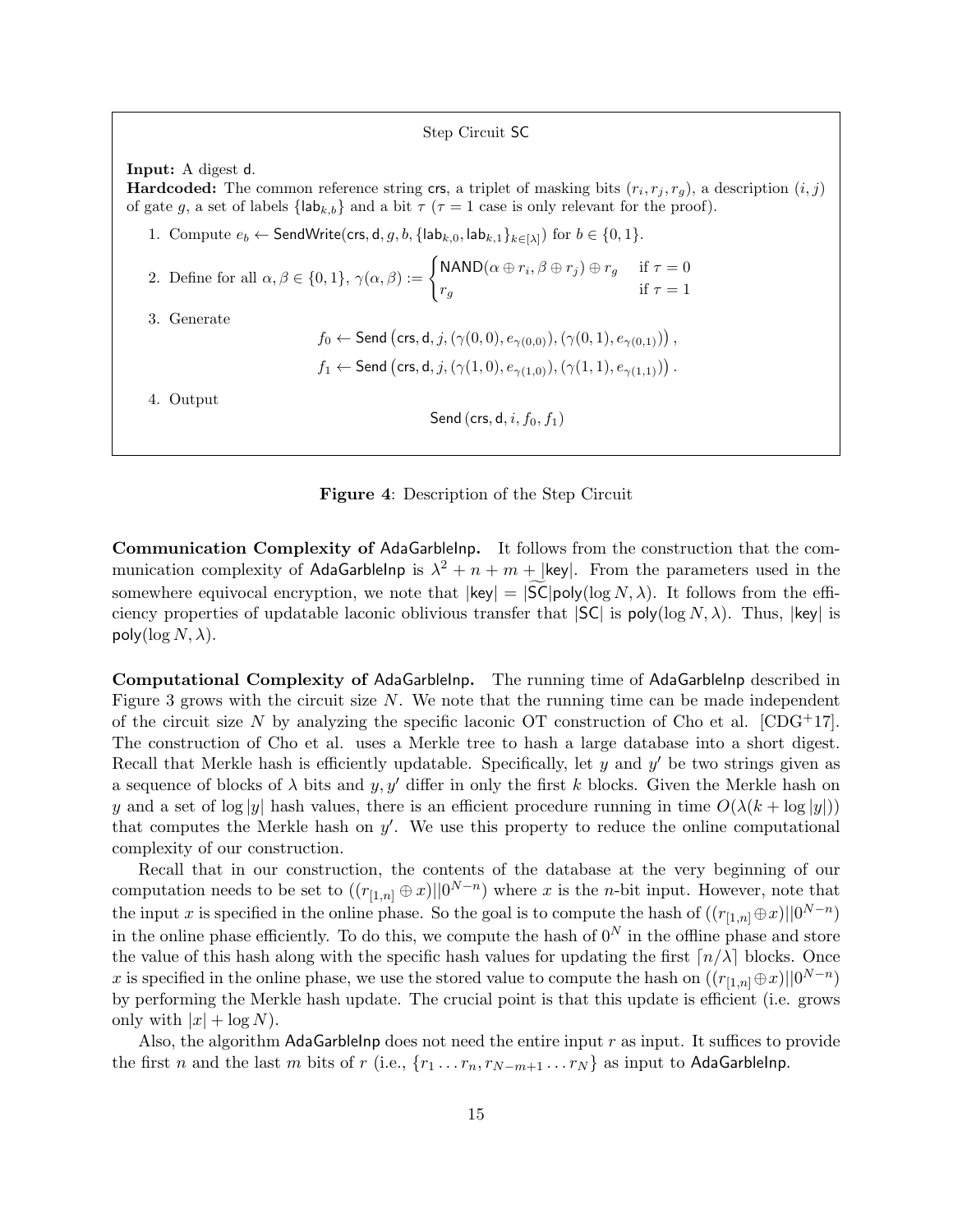**Correctness.** Let  $D^{g^*}$  be the contents of the database at the end of Step 5.(c) of AdpEvalCkt in the  $g^*$ -th iteration of the for loop. We first argue via an inductive argument that for each gate  $g^* \in [1, N], D_g^{g^*}$  is the output of gate g masked with  $r_g$  for every  $g \in [1, g^*]$ . Given this, the correctness follows by setting  $g^* := N$  and observing that the  $\{D_k^N\}_{k \in [N-m+1,N]}$  is unmasked using  $r_{[N-m+1,N]}$  in Step 7 of AdpEvalCkt.

The base case is  $g^* = n$  which is clearly true since in the beginning  $D^n$  is set as  $(r_{[1,n]}\oplus x||0^{N-n})$ . In order to prove the inductive step for a gate  $g^*$  (with description  $(i, j)$ ), we now argue that that the  $\gamma$  recovered in Step 4.(b) of AdpEvalCkt corresponds to NAND( $D_i^{g^*-1} \oplus r_i, D_j^{g^*-1} \oplus r_j$ )  $\oplus r_{g^*}$ which by inductive hypothesis corresponds to output of the gate  $g^*$  masked with  $r_{g^*}$ . This is shown as follows.

$$
\begin{array}{rcl} (\gamma,e) & := & \text{Receive}^{\tilde{D}}(\text{crs, Receive}^{\tilde{D}}(\text{crs, EvalCkt}(\widetilde{SC}_{g}, \overline{\text{lab}}), i), j) \\ \\ & = & \text{Receive}^{\tilde{D}}(\text{crs, Receive}^{\tilde{D}}(\text{crs, Send (crs, d, i, f_0, f_1), i), j) \\ \\ & = & \text{Receive}^{\tilde{D}}\left(\text{crs, }f_{D_i^{g^*-1}}, j\right) \\ \\ & = & \text{Receive}^{\tilde{D}}\left(\text{crs, Send}\left(\text{crs, d}, j, (\gamma(D_i^{g^*-1}, 0), e_{\gamma(D_i^{g^*-1}, 0}), (\gamma(D_i^{g^*-1}, 1), e_{\gamma(D_i^{g^*-1}, 1)})\right), j\right) \\ \\ & = & \left(\gamma(D_i^{g^*-1}, D_j^{g^*-1}), e_{\gamma(D_i^{g^*-1}, D_j^{g^*-1})}\right) \\ \\ & = & \left(\text{NAND}(D_i^{g^*-1} \oplus r_i, D_j^{g^*-1} \oplus r_j) \oplus r_{g^*}, e_{\text{NAND}(D_i^{g^*-1} \oplus r_i, D_j^{g^*-1} \oplus r_j) \oplus r_{g^*}}\right) \end{array}
$$

# 5 Proof of Security

In this section, we prove that the construction presented in the previous section satisfies adaptive security. In Subsection 5.1, we start by defining circuit configurations. Next, in Subsection 5.2 we show that both the real and ideal world executions are special cases of this circuit configuration (this will also provide a formal description of our simulator). Finally, in the rest of the subsection we show that the real and ideal world executions are indistinguishable. The indistinguishability argument proceeds by a sequence of hybrids over different configurations.

# 5.1 Circuit Configuration

Our proof of security proceeds via a hybrid argument over different *circuit configurations* which we describe in this section. A circuit configuration denoted by  $\text{conf} = (I, \{(g, \text{mode}_g)\}_{g \in [n+1,N]})$ consists of a set  $I \subseteq [n+1, N]$  and a set of tuples  $(g, \text{mode}_g)$  where for each gate  $g \in [n+1, N]$ mode<sub>g</sub>  $\in$  {White, Gray, Black} describes the mode of operation of gate g.

The subset I denotes the set of indices in which there is a "hole" in the outer encryption layer. At an intuitive level, the White mode corresponds to the Real Garbling (as is done in the honest execution), the Gray mode corresponds to the Input Dependent Simulation (where the step circuit for this gate is in simulation but depends on the input), and the Black mode corresponds to the Input Independent Simulation (where simulation is done independent of the input). In other words, White mode matches the real execution, Black mode matches the ideal execution and Gray mode is an intermediate execution mode. Looking ahead, initially all the step circuit will be in White mode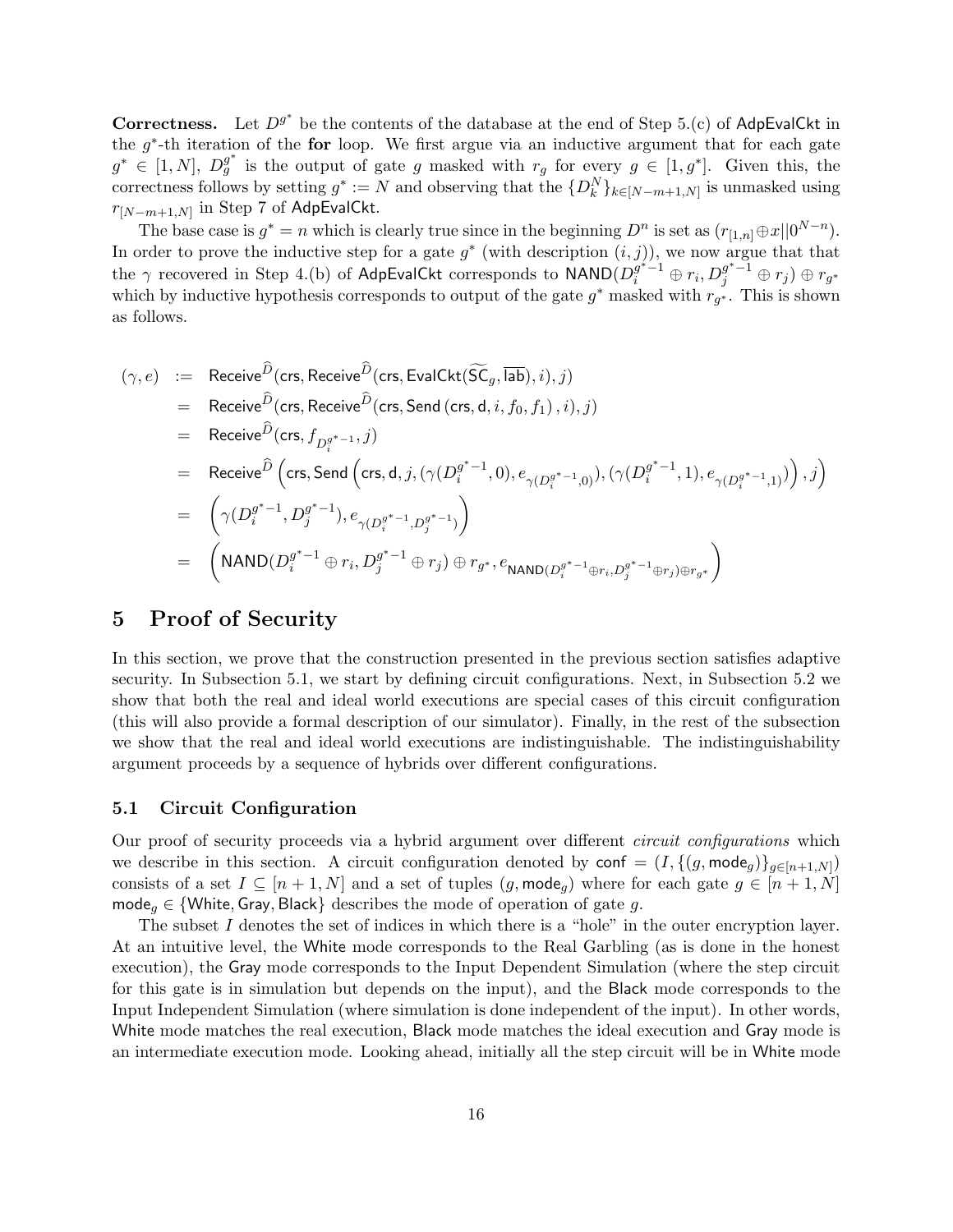and the goal will be to convert all of them to Black in the simulation. Note that we refer to modes with color names as these modes will coincide with the pebbling game that we later describe.

**Valid configurations.** We say that a configuration conf =  $(I, \{(g, \text{mode}_g)\}_{g \in [n+1,N]})$  is valid if and only if:

- 1. If mode<sub>g</sub> = Black then for every  $k > g$ , mode<sub>k</sub> = Black.
- 2. If mode<sub>q</sub> = Gray then  $q \in I$ .

In other words, if gate  $g$  is in Black mode then we require that all the subsequent gates are also in Black mode. Moreover, if a gate q is in the Gray mode then there is a hole in positions q in the outer encryption layer.

Simulation in a valid configuration. In Figure 5 we describe the simulated circuit garbling SimC and the simulated input garbling SimIn functions for any given valid configuration conf. Note that these simulated garbling functions take as input the circuit  $C$  and  $x$  respective as inputs which the ideal world simulation does not. We describe our simulator functions with these additional inputs so that it captures simulation in all of our intermediate hybrids. We note that final ideal world simulation does not uses these values.

### 5.2 Our Hybrids

For every valid circuit configuration  $\textsf{conf} = (I, \{(g, \textsf{mode}_g)\}_{g \in [n+1,N]})$ , we define Hybrid<sub>conf</sub> to be a distribution of  $\tilde{C}$  and  $\tilde{x}$  as given in Figure 5. We start by observing that both real world and ideal distribution from Definition 3.7 can be seen as instance of Hybrid<sub>conf</sub> where conf =  $(\emptyset, \{(g, \text{White})\}_{g \in [n+1,N]})$  and conf =  $(\emptyset, \{(g, \text{Black})\}_{g \in [n+1,N]})$ , respectively. In other words, the real world distribution corresponds to having all gates in White mode and the ideal world distribution corresponds to having all gates in Black mode. The goal is to move from the real world distribution to the ideal world distribution while minimizing the maximum number of gates in the Gray mode in any intermediate hybrid.

#### 5.2.1 Rules of Indistinguishability

We will now describe the two rules (we call these rule A and rule B) to move from one valid circuit configuration conf to another valid configuration conf' such that Hybrid<sub>conf</sub> is computationally indistinguishable from  $Hybrid_{conf'}$ .

- Rule A: Very roughly, rule A says that for any valid configuration conf we can indistinguishably change gate  $g^*$  in White mode to Gray mode if it is the first gate or if its predecessor is also in Gray mode. More formally, let conf =  $(I, \{(g, \text{mode}_g)\}_{g \in [n+1,N]})$  and conf' =  $(I', \{(g, \text{mode}'_g)\}_{g \in [n+1,N]})$  be two valid circuit configurations and  $g^* \in [n+1,N]$  be a gate such that:
	- For all  $g \in [n+1, N] \setminus g^*$  we have that  $\mathsf{mode}_g = \mathsf{mode}_g'.$
	- $g^* \notin I$ ,  $I' = I \cup \{g^*\}$ , and  $|I'| \leq t$  (where t is the equivocation parameter).
	- Either  $g^* = n + 1$  or  $(g^* 1, Gray) \in \text{conf.}$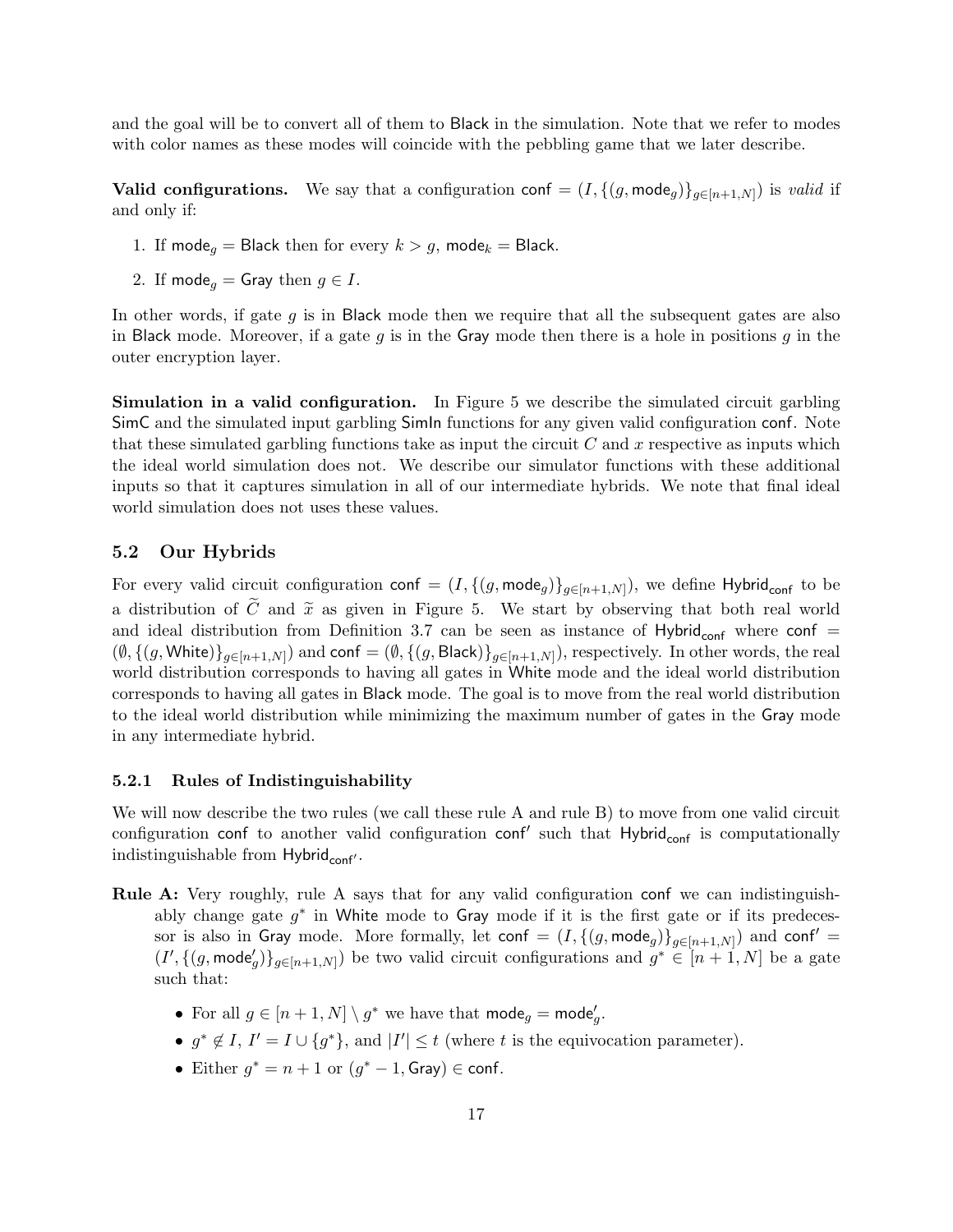$\textsf{SimC}(1^{\lambda}, C)$ : On input a circuit  $C: \{0,1\}^n \to \{0,1\}^m$  do:

- 1. Sample  $\mathsf{crs} \leftarrow \mathsf{crsGen}(1^{\lambda})$  and  $r \stackrel{\$}{\leftarrow} \{0,1\}^N$ .
- 2. For each  $g \in [n+1, N+1]$ ,  $k \in [\lambda]$  and  $b \in \{0,1\}$  sample  $\mathsf{lab}_{k,b}^g \leftarrow \{0,1\}^{\lambda}$ . (We use  $\{\mathsf{lab}_{k,b}^g\}$ to denote  $\{\mathsf{lab}^g_{k,b}\}_{k\in[\lambda],b\in\{0,1\}}$ .)
- 3. for each g from N down to  $n + 1$  such that  $g \notin I$  do:
	- (a) Let  $(i, j)$  be the description of the gate q.
	- (b) If mode<sub>g</sub> = White then compute (where the step-circuit SC is described in Figure 4)

$$
\widetilde{\mathsf{SC}}_g \gets \mathsf{GarbleCkt}\left(1^{\lambda}, \mathsf{SC}[\mathsf{crs},(r_i,r_j,r_g),(i,j),\{\mathsf{lab}^{g+1}_{k,b}\},0], \{\mathsf{lab}^g_{k,b}\}\right).
$$

(c) If  $\text{mode}_q = \text{Black}$  then compute

$$
\widetilde{\mathsf{SC}}_g \leftarrow \mathsf{GarbleCkt}\left(1^\lambda,\mathsf{SC}[\mathsf{crs},(0,0,r_g),(i,j),\{\mathsf{lab}^{g+1}_{k,b}\},1],\{\mathsf{lab}^g_{k,b}\}\right).
$$

- 4. Compute  $(st_1, c) \leftarrow \text{SimEnc}(I, \{\widetilde{SC}_q\}_{q \notin I}).$
- 5. Output  $\widetilde{C} := (\mathsf{crs}, c)$  and  $\mathsf{st} := (r, \mathsf{st}_1, \{\mathsf{lab}^g_{k,b}\}_{k,b,g}).$

Simln(st, x, y): On input state  $\mathsf{st} = (r, \mathsf{st}_1, {\mathsf{lab}^g_{k,b}}_{k,b,g})$ , a string  $x \in \{0,1\}^n$ , and  $y \in \{0,1\}^m$  do: **Notation:** For  $g \in [n+1, N+1]$  we let  $D_g$  be such that

$$
D_{g,w} = \begin{cases} x_w \oplus r_w & w \le n, \\ E_w \oplus r_w & n+1 \le w < g, \\ 0 & \text{otherwise,} \end{cases}
$$

where  $E_w$  is the bit assigned to wire w of the circuit C computed on input x. Finally, we let  $d_g$ be the digest of  $D_g$  (i.e.,  $(d_g, \cdot) := \text{Hash}(\text{crs}, D_g)$ ) and  $d_{g,k}$  be the  $k^{th}$  bit of  $d_g$ .

- 1. for each g from N down to  $n + 1$  such that  $g \in I$ :
	- (a) Set  $e \leftarrow \mathsf{Sim}_{\ell \mathsf{OTW}}(\mathsf{crs}, D_g, g, D_{g+1,g}, \{\mathsf{lab}^{g+1}_{k,d_{g+1,k}}\}_{k \in [\lambda]})$ .
	- (b) Set out  $\leftarrow$  Sim<sub>lot</sub> (crs,  $D_g$ , i, Sim<sub>lot</sub> (crs,  $D_g$ , j, e))
	- (c) Compute  $\widetilde{SC}_g \leftarrow \mathsf{Sim}_{\mathsf{Ckt}} \left(1^{\lambda}, 1^{|\mathsf{SC}|}, \mathsf{out}, \{\mathsf{lab}^g_{k,\mathsf{d}_{g,k}}\}_{k \in [\lambda]} \right)$ .
- 2. Compute key  $\leftarrow$  SimKey(st<sub>1</sub>, {SC<sub>g</sub>}<sub>g∈I</sub>).
- 3. for each  $g \in [N-m+1,N]$  do:
	- (a) If  $\text{mode}_g \in \text{Black}$  then set  $r'_g = r_g \oplus y_{w-N+m}$ .
	- (b) Else,  $r'_g = r_g$ .
- 4. Output  $\widetilde{x} := \left( \{ [\mathsf{lab}_{k,\mathsf{d}_{n+1,k}}^{n+1} \}_{k \in [\lambda]}, r_1 \oplus x_1 \Vert \dots \Vert r_n \oplus x_n, \mathsf{key}, r'_{N-m+1,N} \dots r'_N \right)$ .

**Figure 5:** Garbling in configuration  $\text{conf} = (I, \{(h, \text{mode}_h)\}_{h \in [n+1,N]})$ .

•  $(g^*, \text{White}) \in \text{conf}$  and  $(g^*, \text{Gray}) \in \text{conf}'.$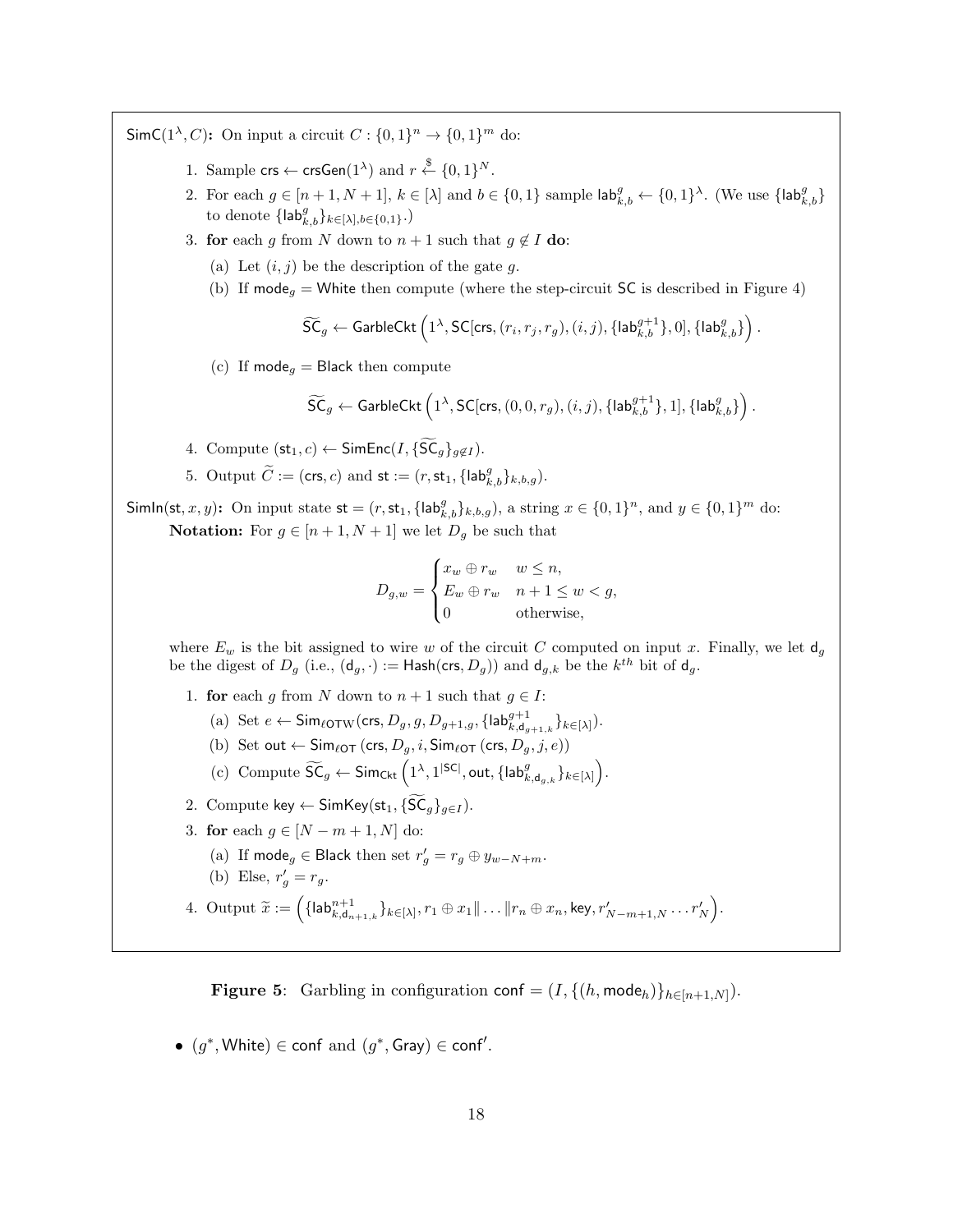In Lemma 5.3 we show that for an valid configurations conf, conf' satisfying the above constraints we have that  $H$ ybrid<sub>conf</sub>  $\stackrel{c}{\approx}$  Hybrid<sub>conf</sub>. Note that we can also use this rule to move a gate  $g^*$  from Gray mode to White mode. We refer to those invocations of the rule as *inverse* A rule.

- Rule B: Very roughly, rule B says that for any configuration for any valid configuration conf we can indistinguishably change gate  $g^*$  in Gray mode to Black mode if all gates subsequent to  $g^*$  is in Black mode and the predecessor is in Gray mode. More formally, let conf =  $(I, \{(g, \text{mode}_g)\}_{g \in [n+1,N]})$  and conf' =  $(I', \{(g, \text{mode}'_g)\}_{g \in [n+1,N]})$  be two valid circuit configurations and  $g^* \in [n+1,N]$  be a gate such that:
	- For all  $g \in [n+1, N] \setminus g^*$  we have that  $\mathsf{mode}_g = \mathsf{mode}_g'.$
	- $g^* \in I$ ,  $I' = I \setminus \{g^*\}$ , and  $|I| \leq t$  (where t is the equivocation parameter).
	- For all  $g \in [g^* + 1, N]$  we have that  $(g, Black) \in \text{conf.}$
	- Either  $g^* = n + 1$  or  $(g^* 1, Gray) \in \text{conf.}$
	- $(g^*,$  Gray)  $\in$  conf and  $(g^*,$  Black)  $\in$  conf'.

In Lemma 5.4 we show that for an valid configurations conf, conf' satisfying the above constraints we have that  $\mathsf{Hybrid}_{\mathsf{conf}} \stackrel{c}{\approx} \mathsf{Hybrid}_{\mathsf{conf}'}$ .

### 5.2.2 Interpreting the rules of indistinguishability as a pebbling game

Our sequence of hybrids from the real to the ideal world follow an optimal strategy for the following pebbling game. The two rules described above correspond to the rules of our pebbling game below.

Consider the positive integer line  $n+1, n+2, \ldots N$ . We are given pebbles of two colors: gray and black . A black pebble corresponds to a gate in the Black (i.e., input independent simulation) mode and a gray pebble corresponds to a gate in the Gray (i.e., input dependent simulation) mode. A position without any pebble corresponds to real garbling or in the White mode. We can place the pebbles on this positive integer line according to the following two rules:

- **Rule A:** We can place or remove a gray pebble in position  $i$  if and only if there is a gray pebble in position  $i - 1$ . This restriction does not apply to position  $n + 1$ : we can always place or remove a gray pebble at position  $n + 1$ .
- **Rule B:** We can replace a gray pebble in position  $i$  with a black pebble as long as all the positions  $> i$  have black pebbles and there is a gray pebble in position  $i - 1$  or if  $i = n + 1$ .

**Optimization goal of the pebbling game.** The goal is to pebble the line  $[n+1, N]$  such that every position has a black pebble while minimizing the number of gray pebbles that are present on the line at any point in time.

#### 5.2.3 Optimal Pebbling Strategy

To provide some intuition, we start with the naïve pebbling strategy. The naïve pebbling strategy involves starting from position  $n+1$  and placing a gray pebble at every position in  $[n+1,N]$  and then replacing them with black pebbles from N to  $n + 1$ . However, this strategy uses a total of  $N-n$  gray pebbles. Using a more clever strategy it is actually possible to do the same using only  $log(N - n)$  gray pebbles. This is argued in the following lemmas.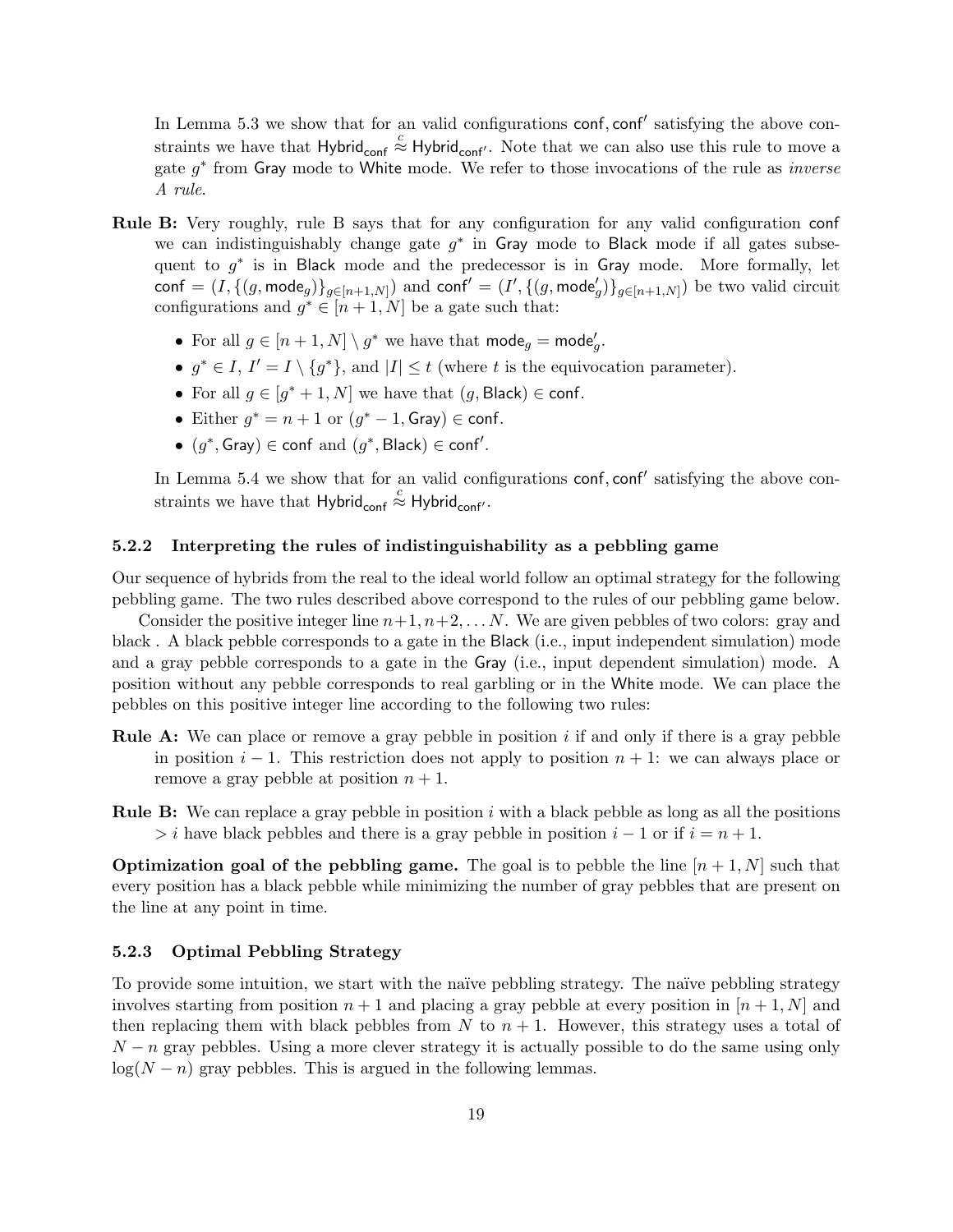**Lemma 5.1** For any integer  $n + 1 \le p \le n + 2^k - 1$ , it is possible to make  $O((p - n)^{\log_2 3}) \approx$  $O((p - n)^{1.585})$  moves and get a gray pebble at position p using k gray pebbles.

**Proof** This proof is taken verbatim from [GPSZ17]. First we observe to get a gray pebble placed at p, for each  $i \in [n+1, p-1]$  there must have been at some point a gray pebble placed at location i.

Next, we observe that it suffices to show we can get a gray pebble at position  $p = n + 2<sup>k</sup> - 1$ for every k using  $O(3^k) = O((p - n)^{\log_2 3})$  steps. Indeed, for more general p, we run the protocol for  $p' = n + 2<sup>k</sup> - 1$  where  $k = \lfloor \log_2(p - n - 1) \rfloor$ , but stop the first time we get a gray pebble at position p. Since  $p'/p \leq 3$ , the running time is at most  $O((p-n)^{\log_2 3})$ .

Now for the algorithm. The sequence of steps will create a fractal pattern, and we describe the steps recursively. We assume an algorithm  $A_{k-1}$  using  $k-1$  gray pebbles that can get a gray pebble at position  $n + 2^{k-1} - 1$ . The steps are as follows:

- Run  $A_{k-1}$ . There is now a gray pebble at position  $n + 2^{k-1} 1$  on the line.
- Place the remaining gray pebble at position  $n + 2^{k-1}$ , which is allowed since there is a gray pebble at position  $n + 2^{k-1} - 1$ .
- Run  $A_{k-1}$  in reverse, recovering all of the  $k-1$  gray pebbles used by A. The result is that there is a single gray pebble on the line at position  $n + 2^{k-1}$ .
- Now associate the portion of the number line starting at  $n+2^{k-1}+1$  with a new number line. That is, associate  $n + 2^{k-1} + a$  on the original number line with  $n' + a$  (where  $n' = n + 2^{k-1}$ ) on the new number line. We now have  $k - 1$  gray pebbles, and on this new number line, all of the same rules apply. In particular, we can always add or remove a gray pebble from the first position  $n' + 1 = n + 2^{k-1} + 1$  since we have left a gray pebble at  $n + 2^{k-1}$ . Therefore, we can run  $A_{k+1}$  once more on the new number line starting at  $n' + 1$ . The end result is a pebble at position  $n' + 2^{k-1} - 1 = n + 2^{k-1} + (2^{k-1} - 1) = n + 2^k - 1$ .

It remains to analyze the running time. The algorithm makes 3 recursive calls to  $A_{k-1}$ , so by induction the overall running time is  $O(3<sup>k</sup>)$ , as desired.

Using the above lemma, we now give an optimal strategy for our pebbling game.

**Lemma 5.2** For any  $N \in \mathbb{N}$ , there exists a strategy for pebbling the line graph  $[n+1, N]$  according to rules A and B by using at most  $\log N$  gray pebbles and making  $\text{poly}(N)$  moves.

**Proof** The strategy is given below. For each g from N down to  $n + 1$  do:

- 1. Use the strategy in Lemma 5.1 to place a gray pebble in position g. Note that there exists a gray pebble in position  $g - 1$  as well.
- 2. Replace the gray pebble in position  $g$  with a black pebble. This replacement is allowed since all positions > g have black pebbles and there is a gray pebble in position  $g - 1$ .
- 3. Recover all the gray pebbles by reversing the moves.

The correctness of this strategy follows by inspection and the number of moves is polynomial in N.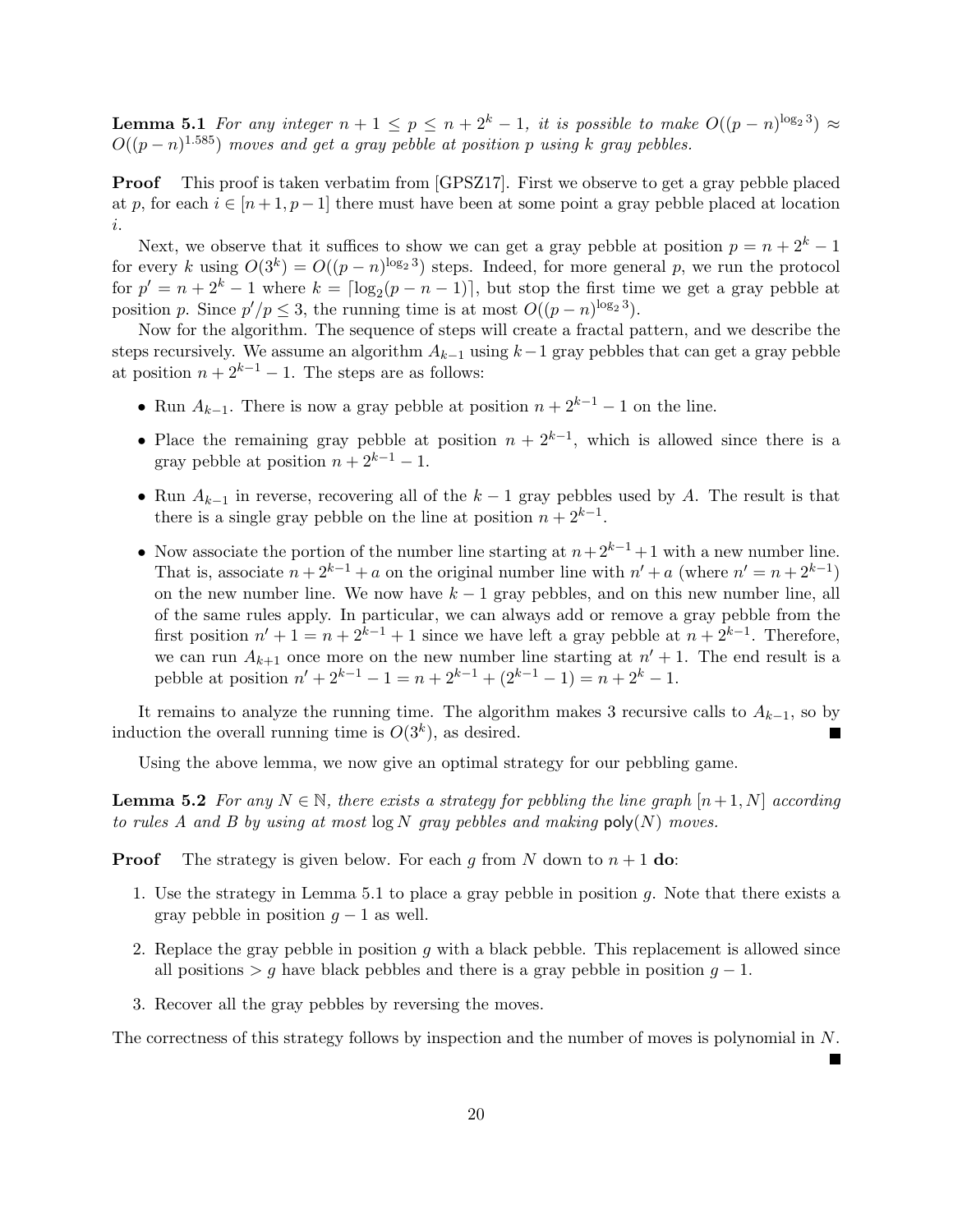#### 5.2.4 Completing the Hybrids

Using the strategy given in Lemma 5.2 yields a sequence of configurations  $\text{conf}_0 \dots \text{conf}_\ell$  for an appropriate polynomial  $\ell$  with conf<sub>0</sub> and conf<sub> $\ell$ </sub> being the real and the ideal world distributions and for each  $i \in [\ell]$  we have that Hybrid<sub>conf<sub>i-1</sub>  $\stackrel{c}{\approx}$  Hybrid<sub>conf<sub>i</sub></sub> either using rule A (i.e., Lemma 5.3) or</sub> using rule B (i.e., Lemma 5.4). Finally note that the number of holes in the garbled circuit needed is the maximum size of  $I$  over the sequence of hybrids (i.e. the maximum number of gray pebbles used). Thus, it suffices to set the equivocation parameter  $t$  for somewhere equivocal encryption scheme to  $\log N$ . This completes the proof of security.

#### 5.3 Proof of Indistinguishability for the Rules

In this subsection, we will use the security of underlying primitives to implement the two rules.

#### 5.3.1 Implementing Rule A

**Lemma 5.3 (Rule A)** Let conf and conf<sup>'</sup> be two valid circuit configurations satisfying the constraints of rule A, then assuming the security of somewhere equivocal encryption, garbling scheme for circuits and updatable laconic oblivious transfer, we have that Hybrid<sub>conf</sub><sup>c</sup> Hybrid<sub>conf</sub><sup>c</sup>.

**Proof** We prove this via a hybrid argument.

- Hybrid<sub>conf</sub>: This is our starting hybrid and is distributed as  $H$ ybrid $(I, \{(g, mode_g)\}_{g \in [n+1,N]})$ .
- Hybrid<sub>1</sub>: In this hybrid, we change the configuration to  $(I', \{(g, \text{mode}_g)\}_{g \in [n+1,N]})$ . This hybrid is distributed as  $\mathsf{Hybrid}_{(I', \{(g, \mathsf{mode}_g)\}_{g \in [n+1,N]})}.$

Computational indistinguishability between hybrid  $Hybrid<sub>conf</sub>$  and  $Hybrid<sub>1</sub>$  reduces directly to the security of somewhere equivocal encryption scheme. We give a formal reduction in Appendix A

• Hybrid<sub>2</sub>: By conditions of Rule A we have that  $\text{mode}_{g^*-1} = \text{Gray}$ . Thus, we have that  $g^*-1 \in$  $\overline{I'}$ . Therefore, we note that the input labels  $\{\textsf{lab}^{g^*}_{k,b}\}$  are not used in SimC but only in SimIn where it is used to generate  $SC_{g^*-1}$  and  $SC_{g^*}$ . In this hybrid, we postpone the sampling of  $\{\mathsf{lab}^{g^*}_{k,b}\}$  and the generation of  $\widetilde{\mathsf{SC}}_{g^*}$  from SimC to SimIn.

The change in hybrid  $Hybrid_2$  from  $Hybrid_1$  is just syntactic and the distributions are identical.

● Hybrid<sub>3</sub>: In this hybrid, we change the sampling of  $\{\text{lab}_{k,b}^{g^*}\}\$  and the generation of  $\widetilde{SC}_{g^*}$ . Specifically, we do not sample the entire set of labels  $\{\mathsf{lab}_{k,b}^{g^*}\}\$  but a subset namely  $\{\mathsf{lab}_{k,b}^{g^*}\}$  $_{k,\mathsf{d}_{g^*,k}}^g\}_k$  and we generate  $\widetilde{SC}_{g^*}$  from the simulated distribution. (Note that since  $g^* - 1$  is also in Gray mode. Thus we have that  $\widetilde{SC}_{g^*-1}$  is also simulated and only  $\{\mathsf{lab}^{g^*}_{k, q}\}$  $_{k,\mathsf{d}_{g^*,k}}^g\}_k$  are needed for its generation.) More formally, we generate

$$
\widetilde{\mathsf{SC}}_{g^*}\leftarrow \mathsf{Sim}_{ckt}(1^\lambda,1^{|\mathsf{SC}|},\mathsf{out},\{\mathsf{lab}^{g^*}_{k,\mathsf{d}_{g^*,k}}\}_{k\in[\lambda]})
$$

where  $\mathsf{out} \leftarrow \mathsf{SC}[\mathsf{crs}, (r_i, r_j, r_g), (i, j), \{\mathsf{lab}_{k, b}^{g^*+1}\}, 0] (\mathsf{d}_{g^*}).$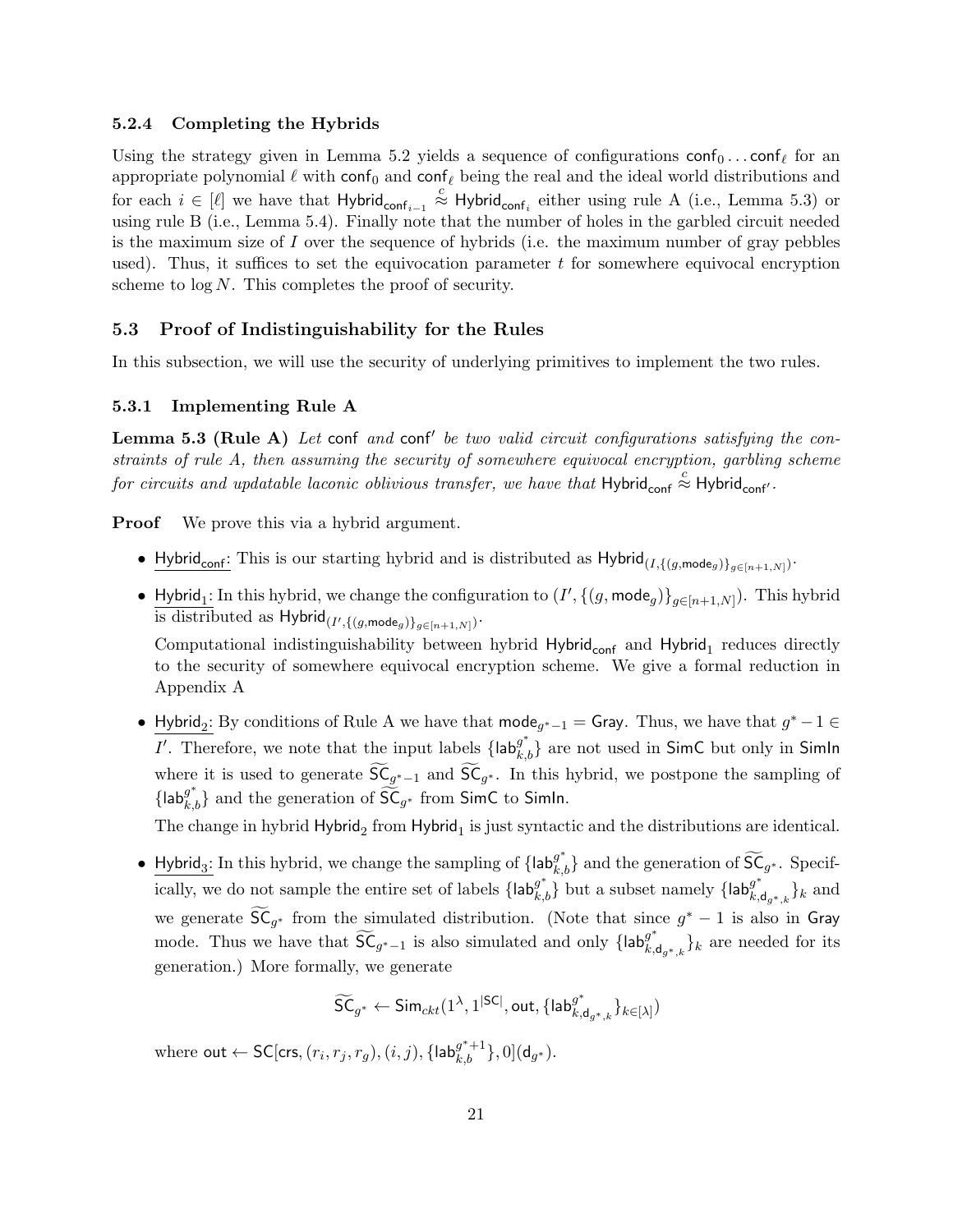The only change in hybrid  $Hybrid<sub>3</sub>$  from  $Hybrid<sub>2</sub>$  is in the generation of the garbled circuit  $SC_{g^*}$  and the security follows directly from the selective security of the garbling scheme. We show this reduction in Appendix A.

• Hybrid<sub>4</sub>: In this hybrid, we change how the output value out hardwired in  $SC_g^*$  is generated. Recall that in hybrid  $\text{Hybrid}_3$  this value is generated by first computing  $f_0$  and  $f_1$  as in Figure 4 and then generating out as Send (crs, d, i, f<sub>0</sub>, f<sub>1</sub>). In this hybrid, we just generate  $f_{D_{a^*i}}$  and use the laconic OT simulator to generate out. More formally, out is generated as

$$
\mathsf{out} \leftarrow \mathsf{Sim}_{\ell \mathsf{OT}}\left(\mathsf{crs}, D_{g^*}, i, f_{D_{g^*, i}}\right).
$$

Computational indistinguishability between hybrids  $Hybrid<sub>3</sub>$  and  $Hybrid<sub>4</sub>$  follows directly from the sender privacy of the laconic OT scheme. The reduction is given in Appendix A.

• Hybrid<sub>5</sub>: In this hybrid, we change how the value  $f_{D_{g^*,i}}$  is generated. Recall from Figure 4 that  $f_{D_{g^*,i}}$  is set as  $\mathsf{Send}(\mathsf{crs},\mathsf{d},j,(\gamma(D_{g^*,i},0),e_{\gamma(D_{g^*,i},0)}),$  $(\gamma(D_{g^*,i}, 1), e_{\gamma(D_{g^*,i},1)}))$ . We change the distribution of  $f_{D_{g^*,i}}$  to  $\mathsf{Sim}_{\ell \text{OT}}(\mathsf{crs}, D_{g^*},$  $j, e_{D_{q^*+1,q^*}}$ , where  $e_{D_{q^*+1,q^*}}$  is sampled as in Figure 4.

Computational indistinguishability between hybrids  $H$ ybrid<sub>4</sub> and  $H$ ybrid<sub>5</sub> follows directly from the sender privacy of the laconic OT scheme. The argument is analogous to the argument of indistinguishability between  $Hybrid<sub>3</sub>$  and  $Hybrid<sub>4</sub>$ .

 $\bullet$  Hybrid<sub>6</sub>: In this hybrid, we change how  $e_{D_{g^*+1,g^*}}$  is generated. More specifically, we generate it using the simulator  $\mathsf{Sim}_{\ell\text{OTW}}$ . In other words,  $e_{D_{g^*+1,g}}$  is generated as

$$
\textsf{Sim}_{\ell\textsf{OTW}}(\textsf{crs},D_{g^*},g^*,D_{g^*+1,g^*},\{\textsf{lab}^{g^*+1}_{k,\mathsf{d}_{g^*+1,k}}\}_{k\in[\lambda]}).
$$

Computational indistinguishability between hybrids  $H$ ybrid<sub>4</sub> and  $H$ ybrid<sub>5</sub> follows directly from the sender privacy for writes of the laconic OT scheme.

• Hybrid<sub>7</sub>: In this hybrid, we reverse the changes made earlier with respect to sampling of  $\overline{\{\mathsf{lab}^{g^*}_{k,b}\}}$ . Specifically, we sample all values  $\{\mathsf{lab}^{g^*}_{k,b}\}$  and not just  $\{\mathsf{lab}^{g^*}_{k,b}\}$ .  $_{k,\mathsf{d}_{g^*,k}}^g\}_k$ . Additionally, this is done in SimC rather than SimIn.

Note that this change is syntactic and the hybrids  $Hybrid<sub>6</sub>$  to  $Hybrid<sub>7</sub>$  are identical. Finally, observe that hybrid  $Hybrid<sub>7</sub>$  is the same as  $Hybrid<sub>conf'</sub>$ .

This completes the proof of the lemma. We additionally note that the above sequence of hybrids is reversible. This implies the inverse rule A. ш

### 5.3.2 Implementing Rule B

**Lemma 5.4 (Rule B)** Let conf and conf<sup> $\prime$ </sup> be two valid circuit configurations satisfying the constraints of rule B, then assuming the security of somewhere equivocal encryption, garbling scheme for circuits and updatable laconic oblivious transfer, we have that  $H$ ybrid<sub>conf</sub><sup>c</sup>  $\stackrel{c}{\approx}$  Hybrid<sub>conf</sub><sup>r</sup>.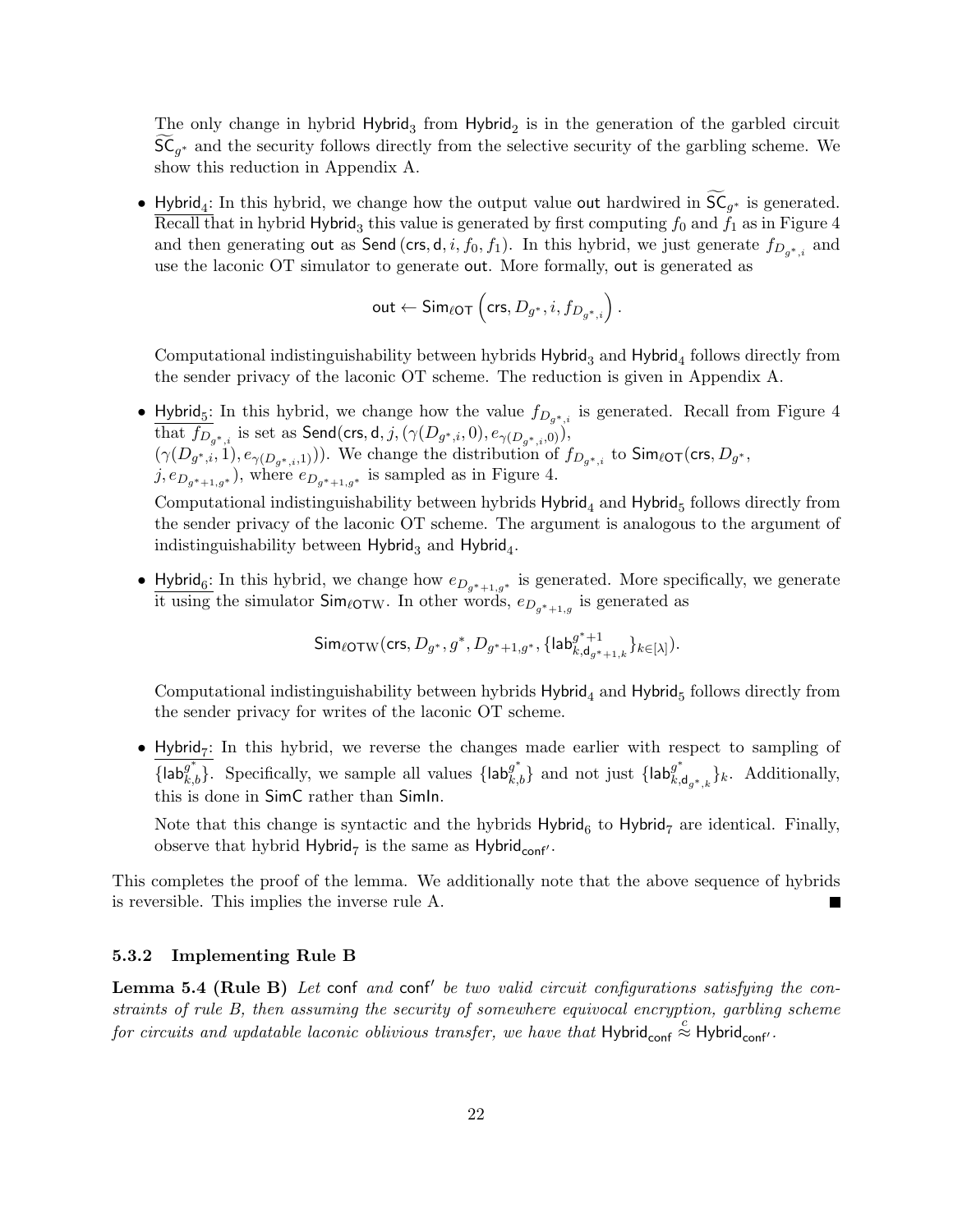**Proof** We prove this via a hybrid argument starting with  $Hybrid_{\text{conf}}$  and ending in hybrid Hybrid<sub>conf</sub>. We follow this ordering of the hybrids as this keeps the proof very close to the proof of Lemma 5.3. In particular, we start with hybrid  $Hybrid_{conf'}$  and make changes to get a hybrid Hybrid<sub>7</sub> which are almost the same as the hybrids in Lemma 5.3. One key difference is that we set the value  $D_{g^*+1,g}$  differently than how it is set in the execution of SimIn in Figure 5. Specifically, we set  $D_{g^*+1,g^*}$  as  $r_{g^*}$  rather than  $E_{g^*} \oplus r_{g^*}$ . Note that this also corresponding changes the value of  $d_{g^*+1}$  which is the hash of  $D_{g^*+1}$ . Finally we provide argument that hybrids Hybrid<sub>7</sub> and Hybrid<sub>conf</sub> are identical.

- Hybrid<sub>conf</sub>': This is our starting hybrid and is distributed as  $H$ ybrid $_{(I',\{(g,\text{mode}_g')\}_{g\in[n+1,N]})}$ .
- Hybrid<sub>1</sub>: In this hybrid, we change the configuration to  $(I, \{(g, \text{mode}'_g)\}_{g \in [n+1,N]})$ . This hybrid is distributed as  $\mathsf{Hybrid}_{(I,\{(g,\textsf{mode}'_g)\}_{g\in[n+1,N]})}.$

Computational indistinguishability between hybrid  $H$ ybrid<sub>conf</sub><sup> $\prime$ </sup> and  $H$ ybrid<sub>1</sub> reduces directly to the security of somewhere equivocal encryption.

• Hybrid<sub>2</sub>: By conditions of Rule B we have that  $\text{mode}_{g^*-1} = \text{Gray}$ . Thus, we have that  $g^*-1 \in$  $\overline{I'}$ . Therefore, we note that the input labels  $\{lab_{k,b}^{g^*}\}$  are not used in SimC but only in SimIn where it is used to generate  $SC_{g^*-1}$  and  $SC_{g^*}$ . In this hybrid, we postpone the sampling of  $\{\mathsf{lab}^{g^*}_{k,b}\}$  and the generation of  $\widetilde{\mathsf{SC}}_{g^*}$  from SimC to SimIn.

The change in hybrid  $Hybrid_2$  from  $Hybrid_1$  is just syntactic and the distributions are identical.

● Hybrid<sub>3</sub>: In this hybrid, we change the sampling of  $\{\mathsf{lab}_{k,b}^{g^*}\}\$  and the generation of  $\widetilde{SC}_{g^*}$ . Specifically, we do not sample the entire set of labels  $\{\mathsf{lab}_{k,b}^{g^*}\}$  but a subset namely  $\{\mathsf{lab}_{k,b}^{g^*}\}$  $_{k,\mathsf{d}_{g^*,k}}^g\}_k$  and we generate  $\widetilde{SC}_{g^*}$  from the simulated distribution. (Note that since  $g^* - 1$  is also in Gray mode. Thus we have that  $\widetilde{{\mathsf{SC}}}_{g^*-1}$  is also simulated and only  $\{{\mathsf{lab}}_{k,\kappa}^{g^*}\}$  $_{k,\mathsf{d}_{g^*,k}}^g\}_k$  are needed for its generation.) More formally, we generate

$$
\widetilde{\mathsf{SC}}_{g^*}\leftarrow \mathsf{Sim}_{ckt}(1^\lambda,1^{\mathsf{|SC|}},\mathsf{out},\{\mathsf{lab}^{g^*}_{k,\mathsf{d}_{g^*,k}}\}_{k\in[\lambda]})
$$

where  $\mathsf{out} \leftarrow \mathsf{SC}[\mathsf{crs}, (0,0,r_g), (i,j), \{\mathsf{lab}^{g^*+1}_{k,b}\}, 1](\mathsf{d}_{g^*}).$ 

The only change in hybrid  $Hybrid<sub>3</sub>$  from  $Hybrid<sub>2</sub>$  is in the generation of the garbled circuit  $SC_{g^*}$  and the security follows directly from the selective security of the garbling scheme.

• Hybrid<sub>4</sub>: In this hybrid, we set change how the output value out hardwired in  $SC_{g^*}$  is generated. Recall that in hybrid  $\text{Hybrid}_3$  this value is generated by first computing  $f_0$  and  $f_1$  as in Figure 4 and then generating out as Send (crs, d, i, f<sub>0</sub>, f<sub>1</sub>). In this hybrid, we just generate  $f_{D_{\sigma^*i}}$  and use the laconic OT simulator to generate out. More formally, out is generated as

$$
\mathsf{out} \leftarrow \mathsf{Sim}_{\ell \mathsf{OT}}\left(\mathsf{crs}, D_{g^*}, i, f_{D_{g^*,i}}\right).
$$

Computational indistinguishability between hybrids  $Hybrid<sub>3</sub>$  and  $Hybrid<sub>4</sub>$  follows directly from the sender privacy of the laconic OT scheme.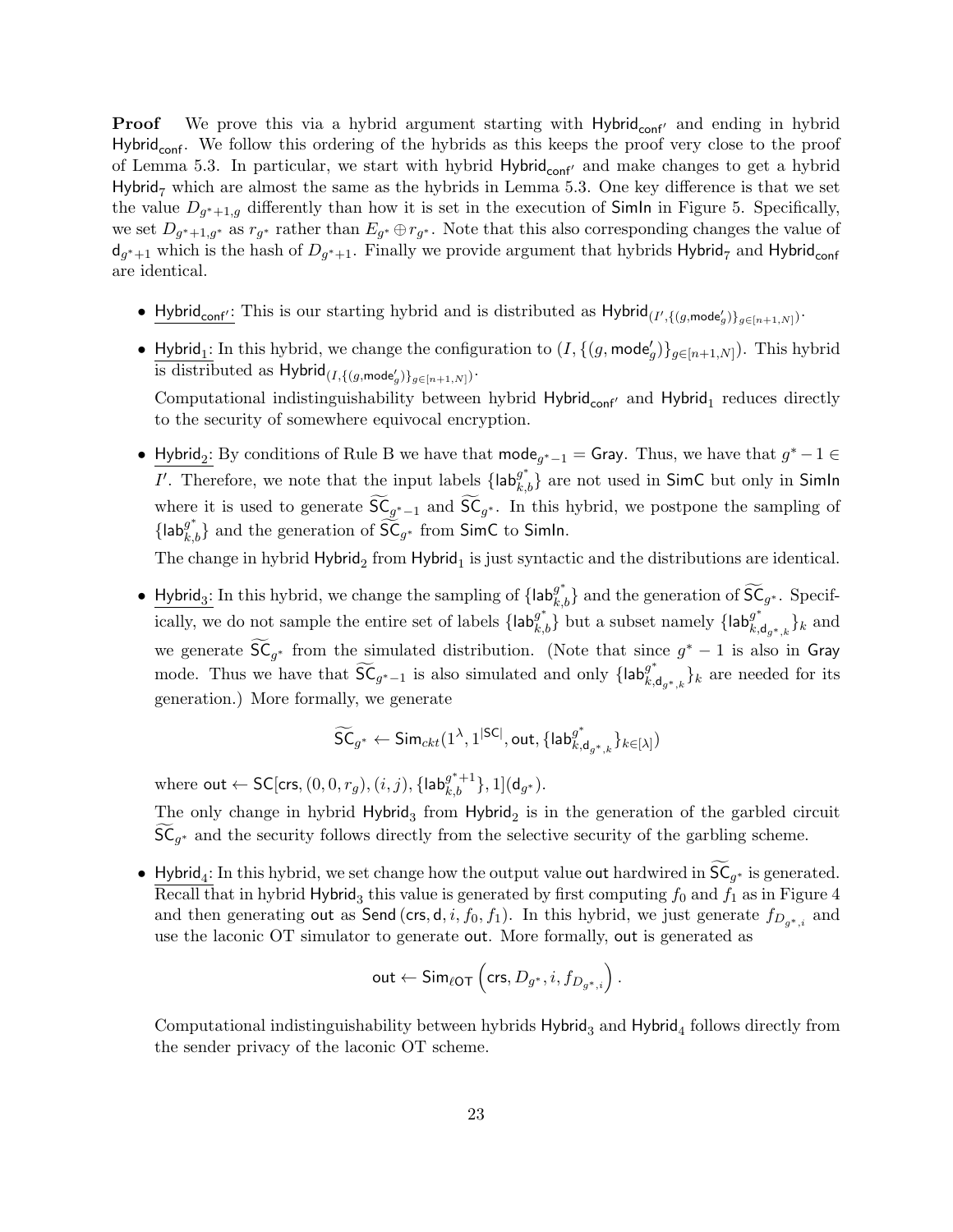• Hybrid<sub>5</sub>: In this hybrid, we change how the how the value  $f_{D_g^*,i}$  is generated in hybrid Hybrid<sub>4</sub>. Recall from Figure 4 that  $f_{D_{g^*,i}}$  is set as Send  $(crs, d, j, e_{r_{g^*}}, e_{r_{g^*}})$ . We change the distribution of  $f_{D_{g^*,i}}$  to Sim<sub>lot</sub>  $\left(\textsf{crs}, D_g, j, e_{r_{g^*}}\right)$ , where  $e_{r_{g^*}}$  is sampled as in Figure 4.

Computational indistinguishability between hybrids  $Hybrid<sub>3</sub>$  and  $Hybrid<sub>4</sub>$  follows directly from the sender privacy of the laconic OT scheme. The argument is analogous to the argument of indistinguishability between  $Hybrid<sub>2</sub>$  and  $Hybrid<sub>3</sub>$ .

• Hybrid<sub>6</sub>: In this hybrid, we change how  $e_{r_g*}$  is generated. More specifically, we generate it using the simulator  $\mathsf{Sim}_{\ell\mathsf{OTW}}$ . In other words,  $e_{r_{\mathsf{g}*}}$  is generated as

$$
\textsf{Sim}_{\ell\textsf{OTW}}(\textsf{crs},D_{g^*},g^*,r_{g^*},\{\textsf{lab}^{g^*+1}_{k,\mathsf{d}_{g^*+1,k}}\}_{k\in[\lambda]}).
$$

Computational indistinguishability between hybrids  $H$ ybrid<sub>4</sub> and  $H$ ybrid<sub>5</sub> follows directly from the sender privacy for writes of the laconic OT scheme.

• Hybrid<sub>7</sub>: In this hybrid, we reverse the changes made earlier with respect to sampling of  $\{\mathsf{lab}_{k,b}^{g^*}\}\$ . Specifically, we sample all values  $\{\mathsf{lab}_{k,b}^{g^*}\}\$  and not just  $\{\mathsf{lab}_{k,b}^{g^*}\}\$  $_{k,\mathsf{d}_{g^*,k}}^g\}_k$ . Additionally, this is done in SimC rather than SimIn.

Note that this change is syntactic and the hybrids  $Hybrid<sub>6</sub>$  to  $Hybrid<sub>7</sub>$  are identical.

• Hybrid<sub>conf</sub>: This corresponds to the hybrid Hybrid<sub>(I,{(g,mode<sub>g</sub>)}<sub>g∈[n+1,N]</sub>.</sub>

Observe that the only difference between  $H$ ybrid<sub>7</sub> and  $H$ ybrid<sub>conf</sub> is how  $D_{g^*+1,g^*}$  is set. Namely, in Hybrid<sub>7</sub> this value is set to be  $r_{g^*}$  while in Hybrid<sub>conf</sub> this value is set as  $r_{g^*} \oplus \textsf{NAND}(D_{g^*,i} \oplus$  $r_i, D_{g^*,j} \oplus r_j$ ). We argue that the distributions  $H$ ybrid<sub>7</sub> and  $H$ ybrid<sub>conf</sub> are identical. Two cases arise:

- $g^* \leq N m$ : In this case, note that since  $r_{g^*}$  is not anywhere else we have that the distribution  $r_{g^*}$  and  $r_{g^*} \oplus \text{NAND}(D_{g^*,i} \oplus r_i, D_{g^*,j} \oplus r_j)$  are both uniform and identical.
- $-g^* > N-m$ : In this case, we have that  $r_{g^*} = y_{g^* N+m} \oplus r'_{g^*}$  which is again identical to the distribution of  $r_{g^*}$  in Hybrid<sub>conf</sub>.

П

This completes the proof of the lemma.

# References

- [ABSV15] Prabhanjan Ananth, Zvika Brakerski, Gil Segev, and Vinod Vaikuntanathan. From selective to adaptive security in functional encryption. In Rosario Gennaro and Matthew J. B. Robshaw, editors, Advances in Cryptology – CRYPTO 2015, Part II, volume 9216 of Lecture Notes in Computer Science, pages 657–677, Santa Barbara, CA, USA, August 16–20, 2015. Springer, Heidelberg, Germany.
- [AF90] Martín Abadi and Joan Feigenbaum. Secure circuit evaluation. Journal of Cryptology,  $2(1):1-12, 1990.$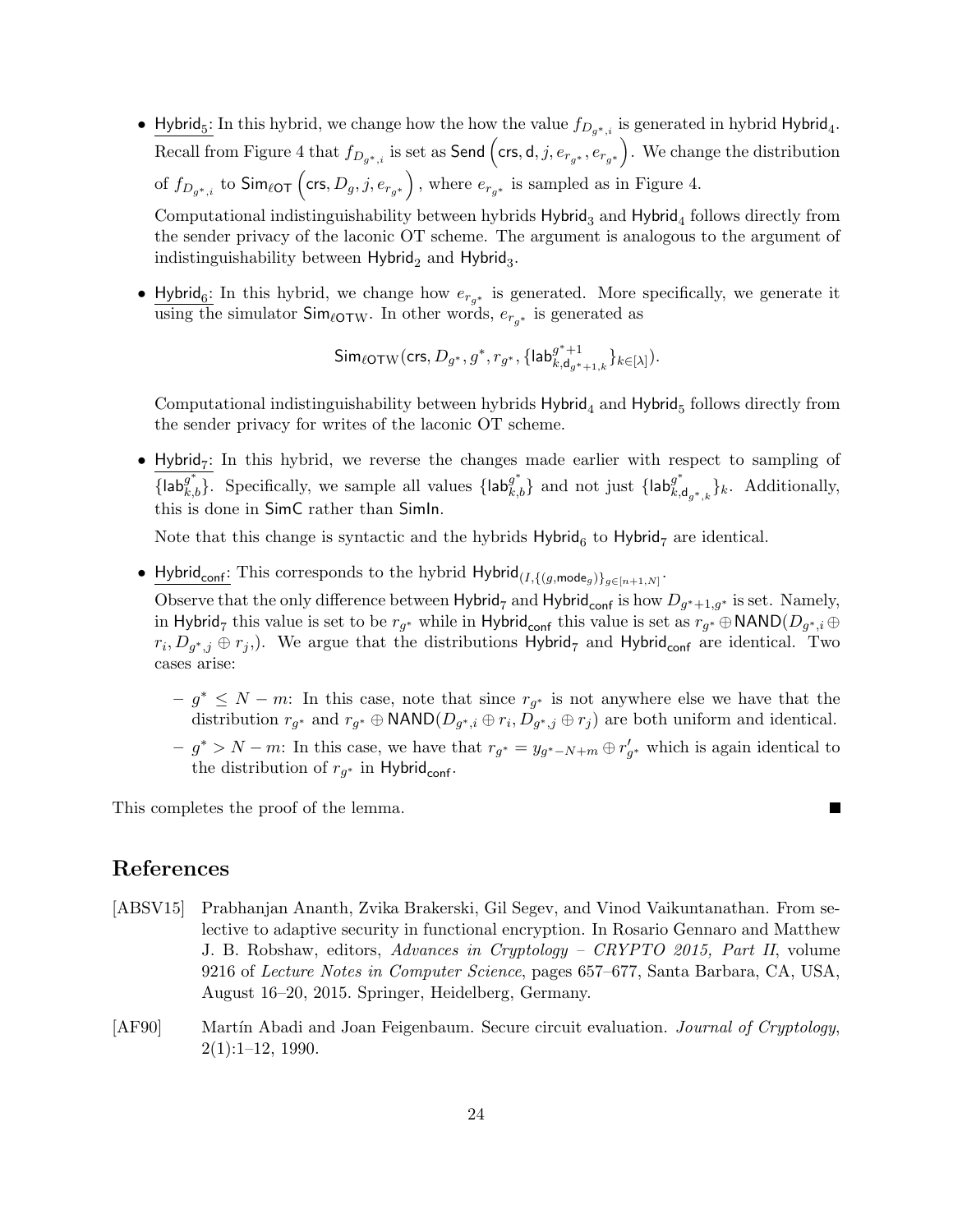- [AIK04] Benny Applebaum, Yuval Ishai, and Eyal Kushilevitz. Cryptography in NC<sup>0</sup>. In 45th Annual Symposium on Foundations of Computer Science, pages 166–175, Rome, Italy, October 17–19, 2004. IEEE Computer Society Press.
- [AIK05] Benny Applebaum, Yuval Ishai, and Eyal Kushilevitz. Computationally private randomizing polynomials and their applications. In Proceedings of the 20th Annual IEEE Conference on Computational Complexity, CCC '05, pages 260–274, Washington, DC, USA, 2005. IEEE Computer Society.
- [AIK10] Benny Applebaum, Yuval Ishai, and Eyal Kushilevitz. From secrecy to soundness: Efficient verification via secure computation. In Samson Abramsky, Cyril Gavoille, Claude Kirchner, Friedhelm Meyer auf der Heide, and Paul G. Spirakis, editors, ICALP 2010: 37th International Colloquium on Automata, Languages and Programming, Part I, volume 6198 of Lecture Notes in Computer Science, pages 152–163, Bordeaux, France, July 6–10, 2010. Springer, Heidelberg, Germany.
- [AIKW13] Benny Applebaum, Yuval Ishai, Eyal Kushilevitz, and Brent Waters. Encoding functions with constant online rate or how to compress garbled circuits keys. In Ran Canetti and Juan A. Garay, editors, Advances in Cryptology – CRYPTO 2013, Part II, volume 8043 of Lecture Notes in Computer Science, pages 166–184, Santa Barbara, CA, USA, August 18–22, 2013. Springer, Heidelberg, Germany.
- [App14] Benny Applebaum. Bootstrapping obfuscators via fast pseudorandom functions. In Palash Sarkar and Tetsu Iwata, editors, Advances in Cryptology – ASIACRYPT 2014, Part II, volume 8874 of Lecture Notes in Computer Science, pages 162–172, Kaoshiung, Taiwan, R.O.C., December 7–11, 2014. Springer, Heidelberg, Germany.
- [AS16] Prabhanjan Vijendra Ananth and Amit Sahai. Functional encryption for turing machines. In Eyal Kushilevitz and Tal Malkin, editors, TCC 2016-A: 13th Theory of Cryptography Conference, Part I, volume 9562 of Lecture Notes in Computer Science, pages 125–153, Tel Aviv, Israel, January 10–13, 2016. Springer, Heidelberg, Germany.
- [Ben89] Charles H. Bennett. Time/space trade-offs for reversible computation. SIAM J. Comput.,  $18(4)$ :766–776, 1989.
- [BGG+14] Dan Boneh, Craig Gentry, Sergey Gorbunov, Shai Halevi, Valeria Nikolaenko, Gil Segev, Vinod Vaikuntanathan, and Dhinakaran Vinayagamurthy. Fully keyhomomorphic encryption, arithmetic circuit ABE and compact garbled circuits. In Phong Q. Nguyen and Elisabeth Oswald, editors, Advances in Cryptology – EURO-CRYPT 2014, volume 8441 of Lecture Notes in Computer Science, pages 533–556, Copenhagen, Denmark, May 11–15, 2014. Springer, Heidelberg, Germany.
- [BHR12a] Mihir Bellare, Viet Tung Hoang, and Phillip Rogaway. Adaptively secure garbling with applications to one-time programs and secure outsourcing. In Xiaoyun Wang and Kazue Sako, editors, Advances in Cryptology – ASIACRYPT 2012, volume 7658 of Lecture Notes in Computer Science, pages 134–153, Beijing, China, December 2–6, 2012. Springer, Heidelberg, Germany.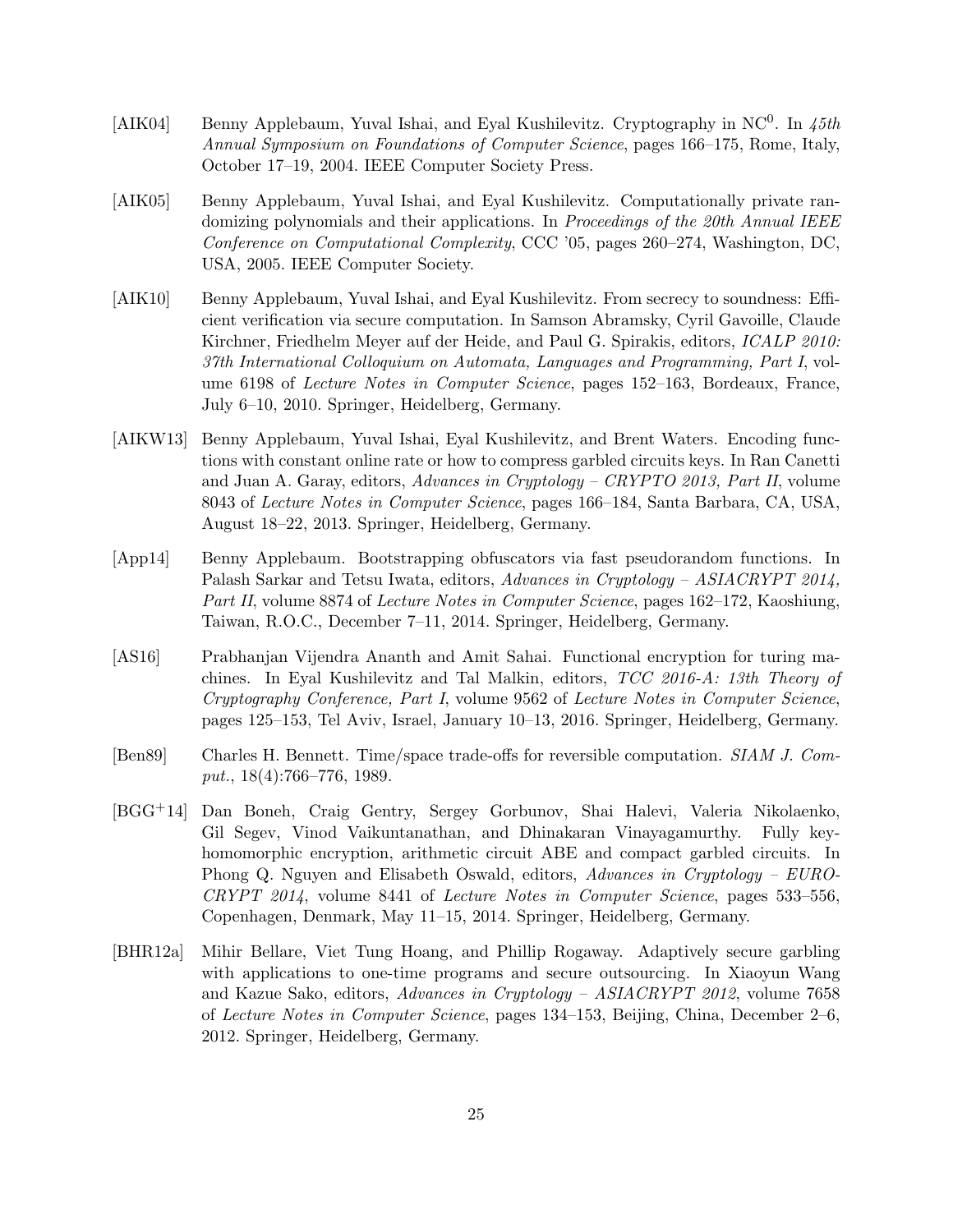- [BHR12b] Mihir Bellare, Viet Tung Hoang, and Phillip Rogaway. Foundations of garbled circuits. In Ting Yu, George Danezis, and Virgil D. Gligor, editors, ACM CCS 12: 19th Conference on Computer and Communications Security, pages 784–796, Raleigh, NC, USA, October 16–18, 2012. ACM Press.
- [BLSV18] Zvika Brakerski, Alex Lombardi, Gil Segev, and Vinod Vaikuntanathan. Anonymous ibe, leakage resilience and circular security from new assumptions. To appear in Eurocrypt, 2018. https://eprint.iacr.org/2017/967.
- [BMR90] Donald Beaver, Silvio Micali, and Phillip Rogaway. The round complexity of secure protocols (extended abstract). In 22nd Annual ACM Symposium on Theory of Computing, pages 503–513, Baltimore, MD, USA, May 14–16, 1990. ACM Press.
- $[CDG+17]$  Chongwon Cho, Nico Döttling, Sanjam Garg, Divya Gupta, Peihan Miao, and Antigoni Polychroniadou. Laconic receiver oblivious transfer and applications. To appear in Crypto, 2017.
- [DG17] Nico Döttling and Sanjam Garg. Identity based encryption from diffie-hellman assumptions. To appear in Crypto, 2017.
- [DGHM18] Nico Dttling, Sanjam Garg, Mohammad Hajiabadi, and Daniel Masny. New constructions of identity-based and key-dependent message secure encryption schemes. To appear in PKC, 2018. https://eprint.iacr.org/2017/978.
- [FNO15] Tore Kasper Frederiksen, Jesper Buus Nielsen, and Claudio Orlandi. Privacy-free garbled circuits with applications to efficient zero-knowledge. In Elisabeth Oswald and Marc Fischlin, editors, Advances in Cryptology – EUROCRYPT 2015, Part II, volume 9057 of Lecture Notes in Computer Science, pages 191–219, Sofia, Bulgaria, April 26– 30, 2015. Springer, Heidelberg, Germany.
- [GGP10] Rosario Gennaro, Craig Gentry, and Bryan Parno. Non-interactive verifiable computing: Outsourcing computation to untrusted workers. In Tal Rabin, editor, Advances in Cryptology – CRYPTO 2010, volume 6223 of Lecture Notes in Computer Science, pages 465–482, Santa Barbara, CA, USA, August 15–19, 2010. Springer, Heidelberg, Germany.
- [GHL+14] Craig Gentry, Shai Halevi, Steve Lu, Rafail Ostrovsky, Mariana Raykova, and Daniel Wichs. Garbled RAM revisited. In Phong Q. Nguyen and Elisabeth Oswald, editors, Advances in Cryptology – EUROCRYPT 2014, volume 8441 of Lecture Notes in Computer Science, pages 405–422, Copenhagen, Denmark, May 11–15, 2014. Springer, Heidelberg, Germany.
- [GKP+13] Shafi Goldwasser, Yael Tauman Kalai, Raluca A. Popa, Vinod Vaikuntanathan, and Nickolai Zeldovich. Reusable garbled circuits and succinct functional encryption. In Dan Boneh, Tim Roughgarden, and Joan Feigenbaum, editors, 45th Annual ACM Symposium on Theory of Computing, pages 555–564, Palo Alto, CA, USA, June 1–4, 2013. ACM Press.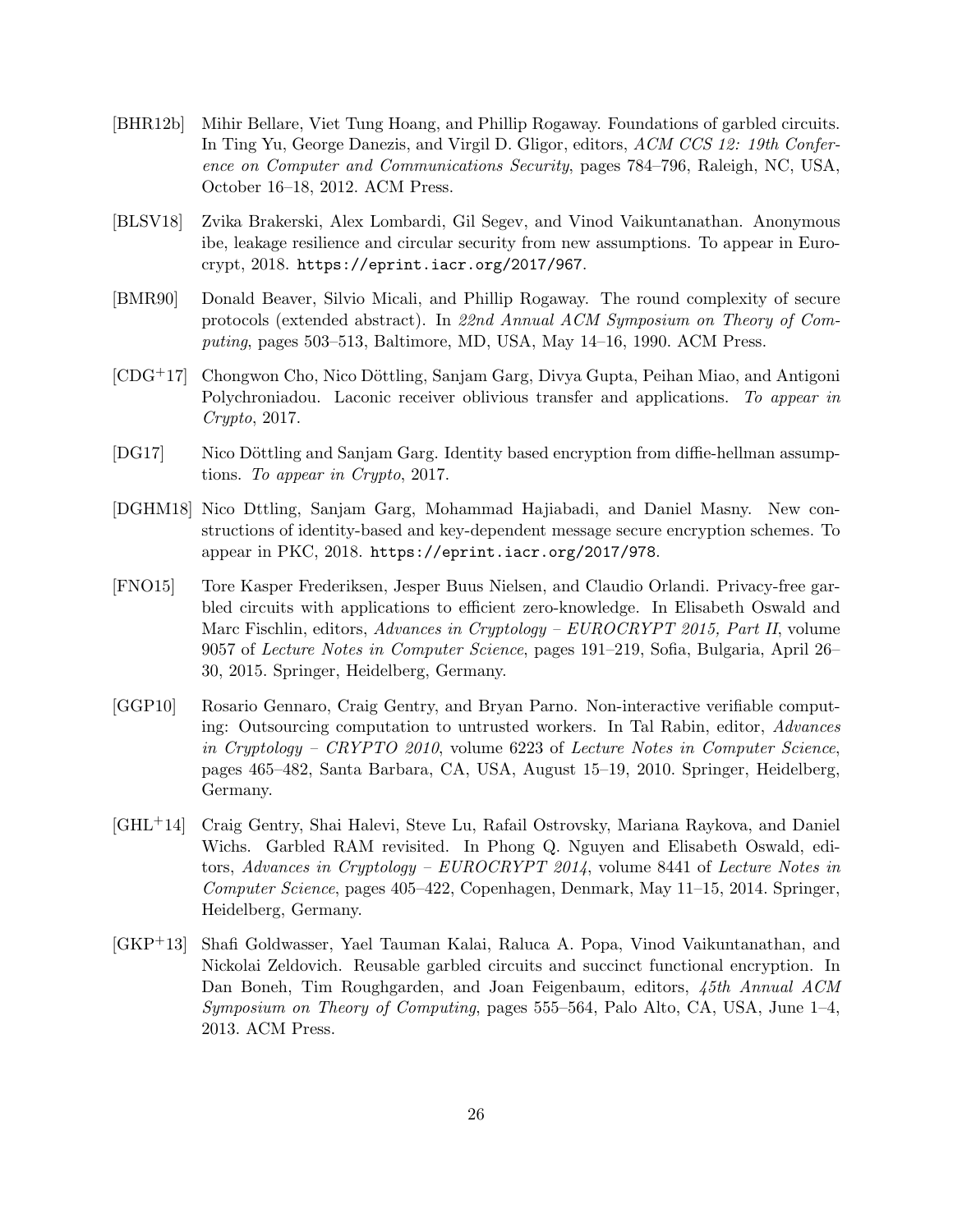- [GKR08] Shafi Goldwasser, Yael Tauman Kalai, and Guy N. Rothblum. One-time programs. In David Wagner, editor, Advances in Cryptology – CRYPTO 2008, volume 5157 of Lecture Notes in Computer Science, pages 39–56, Santa Barbara, CA, USA, August 17– 21, 2008. Springer, Heidelberg, Germany.
- [GLO15] Sanjam Garg, Steve Lu, and Rafail Ostrovsky. Black-box garbled RAM. In Venkatesan Guruswami, editor, 56th Annual Symposium on Foundations of Computer Science, pages 210–229, Berkeley, CA, USA, October 17–20, 2015. IEEE Computer Society Press.
- [GLOS15] Sanjam Garg, Steve Lu, Rafail Ostrovsky, and Alessandra Scafuro. Garbled RAM from one-way functions. In Rocco A. Servedio and Ronitt Rubinfeld, editors, 47th Annual ACM Symposium on Theory of Computing, pages 449–458, Portland, OR, USA, June 14–17, 2015. ACM Press.
- [GPSZ17] Sanjam Garg, Omkant Pandey, Akshayaram Srinivasan, and Mark Zhandry. Breaking the sub-exponential barrier in obfustopia. In Advances in Cryptology - EUROCRYPT 2017 - 36th Annual International Conference on the Theory and Applications of Cryptographic Techniques, Paris, France, April 30 - May 4, 2017, Proceedings, Part III, pages 156–181, 2017.
- [GS16] Sanjam Garg and Akshayaram Srinivasan. Single-key to multi-key functional encryption with polynomial loss. In Martin Hirt and Adam D. Smith, editors, TCC 2016-B: 14th Theory of Cryptography Conference, Part II, volume 9986 of Lecture Notes in Computer Science, pages 419–442, Beijing, China, October 31 – November 3, 2016. Springer, Heidelberg, Germany.
- [GVW12] Sergey Gorbunov, Vinod Vaikuntanathan, and Hoeteck Wee. Functional encryption with bounded collusions via multi-party computation. In Reihaneh Safavi-Naini and Ran Canetti, editors, Advances in Cryptology – CRYPTO 2012, volume 7417 of Lecture Notes in Computer Science, pages 162–179, Santa Barbara, CA, USA, August 19–23, 2012. Springer, Heidelberg, Germany.
- [HJO+16] Brett Hemenway, Zahra Jafargholi, Rafail Ostrovsky, Alessandra Scafuro, and Daniel Wichs. Adaptively secure garbled circuits from one-way functions. In Matthew Robshaw and Jonathan Katz, editors, Advances in Cryptology – CRYPTO 2016, Part III, volume 9816 of Lecture Notes in Computer Science, pages 149–178, Santa Barbara, CA, USA, August 14–18, 2016. Springer, Heidelberg, Germany.
- [JKK+17] Zahra Jafargholi, Chethan Kamath, Karen Klein, Ilan Komargodski, Krzysztof Pietrzak, and Daniel Wichs. Be adaptive, avoid overcommitting. In Jonathan Katz and Hovav Shacham, editors, Advances in Cryptology – CRYPTO 2017, Part I, volume 10401 of Lecture Notes in Computer Science, pages 133–163, Santa Barbara, CA, USA, August 20–24, 2017. Springer, Heidelberg, Germany.
- [JKO13] Marek Jawurek, Florian Kerschbaum, and Claudio Orlandi. Zero-knowledge using garbled circuits: how to prove non-algebraic statements efficiently. In Ahmad-Reza Sadeghi, Virgil D. Gligor, and Moti Yung, editors, ACM CCS 13: 20th Conference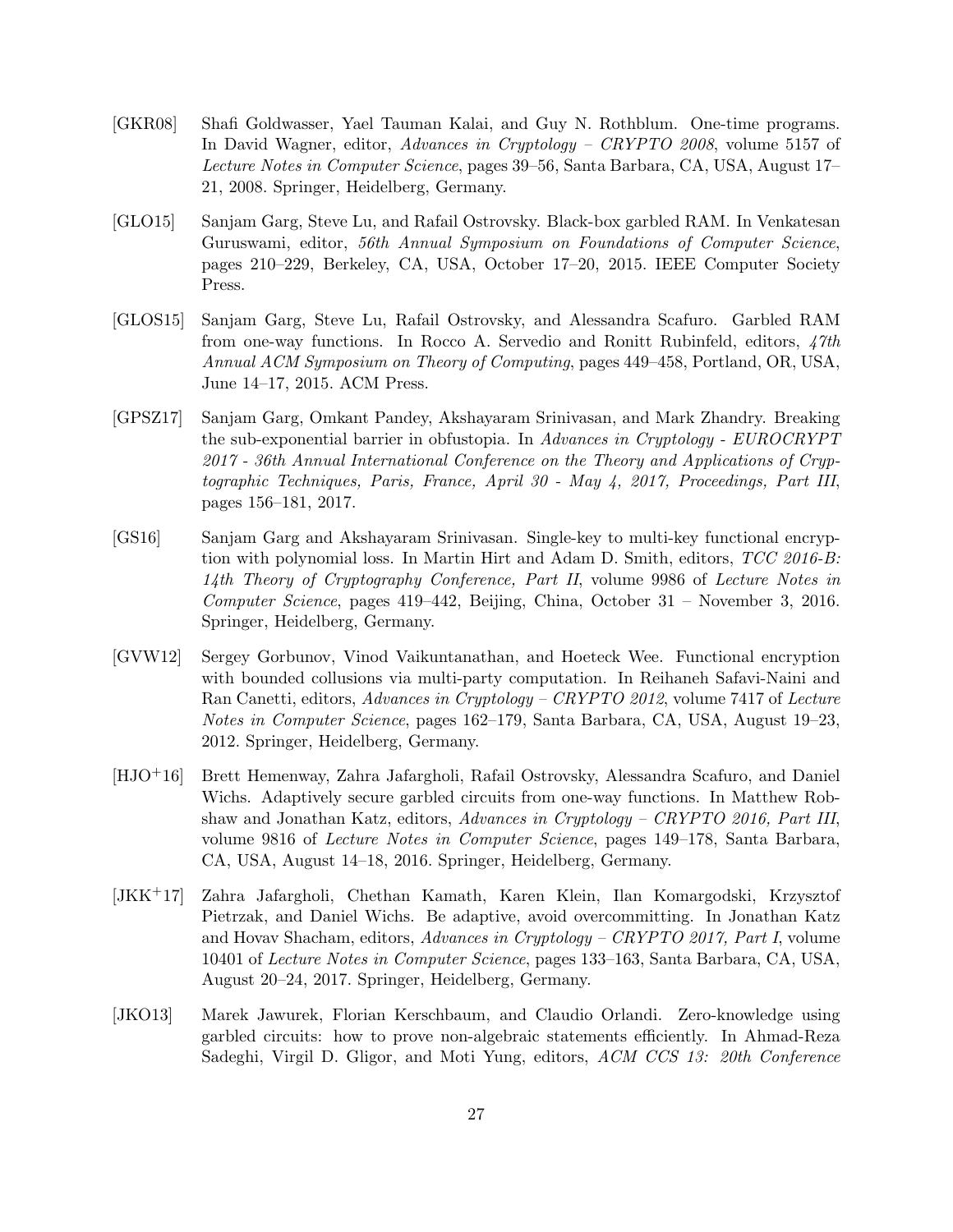on Computer and Communications Security, pages 955–966, Berlin, Germany, November 4–8, 2013. ACM Press.

- [JSW17] Zahra Jafargholi, Alessandra Scafuro, and Daniel Wichs. Adaptively indistinguishable garbled circuits. In TCC 2017: 15th Theory of Cryptography Conference, Part II, Lecture Notes in Computer Science, pages 40–71. Springer, Heidelberg, Germany, March 2017.
- [JW16] Zahra Jafargholi and Daniel Wichs. Adaptive security of Yao's garbled circuits. In Martin Hirt and Adam D. Smith, editors, TCC 2016-B: 14th Theory of Cryptography Conference, Part I, volume 9985 of Lecture Notes in Computer Science, pages 433–458, Beijing, China, October 31 – November 3, 2016. Springer, Heidelberg, Germany.
- [LM16] Baiyu Li and Daniele Micciancio. Compactness vs collusion resistance in functional encryption. In Martin Hirt and Adam D. Smith, editors, TCC 2016-B: 14th Theory of Cryptography Conference, Part II, volume 9986 of Lecture Notes in Computer Science, pages 443–468, Beijing, China, October 31 – November 3, 2016. Springer, Heidelberg, Germany.
- [LO13] Steve Lu and Rafail Ostrovsky. How to garble RAM programs. In Thomas Johansson and Phong Q. Nguyen, editors, Advances in Cryptology – EUROCRYPT 2013, volume 7881 of Lecture Notes in Computer Science, pages 719–734, Athens, Greece, May 26–30, 2013. Springer, Heidelberg, Germany.
- [LP09] Yehuda Lindell and Benny Pinkas. A proof of security of Yao's protocol for two-party computation. Journal of Cryptology, 22(2):161–188, April 2009.
- [LV16] Huijia Lin and Vinod Vaikuntanathan. Indistinguishability obfuscation from DDH-like assumptions on constant-degree graded encodings. In Irit Dinur, editor, 57th Annual Symposium on Foundations of Computer Science, pages 11–20, New Brunswick, NJ, USA, October 9–11, 2016. IEEE Computer Society Press.
- [MNPS04] Dahlia Malkhi, Noam Nisan, Benny Pinkas, and Yaron Sella. Fairplay secure twoparty computation system. In Proceedings of the 13th USENIX Security Symposium, August 9-13, 2004, San Diego, CA, USA, pages 287–302, 2004.
- [Nie02] Jesper Buus Nielsen. Separating random oracle proofs from complexity theoretic proofs: The non-committing encryption case. In Moti Yung, editor, Advances in Cryptology –  $CRYPTO$  2002, volume 2442 of Lecture Notes in Computer Science, pages 111–126, Santa Barbara, CA, USA, August 18–22, 2002. Springer, Heidelberg, Germany.
- [PTC76] Wolfgang J. Paul, Robert Endre Tarjan, and James R. Celoni. Space bounds for a game on graphs. Mathematical systems theory, 10(1):239–251, Dec 1976.
- [SS10] Amit Sahai and Hakan Seyalioglu. Worry-free encryption: functional encryption with public keys. In Ehab Al-Shaer, Angelos D. Keromytis, and Vitaly Shmatikov, editors, ACM CCS 10: 17th Conference on Computer and Communications Security, pages 463–472, Chicago, Illinois, USA, October 4–8, 2010. ACM Press.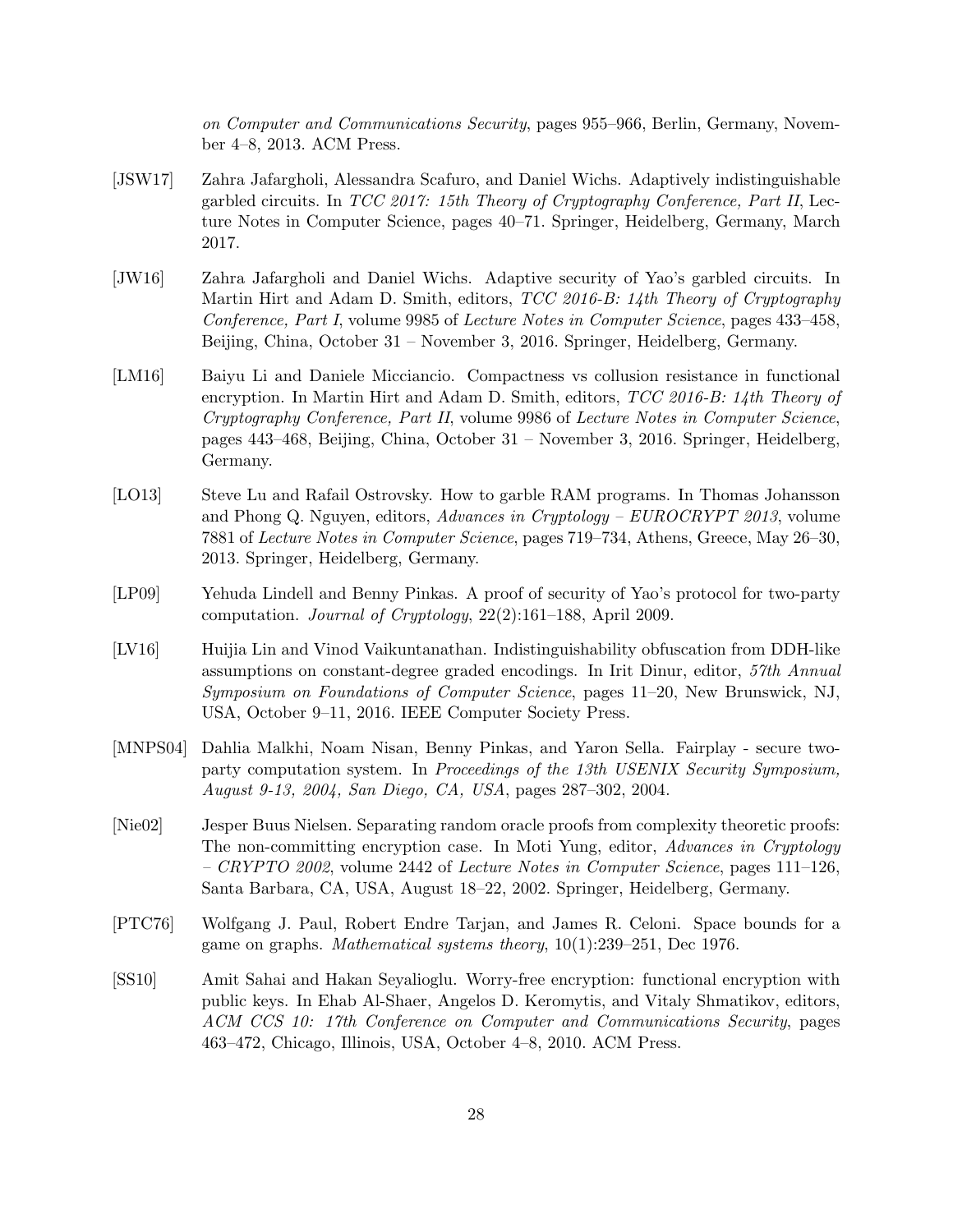- [Yao82] Andrew Chi-Chih Yao. Protocols for secure computations (extended abstract). In 23rd Annual Symposium on Foundations of Computer Science, pages 160–164, Chicago, Illinois, November 3–5, 1982. IEEE Computer Society Press.
- [Yao86] Andrew Chi-Chih Yao. How to generate and exchange secrets (extended abstract). In 27th Annual Symposium on Foundations of Computer Science, pages 162–167, Toronto, Ontario, Canada, October 27–29, 1986. IEEE Computer Society Press.

# A Completing Proofs of Lemma 5.3

**Claim A.1** Assuming the security of somewhere equivocal encryption scheme, we have Hybrid<sub>conf</sub>  $\stackrel{c}{\approx}$  $Hybrid<sub>1</sub>$ .

**Proof** We give a reduction to the security of somewhere equivocal encryption.

Generating the Garbled Circuit. To generate the garbled circuit  $\tilde{C}$ :

- 1. Execute the steps 1,2,3 as described in Figure 5.
- 2. Interact with the external challenger by giving  $\{\widetilde{SC}_g\}_{g\notin I}$  as the challenge messages, I as the challenge subset and  $g^*$  as the challenge index. Obtain c as the challenge ciphertext.
- 3. Output (crs, c) as the garbled circuit  $\tilde{C}$  and  $(r, \text{st}_1, {\{\text{lab}^g_{k,b}\}}_{k,b,g})$  as the state st.

Generating the Garbled Input. To generate the garbled input  $\tilde{x}$ :

- 1. Execute the steps 1,2 as described in Figure 5.
- 2. Interact with the external challenger by providing  $\{\widetilde{SC}_g\}_{g\in I}$  as the remaining messages and obtain key'.
- 3. Execute the rest of the steps as described in Figure 5 and output  $\tilde{x}$  using the key key obtained from the external challenger.

Notice that if the reduction is playing in the experiment  $Exp^{simer}_{\mathcal{B},\Pi}(1^{\lambda},0)$  then the distribution of inputs to the adversary is identical to  $H$ ybrid<sub>conf</sub>. Else, it is distributed identically to  $H$ ybrid<sub>1</sub>. Thus, the reduction breaks the security of somewhere equivocal encryption.

**Claim A.2** Assuming the selective security of garbling scheme for circuits, Hybrid<sub>2</sub>  $\stackrel{c}{\approx}$  Hybrid<sub>3</sub>

**Proof** We give a reduction to the security of garbling scheme for circuits.

Generating the Garbled Circuit. For each  $g \in [n+1, N+1] \setminus \{g^*\}, k \in [\lambda]$  and  $b \in \{0,1\}$ sample  $\mathsf{lab}_{k,b}^g \leftarrow \{0,1\}^{\lambda}$ . Generate the garbled circuit  $\widetilde{C}$  as in Hybrid<sub>2</sub>. Note that there is a "hole" in position  $g^*$  in the outer encryption layer and hence  $\{\mathsf{lab}_{k,b}^{g^*}\}\)$  is not needed in the generation of  $\tilde{C}$ . Also, recall that by assumption the gate  $g^* - 1$  is Gray or  $g^* = n + 1$ .

**Generating the Garbled Input:** To generate the garbled input  $\tilde{x}$  do: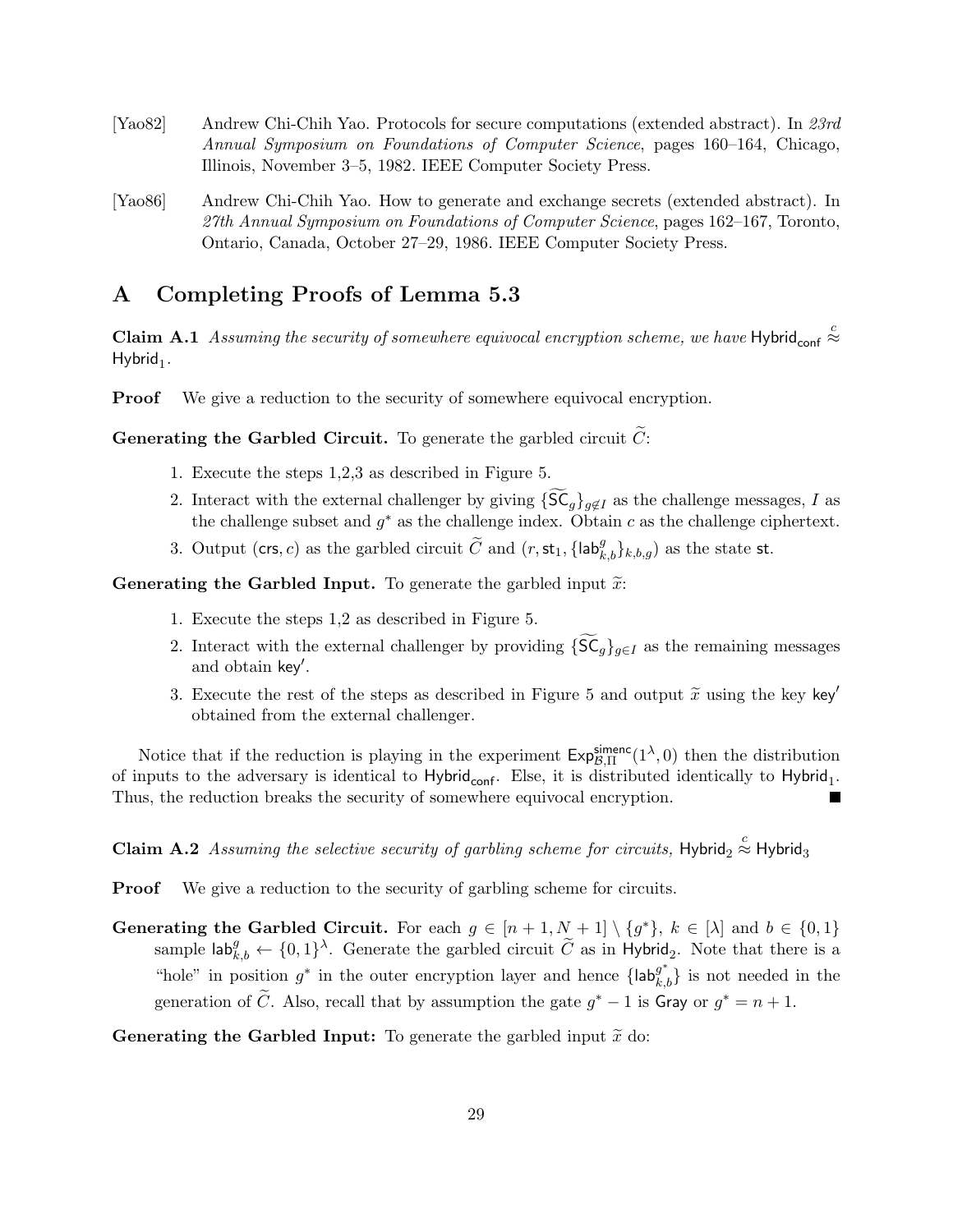- 1. Interact with the garbled circuits challenger and give  $\mathsf{SC}[\mathsf{crs}, (r_i, r_j, r_g), (i, j),$  $\{\mathsf{lab}_{k,b}^{g^*+1}\},0]$  (where the description of  $g^*$  is  $(i,j)$ ) as the challenge circuit and  $d_{g^*}$  as the challenge input. Obtain  $\widetilde{\mathsf{SC}}_{g^*}$  and  $\{\mathsf{lab}^{g^*}_{k, \cdot}\}$  $_{k,\mathsf{d}_{g^*,k}}^g\}_{k\in[\lambda]}.$
- 2. For each  $g \in I' \setminus \{g^*\}$ , generate  $\widetilde{SC}_g$  as described in Figure 5. Note that for generating  $\widetilde{SC}_{g^*-1}$  it is sufficient to only know {lab $g^*_{k,s}$  $_{k,\mathsf{d}_{g^*,k}}^{g} \}_{k\in [\lambda]}.$

 $\blacksquare$ 

3. Execute the rest of the steps as described in Figure 5 and output  $\tilde{x}$ .

Notice that if the garbling  $SC_{g^*}$  is generated using the honest procedure then the inputs to the adversary are distributed identically to Hybrid<sub>2</sub>. Else, they are distributed identically to Hybrid<sub>3</sub>. Thus, the reduction breaks the selective security of garbling scheme for circuits which is a contradiction.

**Claim A.3** Assuming the sender privacy of updatable laconic oblivious transfer, Hybrid<sub>3</sub>  $\stackrel{c}{\approx}$  Hybrid<sub>4</sub>

### Proof

We show that  $\mathsf{Hybrid}_3 \stackrel{c}{\approx} \mathsf{Hybrid}_4$  by giving a reduction to the sender privacy of updatable laconic oblivious transfer.

Generating the Garbled Circuit. Obtain crs from the external challenger and generate the garbled circuit C as in  $Hybrid<sub>3</sub>$ .

**Generating the Garbled Input:** 1. To generate  $SC_{g^*}$  with the description of  $g^*$  equal to  $(i, j)$ :

- (a) Compute  $e_0, e_1, f_0, f_1$  as described in Figure 4.
- (b) Interact with the laconic OT challenger by giving  $D_{g^*}$  as the challenge database, i as the challenge locations and give  $f_0, f_1$  as the challenge messages. Obtain the challenge ciphertext out.
- (c) Compute  $\widetilde{SC}_{g^*} \leftarrow \mathsf{Sim}_{ckt}(1^\lambda, 1^{|\mathsf{SC}|}, \mathsf{out}, \{\mathsf{lab}_{k,\mathsf{t}}^{g^*}\}$  $_{k,\mathsf{d}_{g^*,k}}^{g} \}_{k\in[\lambda]})$
- 2. Generate  $\widetilde{SC}_g$  for all  $g \in I' \setminus \{g^*\}$  as in Hybrid<sub>3</sub>.
- 3. Execute the rest of the steps as described in Figure 5 to generate the garbled input  $\tilde{x}$ .

Note that if out is generated using the honest procedure then the distribution of inputs to the adversary is identical to  $H$ ybrid<sub>3</sub>. Else, it is identical to  $H$ ybrid<sub>4</sub>. Thus, the above reduction breaks the sender privacy of updatable laconic oblivious transfer. Г

**Claim A.4** Assuming the sender privacy for writes of updatable laconic oblivious transfer, Hybrid<sub>5</sub>  $\stackrel{c}{\approx}$  $Hybrid<sub>6</sub>$ .

Proof We give a reduction to the sender privacy for writes of updatable laconic oblivious transfer.

Generating the Garbled Circuit. Obtain crs from the external challenger and generate the garbled circuit C as in  $H$ ybrid<sub>5</sub>.

Generating the Garbled Input: • with the description of  $g^*$  equal to  $(i, j)$ :